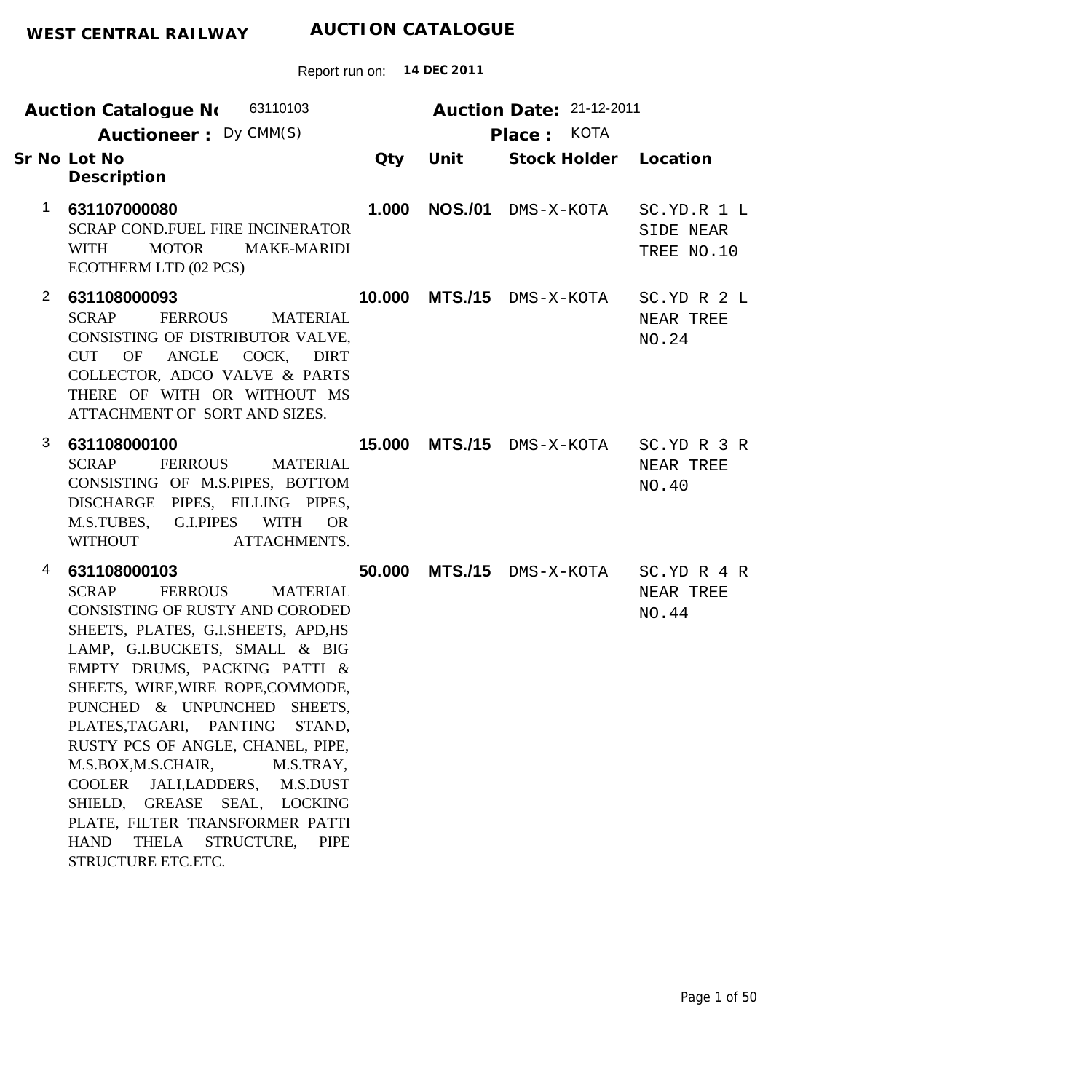| Sr No Lot No<br>Description                                                                                                                                                                                                                                                                                                                                                                                                                                                                                                                                              | Qty      | Unit           | Stock Holder                        | Location                                             |
|--------------------------------------------------------------------------------------------------------------------------------------------------------------------------------------------------------------------------------------------------------------------------------------------------------------------------------------------------------------------------------------------------------------------------------------------------------------------------------------------------------------------------------------------------------------------------|----------|----------------|-------------------------------------|------------------------------------------------------|
| $\overline{5}$<br>631108000104<br><b>SCRAP</b><br><b>FERROUS</b><br><b>MATERIAL</b><br>CONSISTING OF RUSTY AND CORODED<br>SHEETS, PLATES, G.I.SHEETS, APD, HS<br>LAMP, G.I.BUCKETS, SMALL & BIG<br>EMPTY DRUMS, PACKING PATTI &<br>SHEETS, WIRE, WIRE ROPE, COMMODE,<br>PUNCHED & UNPUNCHED SHEETS,<br>PLATES,TAGARI, PANTING<br>STAND,<br>RUSTY PCS OF ANGLE, CHANEL, PIPE,<br>M.S.BOX,M.S.CHAIR,<br>M.S.TRAY,<br>COOLER JALI,LADDERS, M.S.DUST<br>SHIELD, GREASE SEAL, LOCKING<br>PLATE, FILTER TRANSFORMER PATTI.<br>HAND THELA STRUCTURE, PIPE<br>STRUCTURE ETC.ETC. | 30.000   | <b>MTS./15</b> | DMS-X-KOTA                          | SC.YD R 4 R                                          |
| 631108000106<br>6<br><b>COND.AIR</b><br><b>SCRAP</b><br><b>COMPRESSOR</b><br>MODEL 2 HA-4 (IN 27 PCS)                                                                                                                                                                                                                                                                                                                                                                                                                                                                    | 1.000    |                | NOS./01 DMS-X-KOTA                  | SCRAP R 1 L<br>SIDE NEAR<br>TREE NO.10               |
| 631108000111<br>7<br><b>SCRAP</b><br><b>COPPER</b><br>W/CABLE<br><b>WITH</b><br>R/INSULATED.<br>[AUTHORIZATION CERTIFICATE]<br><b>IS</b><br><b>REQUIRED OF CPCB.]</b>                                                                                                                                                                                                                                                                                                                                                                                                    | 1200.000 |                | <b>KGS./13</b> DMS-NF-<br>WARD-KOTA | LYING IN<br>NF-WARD                                  |
| 8<br>631109000121<br><b>SCRAP</b><br><b>FERROUS</b><br><b>MATERIAL</b><br><b>CONSISTING OF RUSTY AND CORODED</b><br>SHEETS, PLATES, WIRE ROPE, BIG &<br>SMALL<br>EMPTY DRUM, PACKING<br>PATTING, WIRE JALLI, TRANSFORMER<br>PATTI, PIPE, BUCKET, TAGARI, HS<br>LAMP, LOCKING PLATE, MS TRAY, MS<br><b>DUST</b><br>SEALED,<br><b>PUNCHED</b><br><b>AND</b><br>UNPUNCHED SHEET, PLATES, PCS OF<br>ANGLE, CHANNELS, G.I.SHEET ETC.                                                                                                                                          | 8.000    |                | MTS./15 DMS-X-KOTA                  | SC.YD.MAIN<br>RD. R SIDE<br>NEAR SCRAP<br>YD. OFFICE |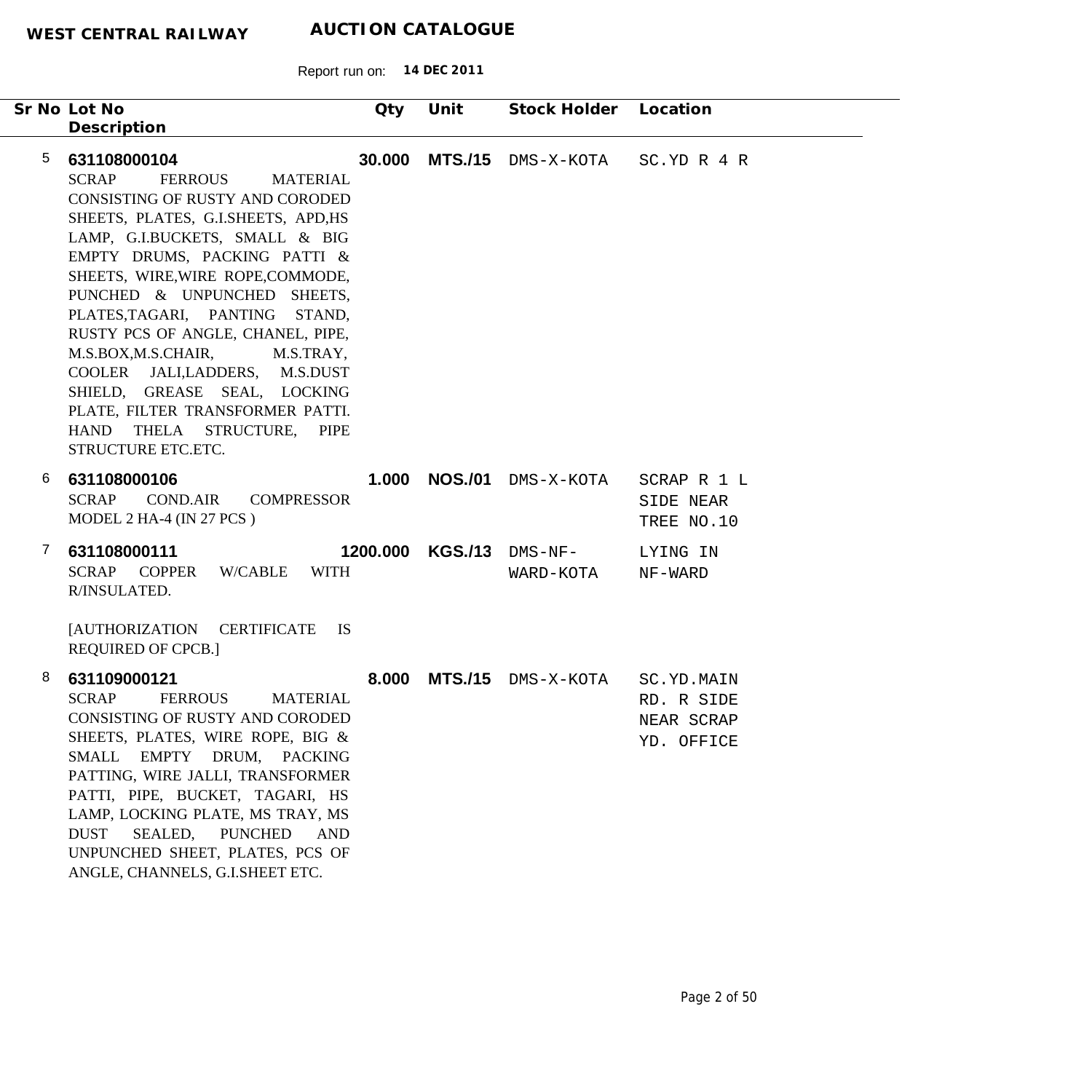|                 | Sr No Lot No<br>Description                                                                                                                                                                                                                                                                                                                      | Qty    | Unit | Stock Holder Location                 |                                                            |
|-----------------|--------------------------------------------------------------------------------------------------------------------------------------------------------------------------------------------------------------------------------------------------------------------------------------------------------------------------------------------------|--------|------|---------------------------------------|------------------------------------------------------------|
| 9               | 631110000146<br><b>SCRAP</b><br>FERROUS<br>MATERIAL<br>CONSISTING OF M.S. VACUUM<br>CYLIDER, RESERVOIR TANK OF SORTS<br>AND SIZES WITH OR WITHOUT<br>ATTACHMENT.                                                                                                                                                                                 | 6.000  |      | <b>MTS./15</b> DMS-X-KOTA             | SC.YD MAIN<br>RD.R SIDE                                    |
| 10              | 631110000149<br><b>SCRAP</b><br>FERROUS MATERIAL<br>CONSISTING OF EMPTY OIL DRUMS<br>CAPACITY 205/210 LTRS WITH OR<br>WITHOUT LID.                                                                                                                                                                                                               |        |      | 144.000 NOS./01 DMS-X-KOTA            | SC.YD R 1 L<br>OPP.TIN<br>SHED                             |
| 11              | 631110000150<br><b>SCRAP</b><br><b>FERROUS</b><br><b>MATERIAL</b><br>CONSISTING OF L.B.SPRING OF BOX,<br>IRS, BVZ OF SORT AND SIZES.                                                                                                                                                                                                             |        |      | 40.000 MTS./15 DMS-X-KOTA SC.YD R 1 L | NEAR TREE<br>NO.16                                         |
| 12 <sup>°</sup> | 631110000161<br><b>SCRAP</b><br><b>FERROUS</b><br><b>MATERIAL</b><br><b>CONSISTING</b><br><b>OF</b><br>ALMIRHA, M.S.TRAY, SHINE<br>BOARD, SHEET, PLATE,<br>M.S.BOXES, PRASSER VESER, ANGLE<br>STRUCTURE, CHANEL STRUCTURE,<br>JUNCTION BOX, HAND TROLLY,<br>G.I.SHEET STRUCTURE, MS. TANK,<br>BOILER STRUCTURE, BIG DRUMS<br>FLAT STRUCTURE ETC. |        |      | 10.000 MTS./15 DMS-X-KOTA             | SC.YD R 4 R<br>NEAR WEIGH<br><b>BRIDGE</b>                 |
| 13              | 631110000164<br>SCRAP FERROUS MATERIAL<br>CONSISTING OF EMPTY GREASE<br>DRUMS CAPA.180/182 KGS WITH OR<br>WITHOUT LID.                                                                                                                                                                                                                           | 77.000 |      | NOS./01 DMS-X-KOTA                    | SCRAP YD.R<br>2 L SIDE<br>NEAR TIN<br>SHED & TREE<br>NO.22 |
| 14              | 631110000165<br>SCRAP FERROUS MATERIAL<br>CONSISTING OF EMPTY SMALL DRUMS<br>CAPA.20 LTRS WITH OR WITHOUT LID.                                                                                                                                                                                                                                   |        |      | 1500.000 NOS./01 DMS-X-KOTA           | LYING IN<br>WAGON NO.1-<br>100919<br>SE/BOXN               |
| 15              | SCRAP CELLING FANS OR SORT AND<br>SIZES WITH OR WITHOUT BLADES.                                                                                                                                                                                                                                                                                  |        |      | 829.000 NOS./01 DMS-X-KOTA            | LYING IN<br>NF-WARD                                        |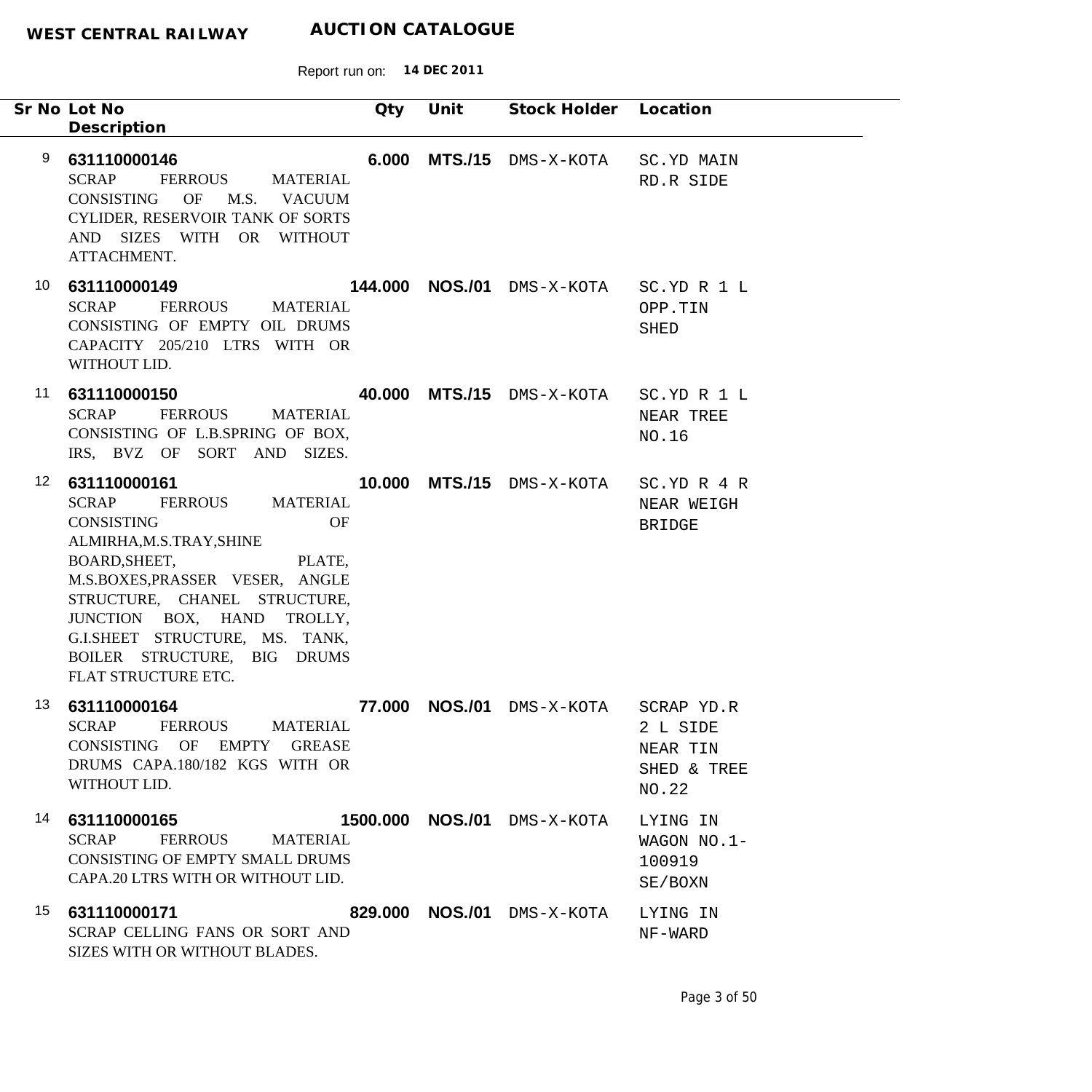|    | Sr No Lot No<br>Description                                                                                                                                                                                                                                                                                         | Qty    | Unit | Stock Holder Location          |                                        |
|----|---------------------------------------------------------------------------------------------------------------------------------------------------------------------------------------------------------------------------------------------------------------------------------------------------------------------|--------|------|--------------------------------|----------------------------------------|
| 16 | 631112000177<br><b>SCRAP</b><br><b>FERROUS</b><br><b>MATERIAL</b><br>CONSISTING OF SIDE WALL, END WALL<br>OF SHORT & SIZE.<br>[ONLY FIVE CUT ALLOWED.]                                                                                                                                                              |        |      | 200.000 MTS./15 DMS-X-KOTA     | SC.YD R 3 L<br>OPP.TREE<br>NO.38 & 39. |
| 17 | 631112000178<br><b>SCRAP</b><br><b>FERROUS</b><br><b>MATERIAL</b><br>CONSISTING OF FRESH<br>SHEETS,<br>PLATES, PUNCHED & UNPUNCHED<br>SHEETS, PLATES OF SORT AND SIZES.                                                                                                                                             |        |      | 60.000 MTS./15 DMS-X-KOTA      | SC.YD R 1 L<br>NEAR TREE<br>NO.11      |
| 18 | 631112000179<br><b>SCRAP</b><br><b>FERROUS</b><br>MATERIAL<br>CONSISTING OF COUPLER BODY,<br>C.P.TOP, C.P.BOTTOM, KNUCKLE,<br>ADOPTER, AXLE BOX, CBC LOCK,<br>BACK STOPPER, WEDGE, DRAFT GEAR,<br>BUFFER PLUNGER, YOKE SUPPORT<br>FLAT, BUFFER SOCKET, AXLE BOX<br>COVER.<br><b>NOTE:- YOKE NOT TO BE DELIVERED</b> |        |      | 120.000 MTS./15 DMS-X-KOTA     | SC.YD R 1 R<br>OPP.TREE<br>NO.13       |
| 19 | 631112000180<br><b>SCRAP</b><br><b>FERROUS</b><br><b>MATERIAL</b><br>CONSISTING OF L.B.SPRING OF BOX OF<br>SIZES.<br><b>SORT</b><br>AND                                                                                                                                                                             |        |      | 70.000 MTS./15 DMS-X-KOTA      | SC.YD R 1 R<br>NEAR TREE<br>NO.15      |
| 20 | 631112000181<br>FERROUS<br>SCRAP<br><b>MATERIAL</b><br>CONSISTING OF COUPLER BODY,<br>C.P.BOTTOM,<br>C.P.TOP.<br>KNUCKLE,<br>ADOPTER, AXLE BOX, CBC LOCK,<br>BACK STOPPER, WEDGE, DRAFT GEAR,<br>BUFFER PLUNGER, YOKE SUPPORT<br>FLAT, BUFFER SOCKET, AXLE BOX<br>COVER.<br>NOTE:- YOKE NOT TO BE DELIVERED         | 80,000 |      | MTS./15 DMS-X-KOTA SC.YD R 2 L | SIDE                                   |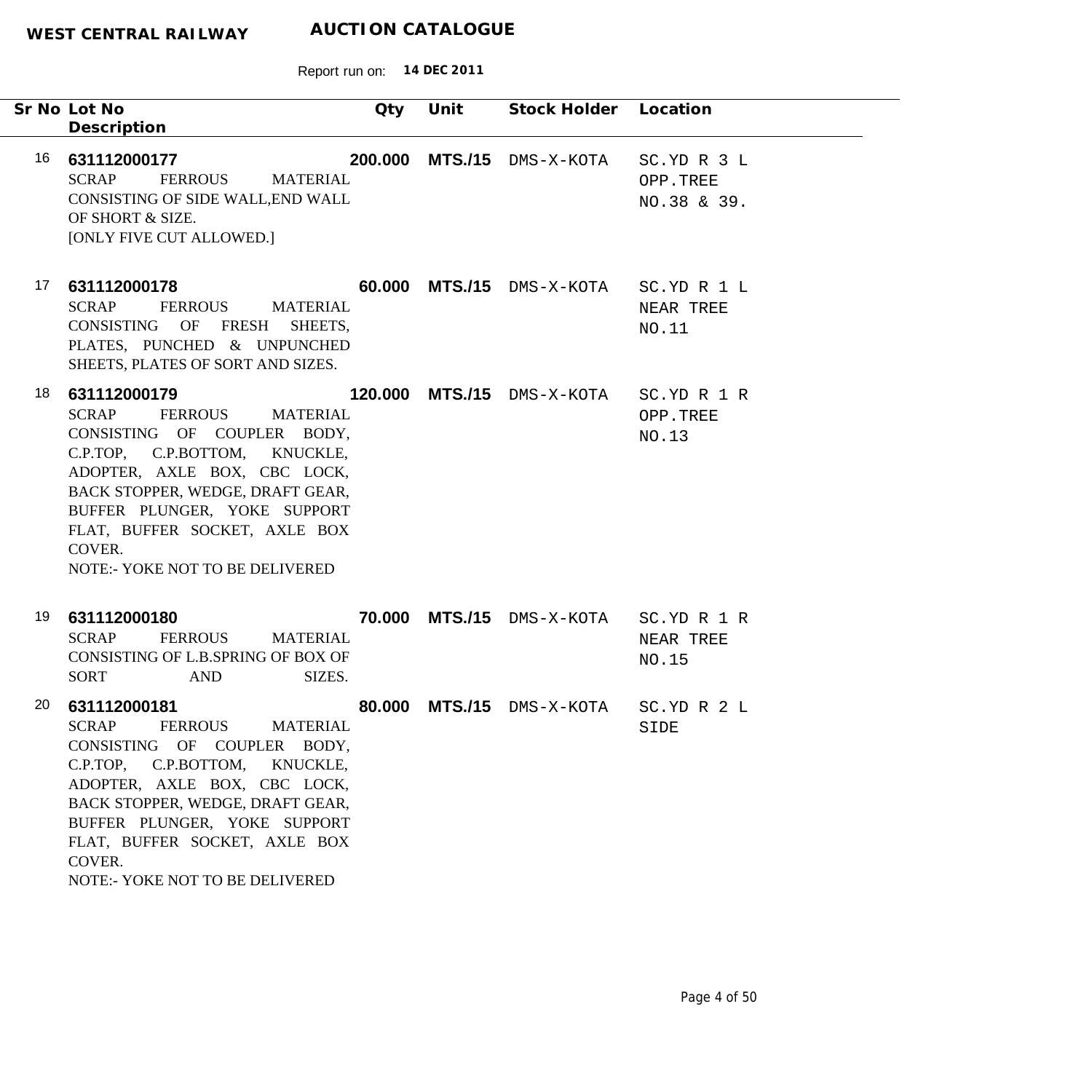|    | Sr No Lot No<br>Description                                                                                                                                                                                            | Qty     | Unit           | Stock Holder               | Location                          |
|----|------------------------------------------------------------------------------------------------------------------------------------------------------------------------------------------------------------------------|---------|----------------|----------------------------|-----------------------------------|
| 21 | 631112000182<br><b>SCRAP</b><br><b>FERROUS</b><br><b>MATERIAL</b><br>CONSISTING OF CAST STEEL BOLSTER,<br>SIDE FRAME OF SORTS & SIZES WITH<br>OR WITHOUT ATTATCHMENT.<br><b>[TWO CUT ALLOWED FOR EASY</b><br>LOADING.] | 70.000  | <b>MTS./15</b> | DMS-X-KOTA                 | SC.YD R 2 R<br>OPP.TREE<br>NO.26  |
| 22 | 631112000183<br><b>SCRAP</b><br><b>FERROUS</b><br><b>MATERIAL</b><br>CONSISTING OF SHEETS, PLATES, SIDE<br>PANEL, PANEL ENDS, PCS OF SHEETS,<br>PLATES OF SORT AND SIZES.                                              |         |                | 100.000 MTS./15 DMS-X-KOTA | SC.YD R 3 L                       |
| 23 | 631112000184<br><b>SCRAP</b><br><b>FERROUS</b><br><b>MATERIAL</b><br>CONSISTING OF SHEETS, PLATES, SIDE<br>PANEL, PANEL ENDS, PCS OF SHEETS,<br>PLATES OF SORT AND SIZES.                                              | 70.000  | <b>MTS./15</b> | DMS-X-KOTA SC.YD R 3 L     |                                   |
| 24 | 631112000185<br><b>SCRAP</b><br><b>FERROUS</b><br><b>MATERIAL</b><br>CONSISTING OF SHEETS, PLATES, SIDE<br>PANEL, PANEL ENDS, PCS OF SHEETS,<br>PLATES OF SORT AND SIZES.                                              | 140.000 | <b>MTS./15</b> | DMS-X-KOTA                 | SC.YD R 3 R<br>NEAR TREE<br>NO.41 |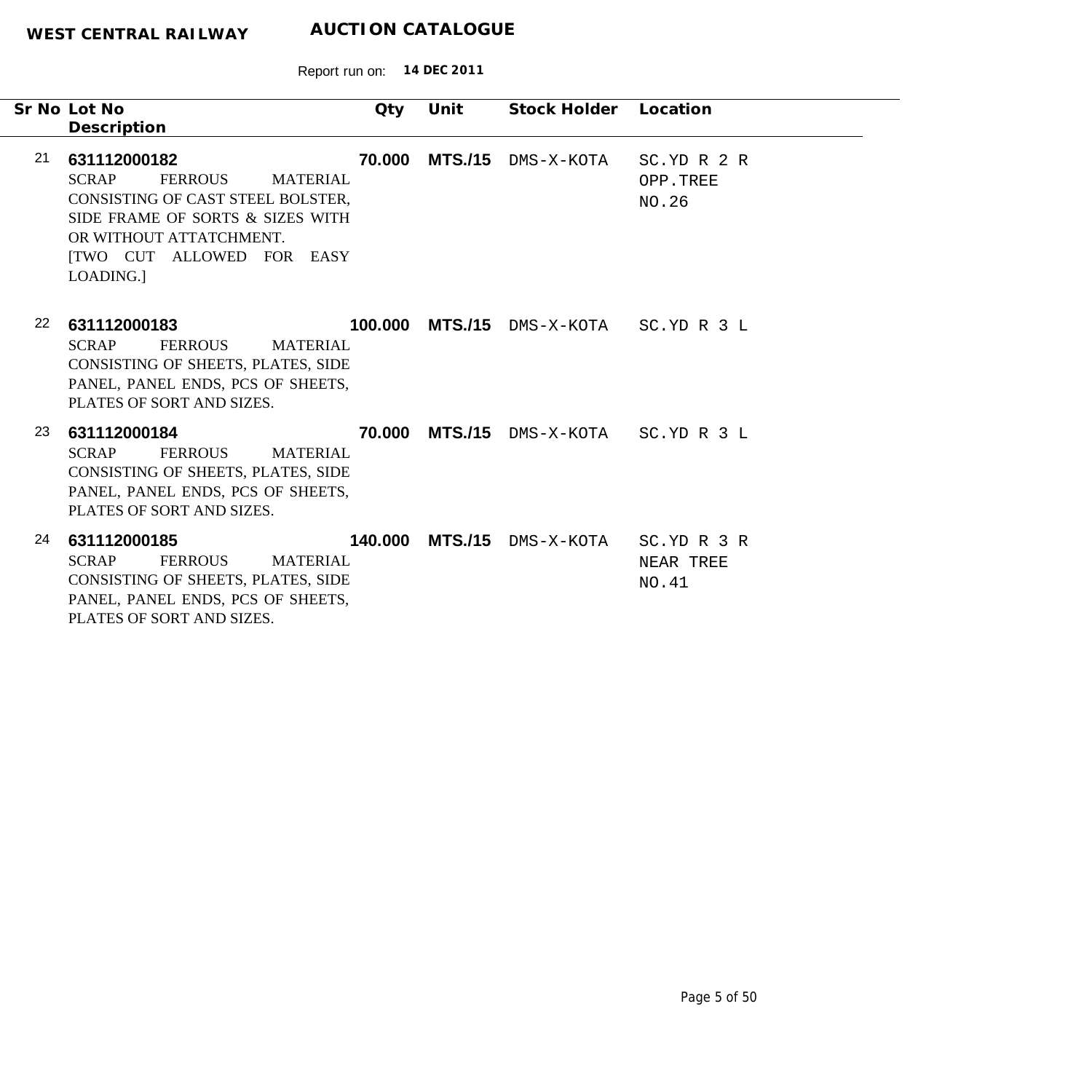| Sr No Lot No<br>Description                                                       |                                                                                                                                                                                                                                                                                                                                                                                                                                                                                                                                                                                                                            | Qty     | Unit              | Stock Holder Location |                                              |
|-----------------------------------------------------------------------------------|----------------------------------------------------------------------------------------------------------------------------------------------------------------------------------------------------------------------------------------------------------------------------------------------------------------------------------------------------------------------------------------------------------------------------------------------------------------------------------------------------------------------------------------------------------------------------------------------------------------------------|---------|-------------------|-----------------------|----------------------------------------------|
| 25<br>631112000186<br>M.S.LINERS,<br>VALVE, CUT PCS                               | SC.FERROUS MATERIAL CONSISTING<br>OF NUT, BOLT, RIVETS, PCS OF ANGLE,<br>CHANNEL, M.S.BRACKET, WASHER<br><b>DOOR</b><br><b>HINGE</b><br>FOOT, SMALL CUT PCS OF TIE BAR,<br>SIDE BEARER HOUSING, BRAKE WEAR<br>PLATE, KNUCKLE THROWER, G.I.OHE<br>FITTINGS, BK HANGER LEVER, BK<br>SHOE KEY, S/PIN, M.S.PINS, S/PLATE,<br>KNUCKLE PINS, PCS OF PIPE, SAFETY<br>LOOP, BK SHOE HEAD, RELEASED<br>OF<br>SHEET.<br>PLATES, BUCKLES, OHE FITTING, PCS<br>OF ROUND, BRIDLE BAR, SHACKLE<br>STONE, EQUIIZING LEVER, STRIKER<br>CASTING WEAR PLATE, SUSPENSION<br>SOCKER, INSULATOR CAP AND OTHER<br>SMALL MS WAGON COMPONENTS ETC. | 180.000 |                   | MTS./15 DMS-X-KOTA    | SC.YD R 4 L                                  |
| 26<br>631112000187<br><b>SCRAP</b><br><b>OUTER</b><br>RACE,<br>PLATE, COLLER ETC. | <b>FERROUS</b><br><b>MATERIAL</b><br>CONSISTING OF LIPPED INNER RACE,<br><b>DOUBLE</b><br>CUP.<br>THROWER, SPACER, SEAL BEARING,<br>DISTANCE PCS, LOOSE LIP, FACE                                                                                                                                                                                                                                                                                                                                                                                                                                                          |         | 25000.000 KGS./13 | DMS-X-KOTA            | SC.YD MAIN<br>RD.R SIDE<br>NEAR TREE<br>NO.5 |
| 27<br>631112000188<br><b>SCRAP</b><br>SORT AND SIZES.                             | <b>FERROUS</b><br><b>MATERIAL</b><br>CONSISTING OF ROLLER BEARING OF                                                                                                                                                                                                                                                                                                                                                                                                                                                                                                                                                       |         | 18000.000 KGS./13 | DMS-X-KOTA            | SC.YD MAIN<br>RD.R SIDE<br>OPP. TREE<br>NO.7 |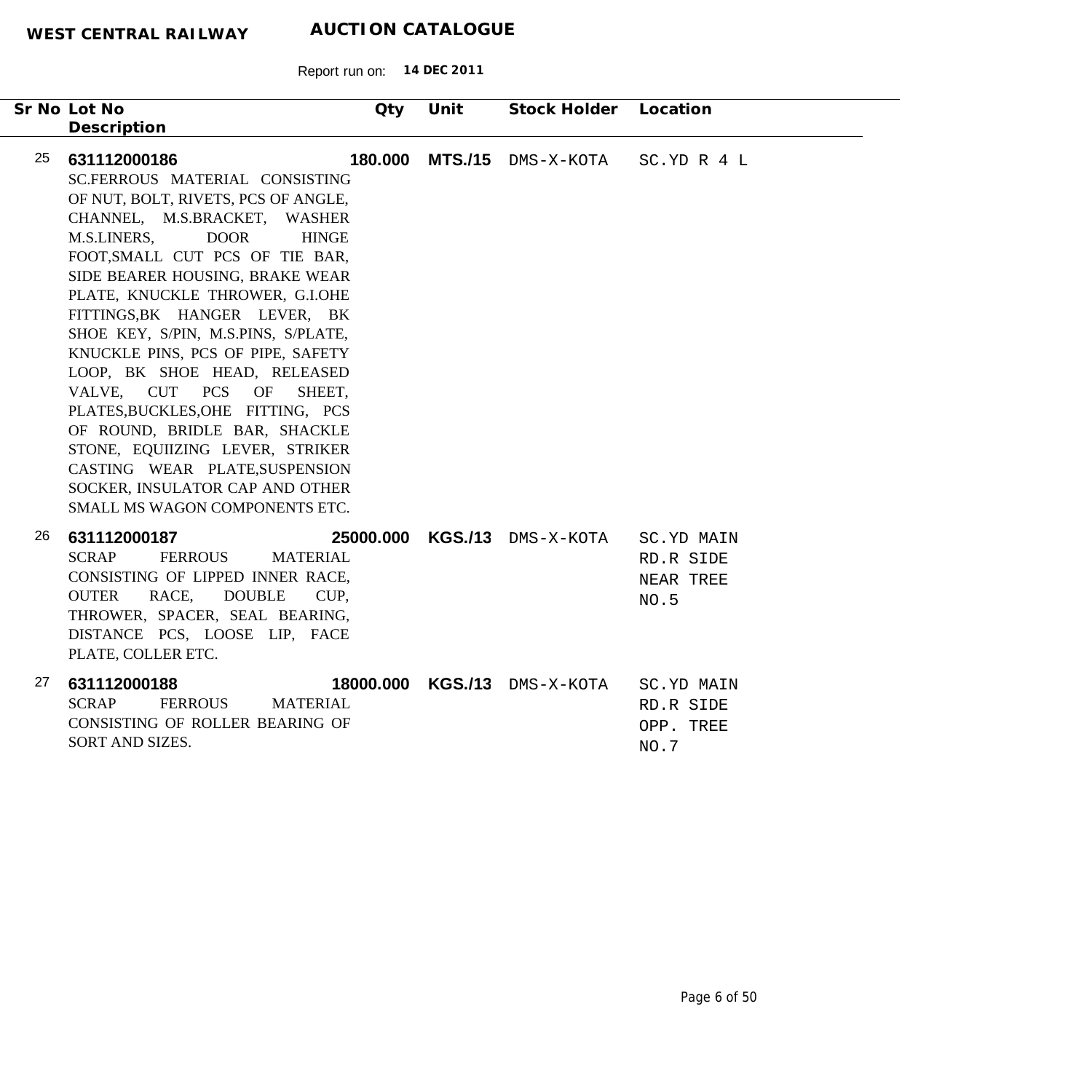| Sr No Lot No<br>Description                                                                                                                                                                                                                                                                                                                                                                                                                                                                                                                                                                                                                                                                                                                                                        | Qty    | Unit           | Stock Holder Location     |                                                                   |
|------------------------------------------------------------------------------------------------------------------------------------------------------------------------------------------------------------------------------------------------------------------------------------------------------------------------------------------------------------------------------------------------------------------------------------------------------------------------------------------------------------------------------------------------------------------------------------------------------------------------------------------------------------------------------------------------------------------------------------------------------------------------------------|--------|----------------|---------------------------|-------------------------------------------------------------------|
| 28<br>631112000189<br><b>SCRAP</b><br><b>FERROUS</b><br><b>MATERIAL</b><br>CONSISTING OF ANGLE, CHANEL,<br>SCREW COUPLING, FOOT STEP, YOKE<br>PIN, KNUCKLE PIN, FISH PLATE,<br>BUCKLE, COUPLER ROD, CONTROL<br>ROD, PUSH ROD, PULL ROD, DRAW<br>BAR HOOK, PISTON ROD, BOGIE<br>BRAKE PUSH ROD, ROUND BAR,<br>HORIZENTAL LEVER, ANGLE CHANEL<br>AND ROUND'S STRUCTURE, ANTI<br>FILLING ROAD, SIGNAL EYE ROD,G.I.<br>ANGLE & CHANEL, RAIL BOND OFF<br>SIZES, DRAFT LINK, TARE TIE ROD,<br>DOOR CHECK SPRING, LADDERS, SAB<br>CONTROL ROD, BOTTOM SUPPORT<br><b>SIDE</b><br>PLATE,<br>STANCTION, M.S.PLATE, HAND<br><b>PIVOT</b><br>WHEEL, CENTRE<br>PIN, BKT<br>CONNECTING<br>LINK,<br>BK<br><b>BEAM</b><br>HANGER, AXLE GUARD HORN CHECK,<br>BRIDLE BAR, BRAKE BEAM SUPPORT<br>ETC. | 35.000 |                | MTS./15 DMS-X-KOTA        | SC.YD R 1 R<br>OPP. TREE<br>NO.14                                 |
| 29<br>631112000190<br><b>SCRAP</b><br><b>FERROUS</b><br><b>MATERIAL</b><br>CONSISTING OF WAGON DOORS OF<br>SIZES.<br><b>SORT</b><br><b>AND</b>                                                                                                                                                                                                                                                                                                                                                                                                                                                                                                                                                                                                                                     |        |                | 50.000 MTS./15 DMS-X-KOTA | SC.YD R 1 R<br>OPP. TREE<br>NO.16                                 |
| 30<br>631112000192<br><b>SCRAP</b><br><b>FERROUS</b><br><b>MATERIAL</b><br>CONSISTING OF CUT PCS OF SHEETS,<br>PLATES, RIVET, CUT PCS OF ANGLE,<br>CHANNEL, PIPES, CUT PCS OF BOLT &<br>FOOT STEP, DOOR HINGE ETC.                                                                                                                                                                                                                                                                                                                                                                                                                                                                                                                                                                 | 60.000 | <b>MTS./15</b> | DMS-X-KOTA                | SC.YD<br>TIKONIA OF<br>RD NO.2 &<br>RD.NO.3<br>NEAR TREE<br>NO.29 |
| 31<br>631112000193<br><b>SCRAP.FERROUS</b><br><b>MATERIAL</b><br>CONSISTING OF HELICAL SPRINGS OF<br>SIZES.<br><b>SORT</b><br><b>AND</b>                                                                                                                                                                                                                                                                                                                                                                                                                                                                                                                                                                                                                                           |        |                | 20.000 MTS./15 DMS-X-KOTA | SC.YD R 2 R<br>OPP.TREE<br>NO.25                                  |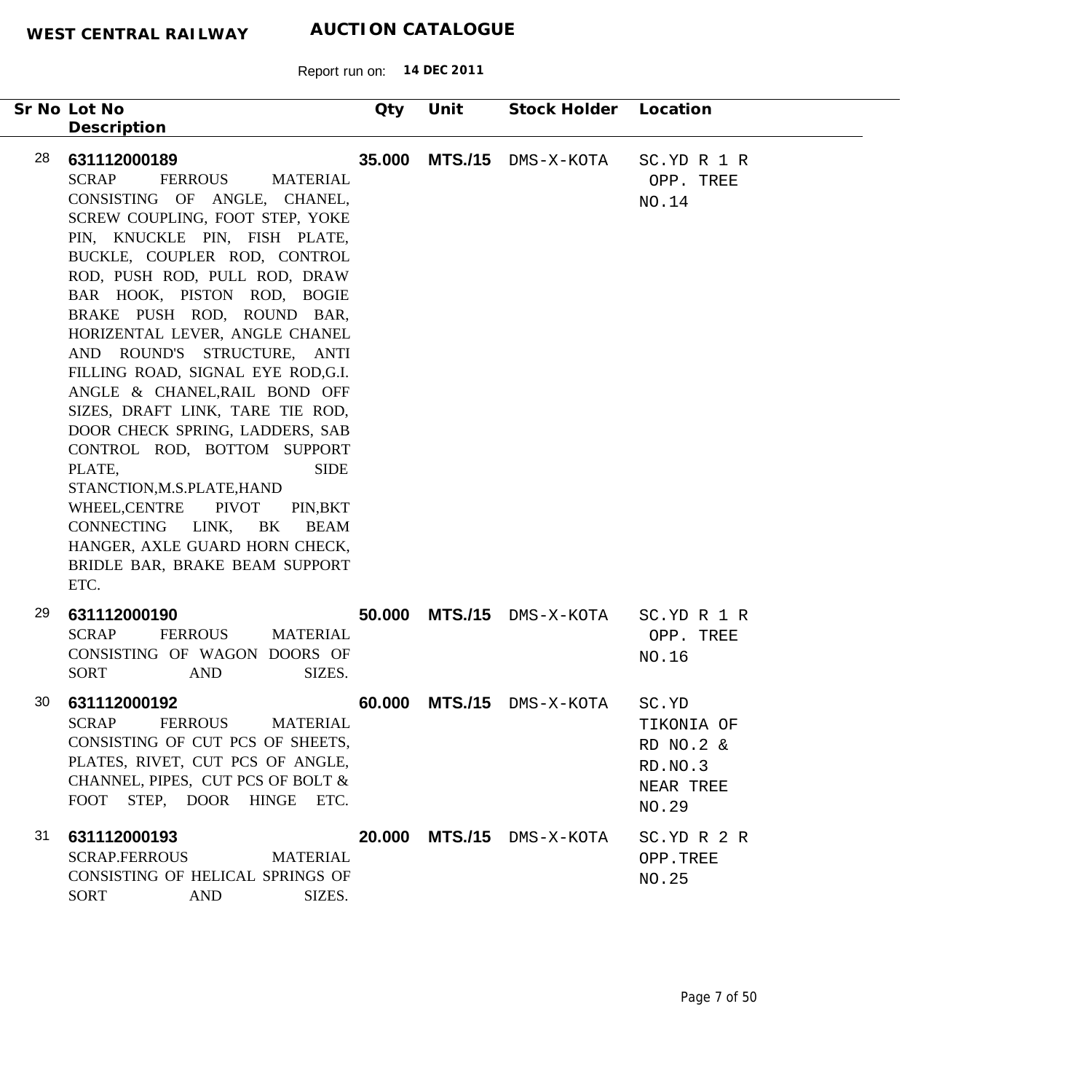|    | Sr No Lot No<br>Description                                                                                                                                                                                                                                                                                                                                                                                                                                                                                                                                                                                                                                                                                                                                                                    | Qty                                             | Unit           | Stock Holder                 | Location                          |
|----|------------------------------------------------------------------------------------------------------------------------------------------------------------------------------------------------------------------------------------------------------------------------------------------------------------------------------------------------------------------------------------------------------------------------------------------------------------------------------------------------------------------------------------------------------------------------------------------------------------------------------------------------------------------------------------------------------------------------------------------------------------------------------------------------|-------------------------------------------------|----------------|------------------------------|-----------------------------------|
| 32 | 631112000194<br><b>SCRAP</b><br><b>FERROUS</b><br><b>MATERIAL</b><br>CONSISTING OF ANGLE, CHANEL,<br>SCREW COUPLING, FOOT STEP, YOKE<br>PIN, KNUCKLE PIN, FISH PLATE,<br>BUCKLE, COUPLER ROD, CONTROL<br>ROD, PUSH ROD, ARM OF WINCH ATD,<br>PULL ROD, DRAW BAR HOOK, PISTON<br>ROD, BOGIE BRAKE PUSH ROD, ROUND<br>BAR, HORIZENTAL LEVER, ANTI<br>FILLING ROAD, SIGNAL EYE ROD,G.I.<br>ANGLE, RAIL BOND OFF SIZES, DRAFT<br><b>TIE</b><br>ROD,<br><b>TARE</b><br><b>HAND</b><br>LINK,<br><b>CHECK</b><br>WHEEL, DOOR<br>SPRING,<br>LADDERS, SAB CONTROL<br>SUPPORT PLATE,<br><b>BOTTOM</b><br>STANCTION, M.S.PLATE, HAND<br><b>PIVOT</b><br>WHEEL, CENTRE<br>PIN, BKT<br>CONNECTING<br>LINK,<br>BK<br><b>BEAM</b><br>HANGER, AXLE GUARD HORN CHECK,<br>BRIDLE BAR, BRAKE BEAM SUPPORT<br>ETC. | <b>MTS./15</b><br>40.000<br>ROD,<br><b>SIDE</b> |                | DMS-X-KOTA                   | SC.YD R 2 R                       |
| 33 | 631112000195<br><b>SCRAP COMPOSITE BRAKE BLOCKS OF</b><br>SORT AND SIZES WITH OR WITHOUT<br>ATTACHMENT.                                                                                                                                                                                                                                                                                                                                                                                                                                                                                                                                                                                                                                                                                        |                                                 |                | 30000.000 KGS./13 DMS-X-KOTA | SC.YD R 2 R                       |
| 34 | 631112000196<br><b>SCRAP</b><br><b>FERROUS</b><br><b>MATERIAL</b><br>CONSISTING OF SPRING PLANK OF<br>SORT AND SIZES WITH OR WITHOUT<br>ATTACHMENTS.                                                                                                                                                                                                                                                                                                                                                                                                                                                                                                                                                                                                                                           | 18.000                                          | <b>MTS./15</b> | DMS-X-KOTA                   | SC.YD R 2 L<br>NEAR TREE<br>NO.26 |
| 35 | 631112000197<br><b>SCRAP</b><br><b>FERROUS</b><br><b>MATERIAL</b><br>CONSISTING OF CUT PCS OF SHEETS.<br>PLATES, RIVET, CUT PCS OF ANGLE,<br>CHANNEL, PIPES, CUT PCS OF BOLT &<br>FOOT STEP, DOOR HINGE ETC.                                                                                                                                                                                                                                                                                                                                                                                                                                                                                                                                                                                   | 40.000                                          |                | MTS./15 DMS-X-KOTA           | SC.YD R 3 L                       |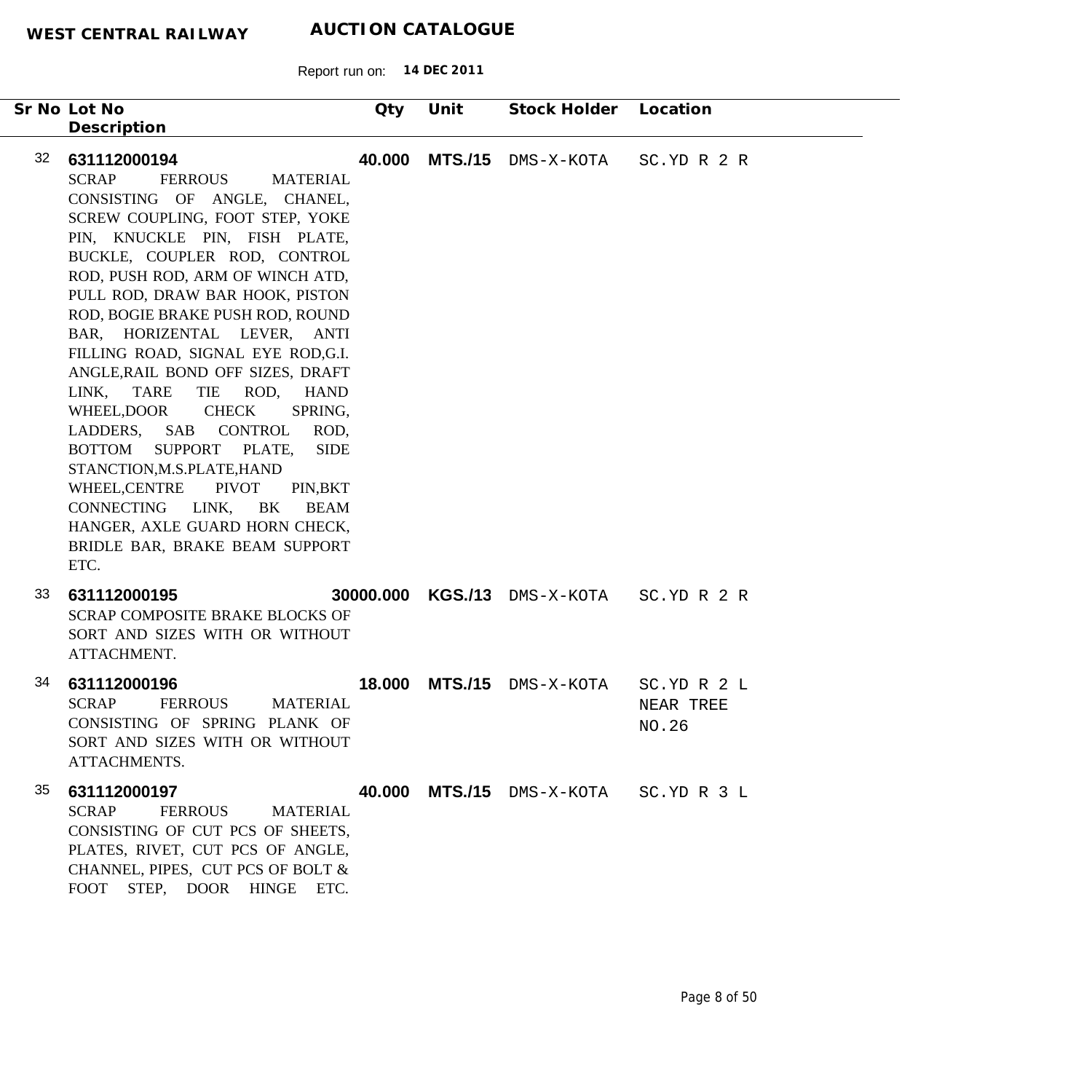Report run on: **14 DEC 2011**

|    | Sr No Lot No<br>Description                                                                                                                                          | Qty    | Unit | Stock Holder Location                 |                                                                               |
|----|----------------------------------------------------------------------------------------------------------------------------------------------------------------------|--------|------|---------------------------------------|-------------------------------------------------------------------------------|
| 36 | 631112000198<br>SCRAP<br>FERROUS MATERIAL<br>CONSISTING OF E/M PAD, METAL<br>BONDED RUBBER PAD, D/GEAR PAD,<br>RUBBER PAD, BUFFER PAD WITH OR<br>WITHOUT ATTACHMENT. |        |      | 60.000 MTS./15 DMS-X-KOTA SC.YD R 3 R |                                                                               |
| 37 | 631112000199<br>SCRAP<br>FERROUS<br>MATERIAL<br>CONSISTING OF BRAKE BEAM OF SORT<br>AND SIZES WITH OR WITHOUT<br><b>ATTACHMENTS</b>                                  | 30,000 |      | MTS./15 DMS-X-KOTA SC.YD R 3 L        | OPP.TREE<br>NO.40                                                             |
| 38 | 631112000200<br><b>FERROUS</b><br>SCRAP<br><b>MATERIAL</b><br>CONSISTING OF YOKE OF SORT AND<br>SIZES.                                                               |        |      | 25.000 MTS./15 DMS-X-KOTA SC.YD R 4 L |                                                                               |
| 39 | 631112000201<br>SC.FERROUS MATERIAL CONSISTING<br>OF TURNING BORING OF SORT AND<br>SIZES.                                                                            |        |      | 35.000 MTS./15 DMS-X-KOTA             | LYING IN<br>WAGON $NO.1-$<br>89713<br>$NR/BOXN-M-$<br>$I, 2-41017$<br>ER/BOXN |

 $\begin{tabular}{c} \multicolumn{2}{c} {\textbf{1}}\\ \multicolumn{2}{c} {\textbf{2}}\\ \multicolumn{2}{c} {\textbf{3}}\\ \multicolumn{2}{c} {\textbf{4}}\\ \multicolumn{2}{c} {\textbf{5}}\\ \multicolumn{2}{c} {\textbf{6}}\\ \multicolumn{2}{c} {\textbf{6}}\\ \multicolumn{2}{c} {\textbf{7}}\\ \multicolumn{2}{c} {\textbf{8}}\\ \multicolumn{2}{c} {\textbf{9}}\\ \multicolumn{2}{c} {\textbf{1}}\\ \multicolumn{2}{c} {\textbf{1}}\\ \multicolumn{2}{c} {\textbf{1}}\\ \multicolumn$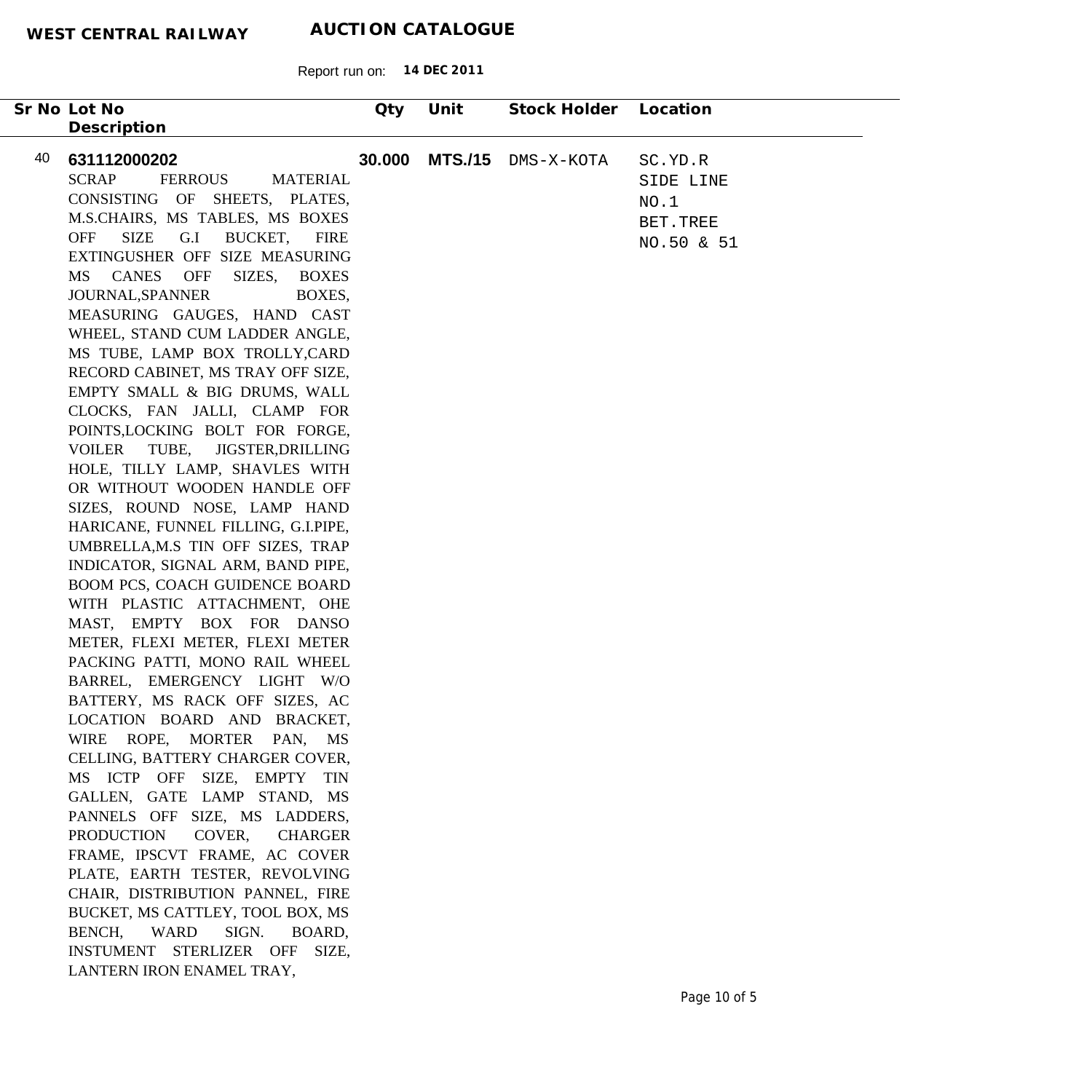| Sr No Lot No<br>Description                                                                                                                                                                                                                                                                                                                    | Qty      | Unit             | Stock Holder                          | Location                                                                   |
|------------------------------------------------------------------------------------------------------------------------------------------------------------------------------------------------------------------------------------------------------------------------------------------------------------------------------------------------|----------|------------------|---------------------------------------|----------------------------------------------------------------------------|
| KIDNEY TRAY, MS BOWL, FLIT PUMP,<br>SOAP CASE IRON DUSTBIN IRON,<br><b>CYLINDER</b><br><b>OXYGEN</b><br>STAND,<br>I.V.STAND, BP INSTRUMENT FLOOR<br>MODEL IRON STRETCHER, BED SIDE<br>SCREEN, SPLINT IRON, EXAMINATION<br>TABLE, BED SIDE LOCKER WIT SS TOP,<br>BASIN STAND DRESSING DRUMS, FL<br>FITTING BOX TYPE, MS BOARD, MS<br>COVER ETC. |          |                  |                                       |                                                                            |
| 41<br>631112000203<br><b>SCRAP COND.SHAPER MACHINE</b>                                                                                                                                                                                                                                                                                         | 1.000    | <b>NOS./01</b>   | DMS-X-KOTA                            | SC.YD MAIN<br>RD.R SIDE<br>NEAR SC.YD<br>OFFICE                            |
| 42<br>631112000204<br>SCRAP ELECTRIC KWH METERS OF<br>SORT AND SIZES.                                                                                                                                                                                                                                                                          | 1500,000 | <b>KGS./13</b>   | DMS-X-KOTA                            | <b>BEHIND</b><br>SCRAP YD.<br>OFFICE                                       |
| 43<br>631112000205<br>SCRAP PEDESTELE FAN, EXHAUST<br>FAN, COOLER FAN, WALL MOUNTING<br>FAN, CARRAIGE FAN, FAN ARMETURE,<br>TABLE FAN, BRACKET FAN, OF SORT<br>AND SIZES WITH OR WITHOUT BLADE.                                                                                                                                                |          | 2300.000 KGS./13 | DMS-X-KOTA                            | LYING<br>ΙN<br>TIN SHED<br>OPP. TIME<br>KEEPER<br>OFFICE OF<br>DY.CMM-KOTA |
| 44<br>631112000206<br>SCRAP COPPER CONTACT CATANERY<br>JAMPER HARD HOOK WIRE OF SORT &<br>SIZES.                                                                                                                                                                                                                                               | 2800,000 | <b>KGS./13</b>   | DMS-NF-<br>WARD-KOTA                  | NF-WARD                                                                    |
| 45<br>631112000207<br><b>SCRAP</b><br><b>BRASS</b><br><b>MISC.ITEMS</b><br>M/VALVE, VALVE SHEET, BUSH D.A.<br>REGULATOR GAS, CUTTER SHEET,<br>D/CLIP, E/CONE, OTHER PCS OF LOCO<br>COMPONENTS, DY.PCM, ATD DRUM<br>MACHINE CUT PCS OF SORT AND<br>SIZES.                                                                                       |          |                  | 1500.000 KGS./13 DMS-NF-<br>WARD-KOTA | NF-WARD                                                                    |
| 46<br>631112000208<br><b>SCRAP LEAD ACID BATTERY ALL TYPE</b><br>OF SORT AND SIZES.                                                                                                                                                                                                                                                            |          |                  | 34.000 MTS./15 DMS-NF-<br>WARD-KOTA   | NF-WARD                                                                    |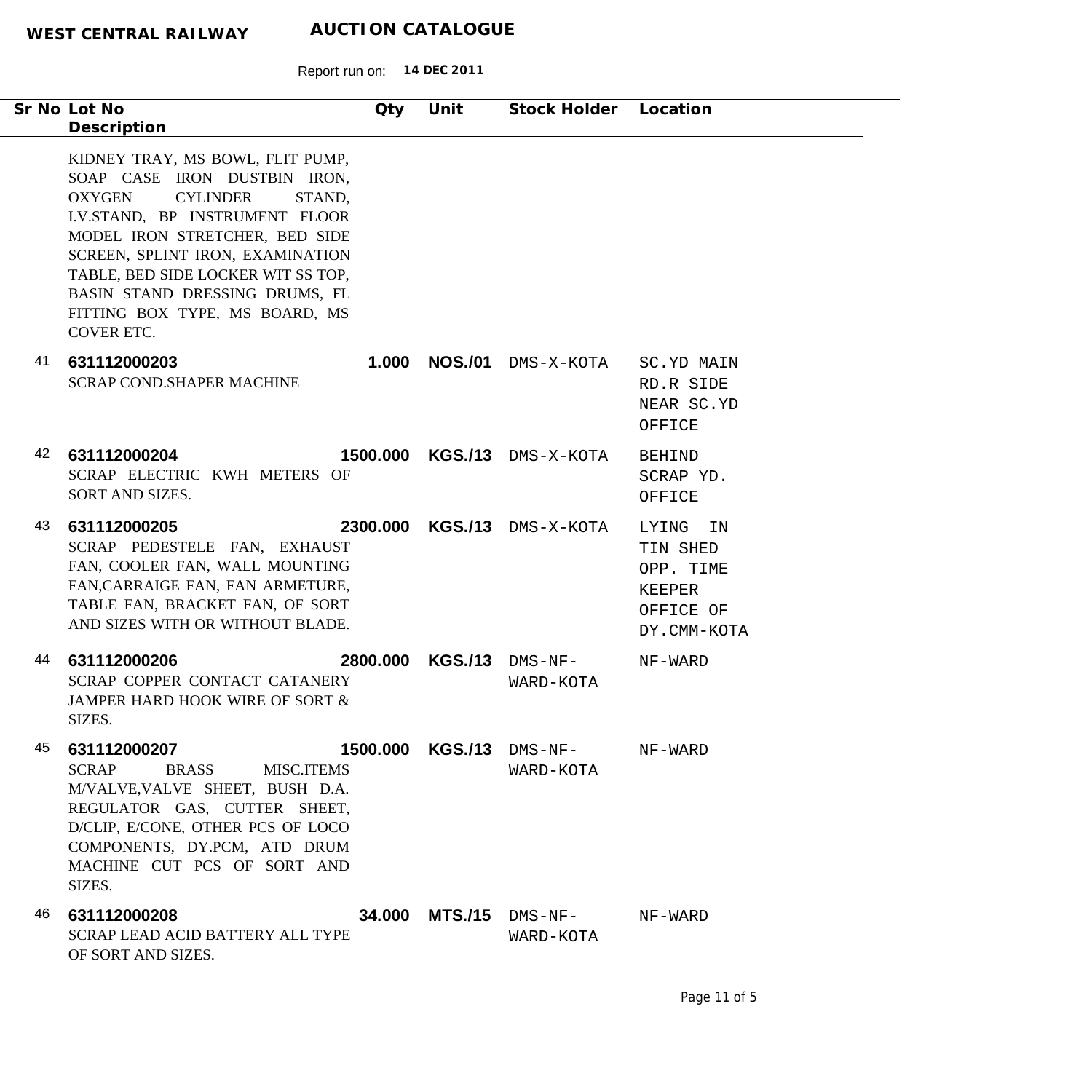|         | Stock Holder Location | Unit           | Qtv                                                         |              |               | Sr No Lot No |    |  |
|---------|-----------------------|----------------|-------------------------------------------------------------|--------------|---------------|--------------|----|--|
|         |                       |                |                                                             |              |               | Description  |    |  |
| NF-WARD | $DMS-NF-$             | <b>KGS./13</b> | 1500,000                                                    |              |               | 631112000209 | 47 |  |
|         | WARD-KOTA             |                | ARMED                                                       | <b>CABLE</b> | <b>COPPER</b> | <b>SCRAP</b> |    |  |
|         |                       |                | INSULATED RUBBER PVC WITH IRON<br>ATTACH OF SORT AND SIZES. |              |               |              |    |  |
|         |                       |                |                                                             |              |               |              |    |  |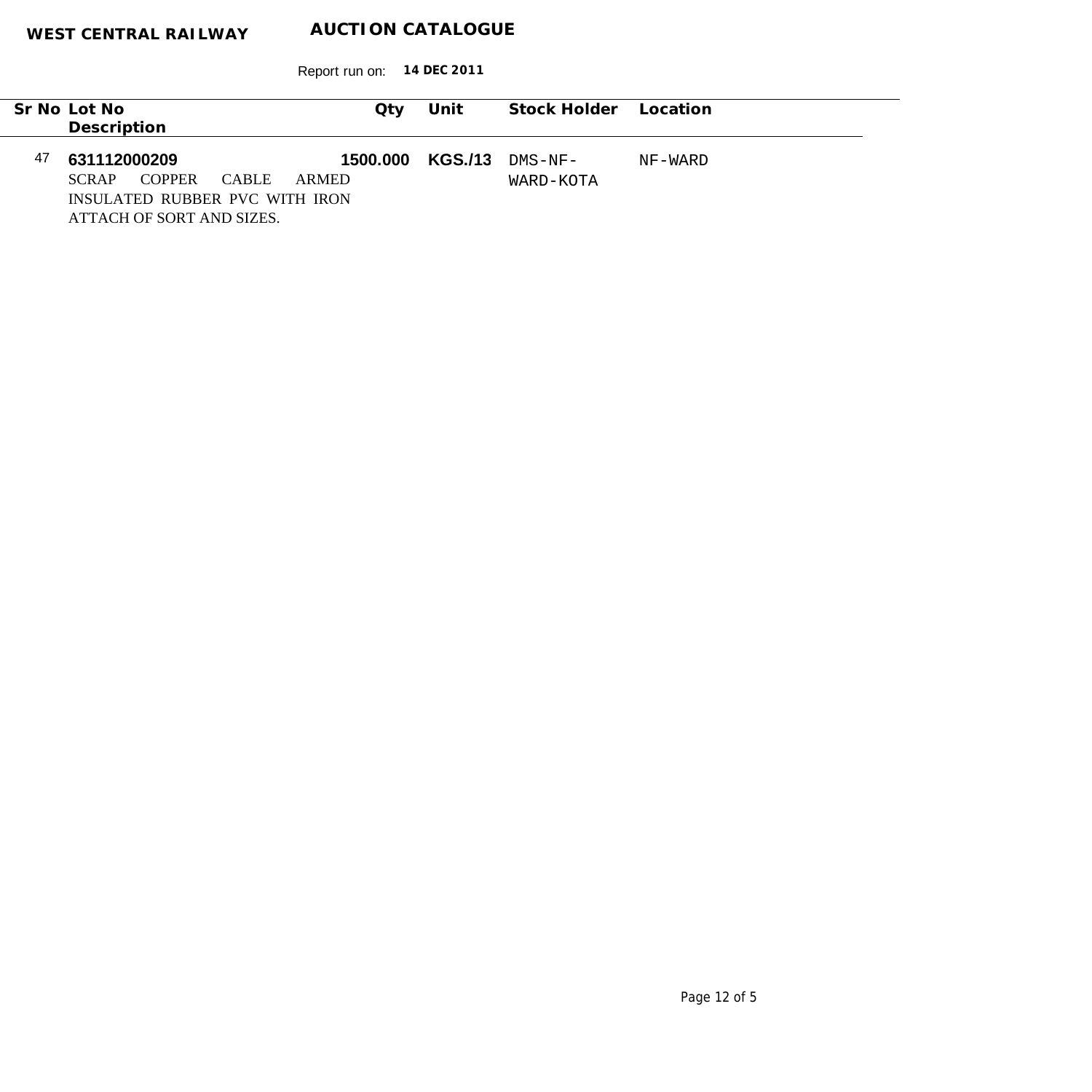Report run on: **14 DEC 2011**

| 63110104<br>Auction Catalogue No<br>Auctioneer: Dy CMM(S)                                                                                                        |        |                | Auction Date: 21-12-2011<br>KOTA<br>Place: |                   |
|------------------------------------------------------------------------------------------------------------------------------------------------------------------|--------|----------------|--------------------------------------------|-------------------|
| Sr No Lot No<br>Description                                                                                                                                      | Qty    | Unit           | Stock Holder                               | Location          |
| KTT631104005<br>98050709<br>SCRAP ST SLEEPER ORDINERY 52 KG<br>90 R UNBROKEN 171 LBS<br>INF.NO.)<br>S/HOLDER<br>SS.11<br>(FOR<br>NO.SSE/PW/SWM/ST/30 DT.19.02.11 | 61.918 | <b>MTS./15</b> | SSE/PW/SWM                                 | KM-1029/19-<br>21 |

MODE OF DELIVERY BY ACTUAL WT.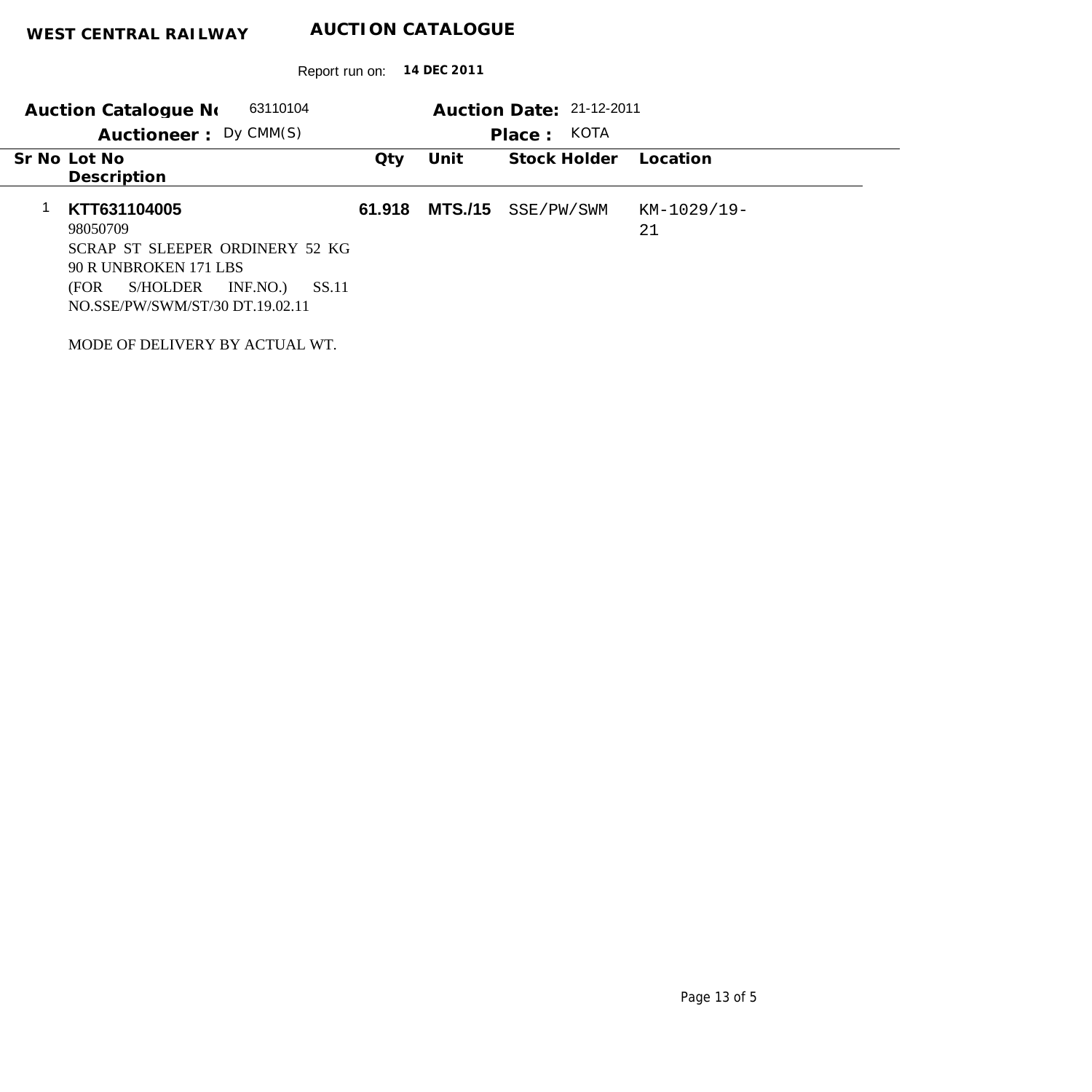|                       | Sr No Lot No<br>Description                                                                                                                                                                                                                                                                                                                                                                                                                                                                                      | Qty     | Unit           | Stock Holder               | Location                                                |
|-----------------------|------------------------------------------------------------------------------------------------------------------------------------------------------------------------------------------------------------------------------------------------------------------------------------------------------------------------------------------------------------------------------------------------------------------------------------------------------------------------------------------------------------------|---------|----------------|----------------------------|---------------------------------------------------------|
|                       |                                                                                                                                                                                                                                                                                                                                                                                                                                                                                                                  |         |                |                            |                                                         |
| $\mathbf{2}^{\prime}$ | KTT631107085<br>$(A) FERROUS = 106.853 MTS$<br>$1-SCRAP$ POLE (TUBELAR) = 903 NOS<br>$2-SCRAP$ BRACKET = 1816 NOS<br>3-SCRAP U CLAMP WITH NUT $= 1812$<br><b>NOS</b><br>4-SCRAP STALK PIN $= 6497$ NOS<br>$5-SCRAP$ V SHAPE BRACKET = 207 NOS<br>6-SCRAP CLAMP WITH NUT BOLT = $397$<br><b>NOS</b><br>$7-SCRAP$ TIE PATTI = O NOS<br>8-SCRAP STAY SET = $325$ NOS<br>$9-SCRAP BAT = 208 NOS$<br>10-SCRAP CAP = 228 NOS<br>11-SCRAP GI WIRE $= 182800$ MTRS<br>12-SCRAP GI WIRE OF ACSR = $242000$<br><b>MTRS</b> | 126.825 | <b>MTS./15</b> | SSE/TELE/C/<br><b>KOTA</b> | (SMPA KM-<br>79/8 TO<br>BSSL KM-<br>139/14<br>SECTION.) |
|                       | $(B)$ NON-FERROUS = 13.768 MTS<br>$1-ACSR$ WIRE = 242000 MTRS<br>$(C)$ PORCELINE = 6.204 MTS<br>$1$ -INSULATOR (PORCELINE) = 6497 NOS                                                                                                                                                                                                                                                                                                                                                                            |         |                |                            |                                                         |
|                       | (FOR S/HOLDER INF.NO.)SS.11 NO.NIL<br>DT.NIL                                                                                                                                                                                                                                                                                                                                                                                                                                                                     |         |                |                            |                                                         |
|                       | MODE OF DELIVERY BY ACTUAL WT.                                                                                                                                                                                                                                                                                                                                                                                                                                                                                   |         |                |                            |                                                         |
|                       | 1-NOTE:-DIGGING & DISMENTLING OF<br>MATERIAL ALSO INCLUDED IN THE<br>DELIVERY PROCESS.<br>2-THE LENGTH OF THE POLES ARE<br>VARIOUS AND IN WHICH APP.1.6 M<br>ARE UNDER THE GROUND PURCHASER<br>SHOULD DISMENTAL THE MATERIAL<br>FIRST AFTER THAT DELIVERY MAY BE<br>CARRIED OUT.                                                                                                                                                                                                                                 |         |                |                            |                                                         |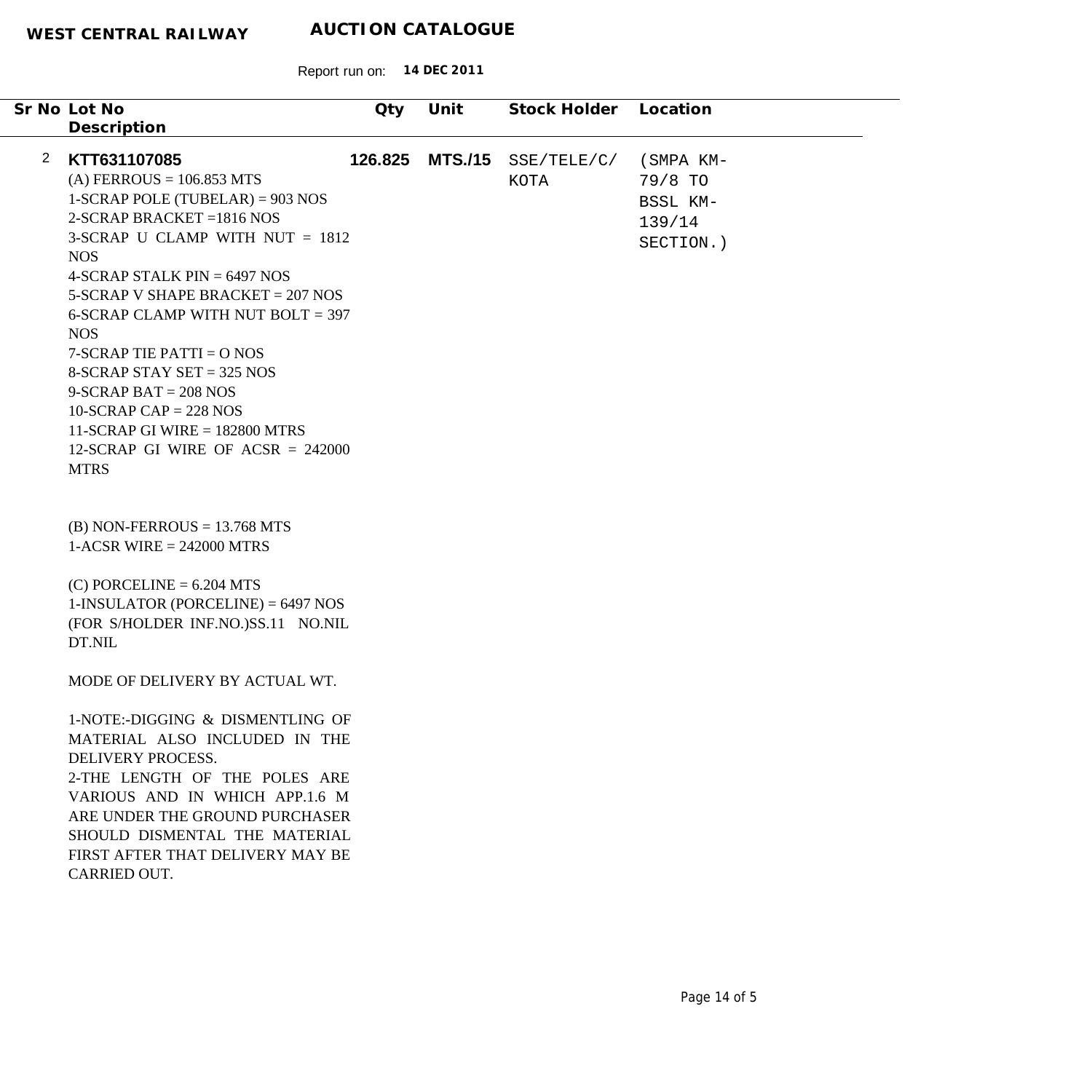|   | Sr No Lot No<br>Description                                                                                                                                                                                                                                                                                                                                                                                                                                                                                      | Qty     | Unit           | Stock Holder          | Location                                           |
|---|------------------------------------------------------------------------------------------------------------------------------------------------------------------------------------------------------------------------------------------------------------------------------------------------------------------------------------------------------------------------------------------------------------------------------------------------------------------------------------------------------------------|---------|----------------|-----------------------|----------------------------------------------------|
| 3 | KTT631107086<br>$(A) FERROUS = 142.347 MTS$<br>$1-SCRAP$ POLE (TUBELAR) = 1223 NOS<br>$2-SCRAP$ BRACKET = 2428 NOS<br>3-SCRAP U CLAMP WITH NUT = 2428<br><b>NOS</b><br>4-SCRAP STALK PIN = $8095$ NOS<br>$5-SCRAP$ V SHAPE BRACKET = NIL<br>6-SCRAP CLAMP WITH NUT BOLT = $572$<br><b>NOS</b><br>$7-SCRAP$ TIE PATTI = 1103 NOS<br>8-SCRAP STAY SET = $572$ NOS<br>$9-SCRAP BAT = 298 NOS$<br>$10-SCRAP CAP = 389 NOS$<br>11-SCRAP GI WIRE = $203556$ MTRS<br>12-SCRAP GI WIRE OF ACSR = $362538$<br><b>MTRS</b> | 170.705 | <b>MTS./15</b> | SSE/TELE/CT<br>O/KOTA | $(GQL KM-1/4)$<br>TO SMPA KM-<br>79/8<br>SECTION.) |
|   | $(B)$ NON-FERROUS = 20.627 MTS<br>$1-ACSR$ WIRE = 362538 MTRS<br>$(C)$ PORCELINE = 7.731 MTS<br>$1$ -INSULATOR (PORCELINE) = 8095 NOS<br>(FOR S/HOLDER INF.NO.)SS.11 NO.NIL<br>DT.NIL                                                                                                                                                                                                                                                                                                                            |         |                |                       |                                                    |
|   | MODE OF DELIVERY BY ACTUAL WT.<br>1-NOTE:-DIGGING & DISMENTLING OF<br>MATERIAL ALSO INCLUDED IN THE<br><b>DELIVERY PROCESS.</b><br>2-THE LENGHT OF THE POLES ARE<br>VARIOUS AND INWHICH APP.1.6 M ARE<br>UNDER THE GROUND PURCHASER<br>SHOULD DISMENTAL THE MATERIAL<br>FIRST AND AFTER THE DELIVERY MAY<br>BE CARRIED OUT.                                                                                                                                                                                      |         |                |                       |                                                    |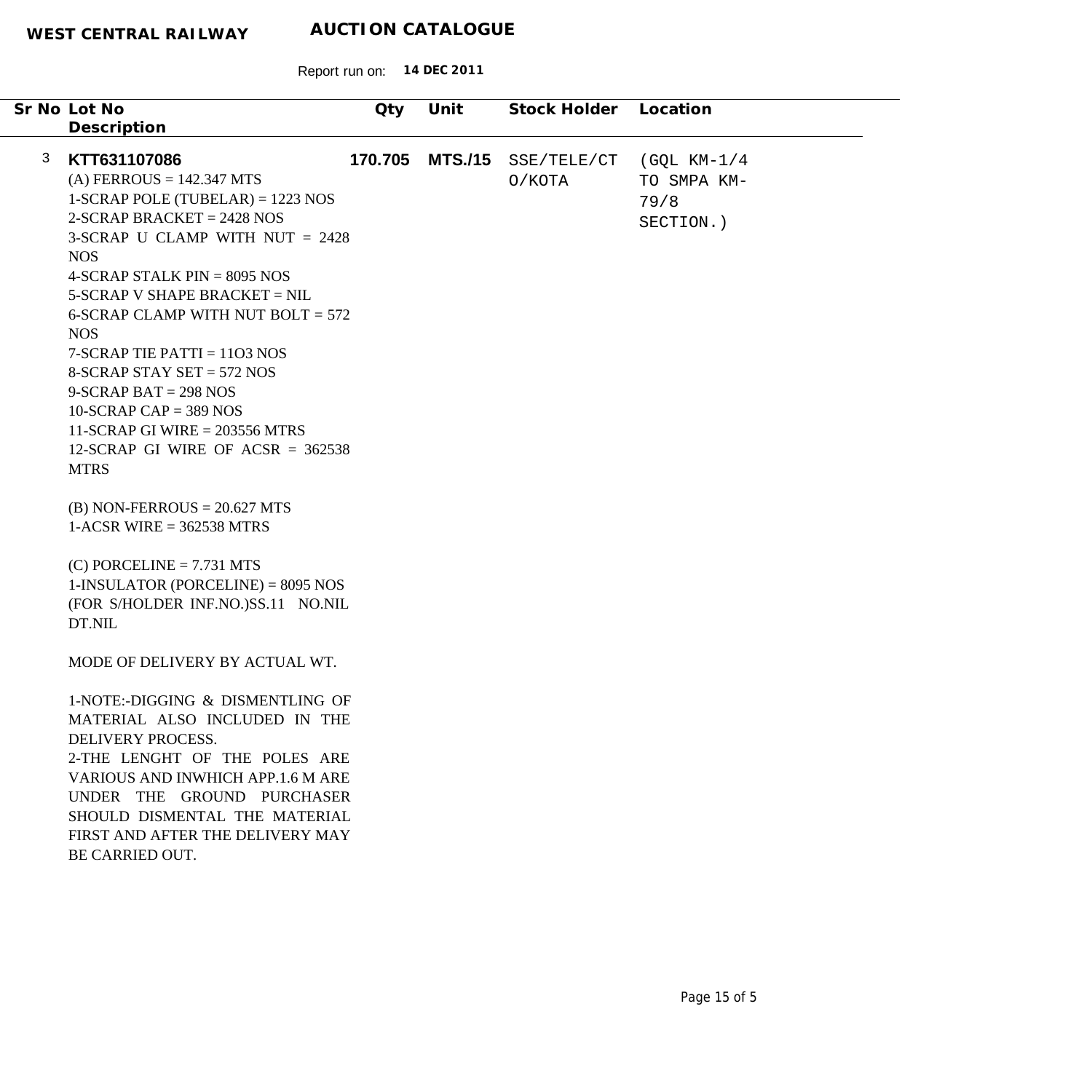|   | Sr No Lot No<br>Description                                                                                                                                                                                                                                                                                                                                                                                                                                                             | Qty   | Unit           | Stock Holder Location |                                         |  |
|---|-----------------------------------------------------------------------------------------------------------------------------------------------------------------------------------------------------------------------------------------------------------------------------------------------------------------------------------------------------------------------------------------------------------------------------------------------------------------------------------------|-------|----------------|-----------------------|-----------------------------------------|--|
| 4 | KTT631107093<br>SCRAP DISEL GENERATOR SET 125<br><b>KVA</b><br><b>WITH</b><br><b>DIESEL</b><br><b>ENGINE</b><br><b>GENERATOR WITH DETAILS</b><br>A-DIESEL GENERATOR SET 125 KVA<br>DEUTZ COMPLETE WITH ALTERNATOR<br>ENGINE NO.1204224/2 A.NO.1204225/2<br>$ENO.177/393-96 = 01 SET$<br>B-DIESEL COMPRESSOR (KIRLOSKAR)<br>TYPE-AV SERIES-III BHP-6 RPM-1500<br>$E.NO.14-72436 = 01 SET$<br>C-SCRAP DEUTZ SPARE PARTS AND T&<br>P ITEM = $68+27$ (FOR S/HOLDER<br>INF.NO.)SS.11 NO.NIL. | 1.000 | <b>NOS./01</b> | SSE/P/KOTA            | SSE/P/OFFIC<br>E KOTA.                  |  |
| 5 | KTT631108099<br>98080015<br><b>SCRAP CMS XING</b><br>1-SC.CMS XING 52 KG 1:12 (PSC) = $4.716$<br><b>MTS</b><br>2-SC.CMS XING 52 KG 1:12 (W)= 5.760<br><b>MTS</b><br>(FOR<br>S/HOLDER<br><b>INF.NO.)SS.11</b><br>NO.SE/PW/VMA/35/10-11/THUR YD.(MP)<br>DT.18.10.10<br>MODE OF DELIVERY BY ACTUAL WT.                                                                                                                                                                                     |       | 10.476 MTS./15 | SSE/PW/VMA            | THUR YD.KM-<br>$743/31-$<br>744/1.[M.P. |  |
| 6 | KTT631108100<br>98080015<br><b>SCRAP CMS XING</b><br>1-SC.CMS XING 52 KG 1:12 (W) = $5.120$<br><b>MTS</b><br>2-SC.CMS XING 52 KG 1:12 (PSC) = 3.930<br><b>MTS</b><br>(FOR<br><b>S/HOLDER</b><br><b>INF.NO.)SS.11</b><br>NO.SE/PW/VMA/38/10-11/CMU YD.(RAJ.)<br>DT.21.10.10<br>MODE OF DELIVERY BY ACTUAL WT.                                                                                                                                                                            | 9.050 | <b>MTS./15</b> | SSE/PW/VMA            | KM-758/2-<br>$4,758/32-$<br>34.         |  |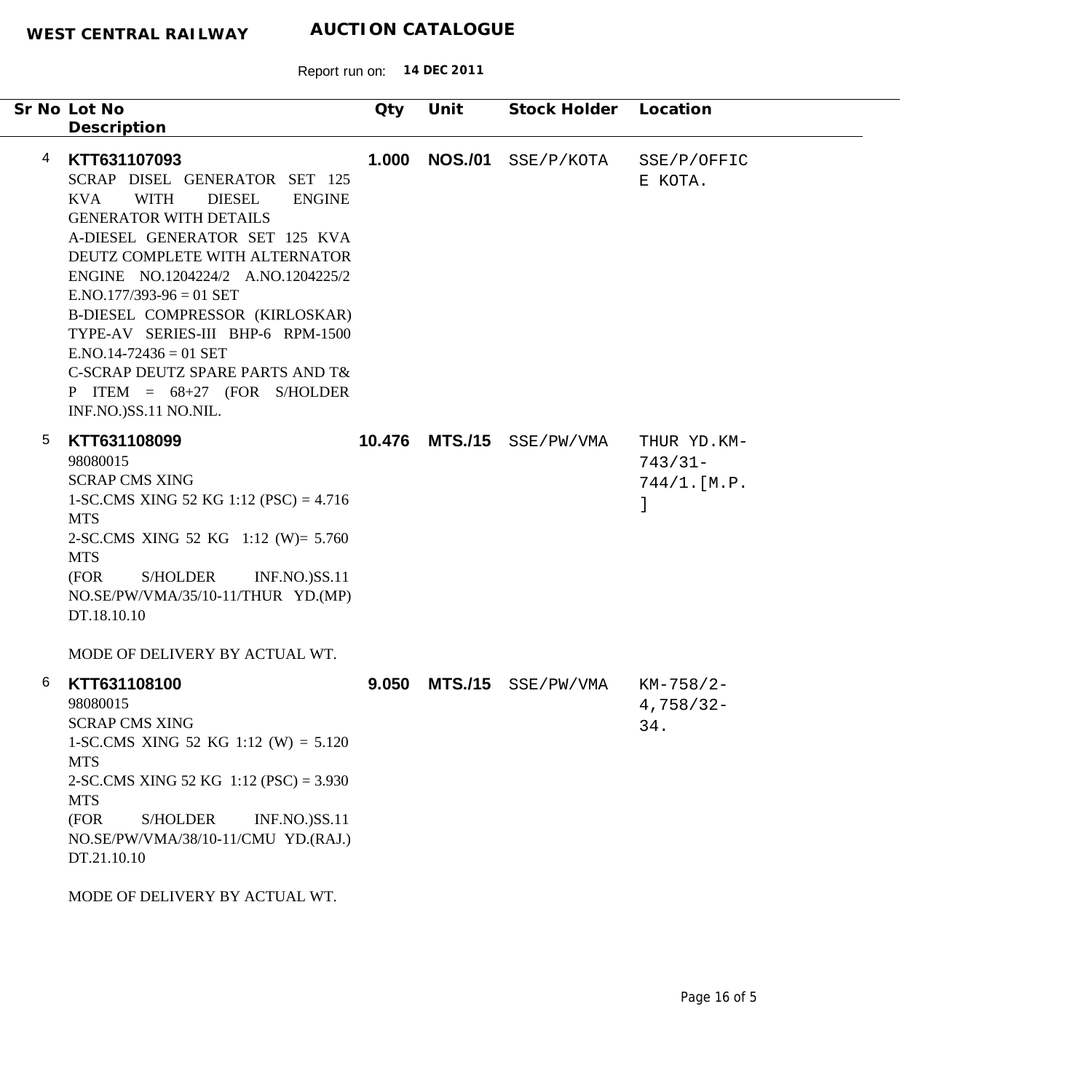|   | Sr No Lot No<br>Description                                                                                                                                                                                                                                                                                                                                                                                                                                                                                                 | Qty    | Unit           | Stock Holder Location            |                                                                                                                                                 |
|---|-----------------------------------------------------------------------------------------------------------------------------------------------------------------------------------------------------------------------------------------------------------------------------------------------------------------------------------------------------------------------------------------------------------------------------------------------------------------------------------------------------------------------------|--------|----------------|----------------------------------|-------------------------------------------------------------------------------------------------------------------------------------------------|
| 7 | KTT631109129<br>98030103<br>1-SCRAP CMS XING 52 KG 1:12 FOR PRC<br>$= 5$ NOS $= 4.300$ MTS<br>2-SCRAP CMS XING 60 KG 1:12 FOR PRC<br>$= 10$ NOS $= 9.000$ MTS (FOR S/HOLDER<br>INF.NO.) SS.11 NO.SSE/PW/SWM/CMS/05<br>DT.23.07.2011.                                                                                                                                                                                                                                                                                        | 13.300 | <b>MTS./15</b> | SSE/PW/SWM                       | $KM-1029/4-$<br>б.                                                                                                                              |
|   | MODE OF DELIVERY BY ACTUAL WT.                                                                                                                                                                                                                                                                                                                                                                                                                                                                                              |        |                |                                  |                                                                                                                                                 |
| 8 | KTT631109139<br>98011285<br>1-(I) SCRAP RAIL GLUED JOINT 60 KG<br>$U/S = 3.228$ MTS<br>(II) SCRAP PLATES & BOLT 11 PAIR =<br>0.847 MTS<br>TOTAL $QTY = 4.075$ MTS (FOR<br><b>S/HOLDER</b><br><b>INF.NO.)SS.11</b><br>NO.SSE/PWAY/N/KOTA/2011-12/3<br>DT.18.04.2011<br>2-(I) SCRAP GLUED JOINT 52 KG U/S =<br>16.911 MTS<br>(II) SCRAP PLATE & BOLT 50 PAIR $=$<br>5.621 MTS<br><b>TOTAL</b><br>QTY=22.532<br><b>MTS</b><br>(FOR<br><b>S/HOLDER</b><br><b>INF.NO.)SS.11</b><br>NO.SSE/PWAY/N/KOTA/2011-12/2<br>DT.18.04.2011 |        | 26.607 MTS./15 | SSE/PW/N/KO<br>TA                | 1-KM-<br>$927/11 - 13$<br>GQL/TP 2060<br><b>BEHIND</b><br>GQL/2026-<br>$3030.2 -$<br>$KM-945/10-$<br>12 BEHIND<br>ARE STN.KM-<br>$924/22 - 24.$ |
|   | MODE OF DELIVERY BY ACTUAL WT.                                                                                                                                                                                                                                                                                                                                                                                                                                                                                              |        |                |                                  |                                                                                                                                                 |
| 9 | KTT631109144<br>98011285<br>SCRAP RAILS 90 R/90 LBS U/S = $170$ NOS<br>1693.32<br>RM<br>(FOR<br><b>S/HOLDER</b><br>$=$<br>INF.NO.)SS.11<br>NO.SSE/PWAY/N/KOTA/11-12/05<br>DT.20.06.2010                                                                                                                                                                                                                                                                                                                                     |        |                | 75.538 MTS./15 SSE/PW/N/KO<br>TA | TP GOODS<br>YARD<br>KTT/1249 TO<br>1257 DSK<br>SIDING.                                                                                          |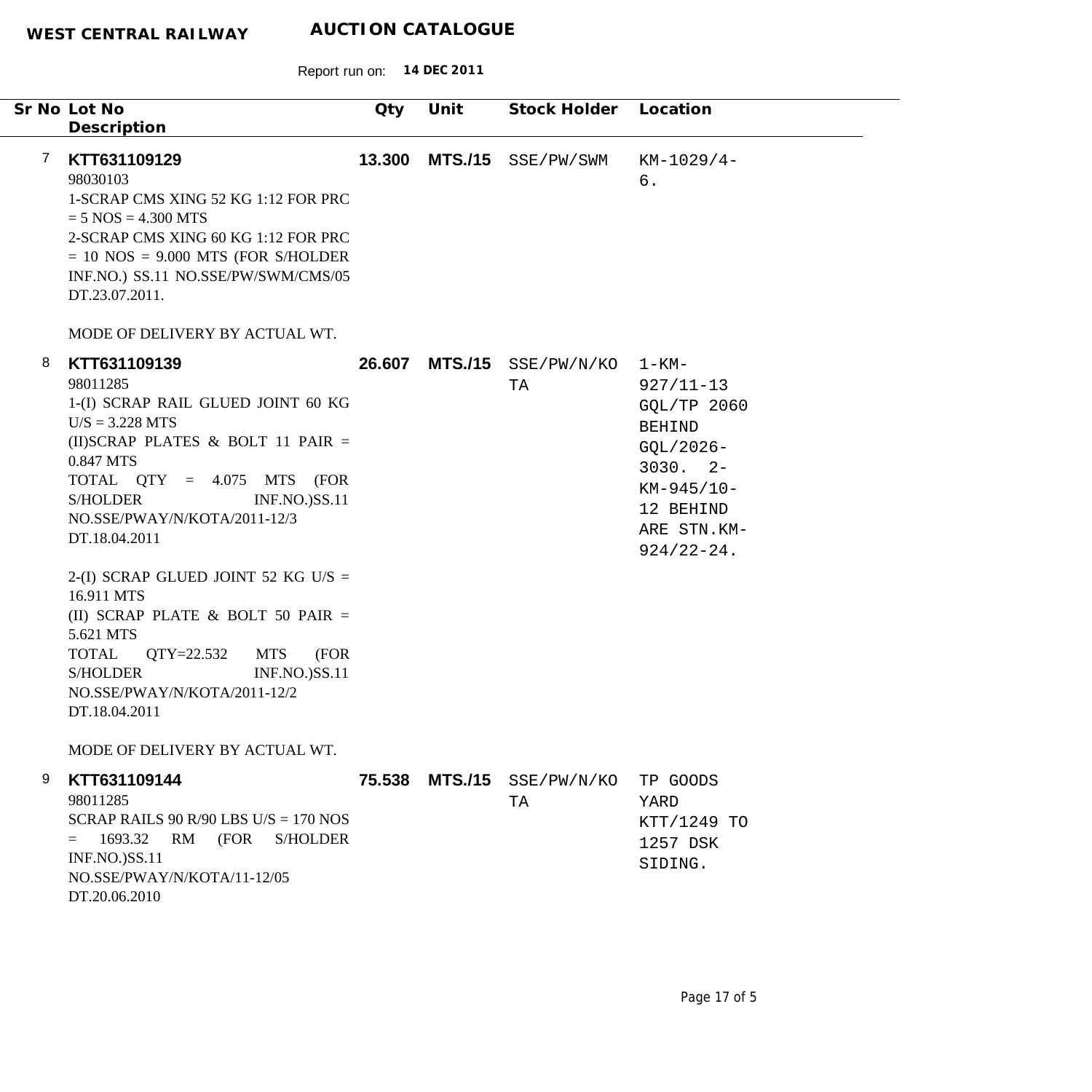|                 | Sr No Lot No<br>Description                                                                                                                                                                                                                                                                                                                                                                              | Qty    | Unit           | Stock Holder Location     |                                                                                                           |
|-----------------|----------------------------------------------------------------------------------------------------------------------------------------------------------------------------------------------------------------------------------------------------------------------------------------------------------------------------------------------------------------------------------------------------------|--------|----------------|---------------------------|-----------------------------------------------------------------------------------------------------------|
| 10              | KTT631109145<br>98011285<br>SCRAP GUARD RAIL 52 KG OF BRIDGE<br>HEAVING NOTCHES IN FLANGES (FOR<br>INF.NO.)<br>SS.11<br><b>S/HOLDER</b><br>NO.KTT/RMA/DRF/RAILS/000116<br>DT.12.07.2011.                                                                                                                                                                                                                 | 13.198 |                | MTS./15 SSE/PW/RMA        | DRF YARD<br>$KM-874/13-$<br>15.                                                                           |
|                 | MODE OF DELIVERY BY ACTUAL WT.                                                                                                                                                                                                                                                                                                                                                                           |        |                |                           |                                                                                                           |
| 11              | KTT631109148<br>98030103<br>SCRAP U/S CHECK RAIL, WING RAIL,<br>TONGUE RAIL, NOSE XING 52 KG/90 R<br><b>INF.NO.)SS.11</b><br>(FOR<br>S/HOLDER<br>NO.SSE/PWAY/N/KOTA/2011-12/1<br>DT.18.04.2011.                                                                                                                                                                                                          |        | 27.756 MTS./15 | SSE/PW/N/KO<br>TA         | KM-945/23-<br>$25$ , KM-<br>$945/10 - 12$<br>BEHIND ARE<br>STN.ARE TP<br>1005-1001<br>$KM-944/22-$<br>24. |
| 12 <sup>°</sup> | MODE OF DELIVERY BY ACTUAL WT.<br>KTT631110154                                                                                                                                                                                                                                                                                                                                                           |        |                | 14.626 MTS./15 SSE/PW/SWM |                                                                                                           |
|                 | 98030103<br>1-SCRAP BILTUP XING 90 R 1 IN $8.5 =$<br>6.650 MTS<br>2-SCRAP CHECK RAIL 90 R FOR P&C $=$<br>1.304 MTS<br>3-SCRAP TONGUE RAIL 90 R 1 IN $8.5 =$<br>1.352 MTS<br>4-SCRAP TONGUE RAIL 60 KG 1:12 =<br>4.650 MTS<br>5-SCRAP TONGUE RAIL 52 KG 1:12 =<br>0.670 MTS<br>$TOTAL = 14.626 MTS$ (FOR S/HODER<br>INF.NO.)SS.11 NO.SSE/PW/SWM/P&C/08<br>DT.13.09.2011<br>MODE OF DELIVERY BY ACTUAL WT. |        |                |                           | $KM-1029/6-$<br>10.                                                                                       |
| 13              | KTT631110156<br>98011285<br>SCRAP RAIL 90 R 90 LBS = 66 NOS =<br>566.68 RM (FOR S/HODER INF.NO.)SS.11<br>NO.SSE/PW/SWM/RAIL/06 DT.12.09.2011                                                                                                                                                                                                                                                             |        |                | 25.280 MTS./15 SSE/PW/SWM | KM-1029/6-<br>8.                                                                                          |
|                 |                                                                                                                                                                                                                                                                                                                                                                                                          |        |                |                           |                                                                                                           |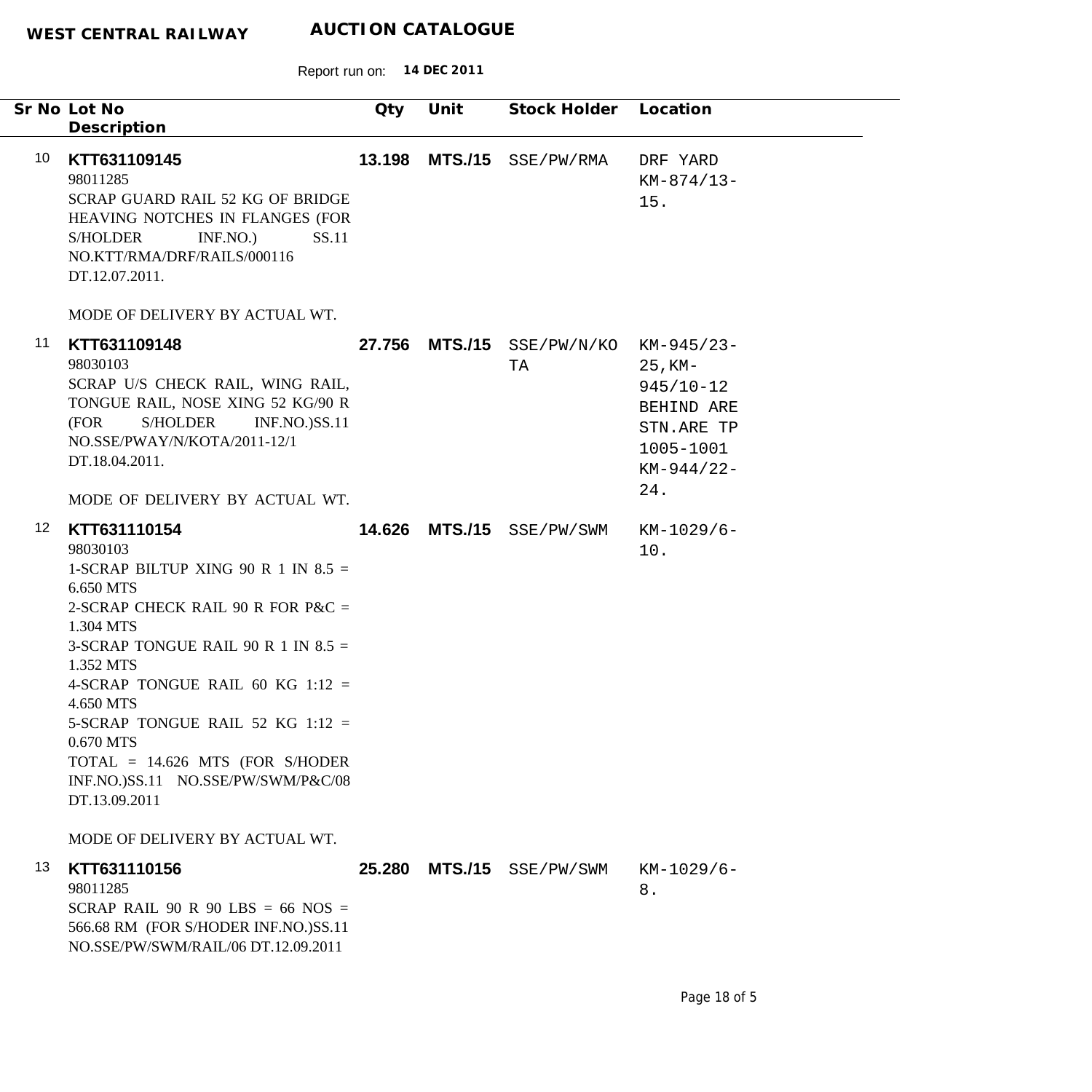|    | Sr No Lot No                                                                                                                                                                                                      | Qty    | Unit | Stock Holder                        | Location                                                                                                                                                                 |
|----|-------------------------------------------------------------------------------------------------------------------------------------------------------------------------------------------------------------------|--------|------|-------------------------------------|--------------------------------------------------------------------------------------------------------------------------------------------------------------------------|
|    | Description                                                                                                                                                                                                       |        |      |                                     |                                                                                                                                                                          |
| 14 | KTT631111158<br>98050126<br><b>SCRAP M.S.RELEASED STEEL IN SHAPE</b><br>OF END PLATES OF BRN SIDE POST<br>SIDE BRACKET ETC.(FOR S/HOLDER<br><b>INF.NO.)SS.11</b><br>NO.SSE/PW/N/GGC/SCRAP/11-12/01<br>DT.23.09.11 | 31.465 |      | MTS./15 SSE/PW/N/GG<br>$\mathsf{C}$ | KM-1093/25-<br>31 NEAR<br>PQRS<br>YD.OFFICE                                                                                                                              |
|    | MODE OF DELIVERY BY ACTUAL WT.                                                                                                                                                                                    |        |      |                                     |                                                                                                                                                                          |
| 15 | KTT631111161<br>98011285<br>SCRAP RAIL 60 KG U/S = 58 NOS =<br>197.77<br>RM<br>(FOR<br><b>S/HOLDER</b><br><b>INF.NO.)SS.11</b><br>NO.SSE/PWAY/N/KOTA/11-12/09<br>DT.26.09.2011.                                   | 11.933 |      | MTS./15 SSE/PW/N/KO<br>TA           | STACK NO.1<br>RAIL 60 KG<br>KM-921/13<br>TO 921/15<br>BEHIND B<br>CABIN KTT =<br>42 NOS<br>STACK NO.2<br>RAIL 60 KG<br>$U/S$ KM-<br>921/29A TO<br>$921/27 A =$<br>16 NO. |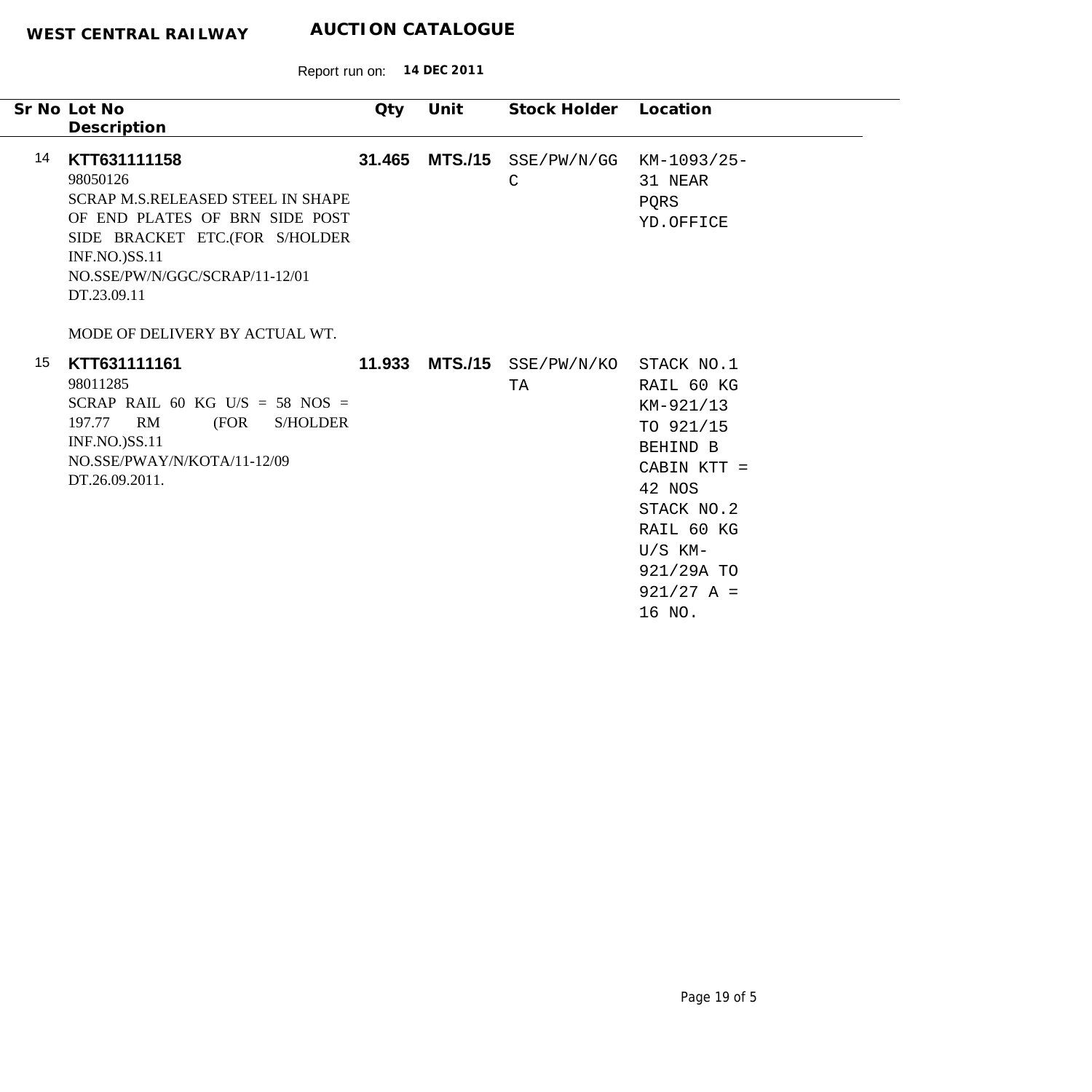|    | Sr No Lot No<br>Description                                                                                                                                                            | Qty    | Unit           | Stock Holder Location       |                                                                                                                                                                                                                                                                                    |
|----|----------------------------------------------------------------------------------------------------------------------------------------------------------------------------------------|--------|----------------|-----------------------------|------------------------------------------------------------------------------------------------------------------------------------------------------------------------------------------------------------------------------------------------------------------------------------|
| 16 | KTT631111162<br>98011285<br>SCRAP RAIL 90 R/90 BS U/S = $86$ NOS =<br>698.88<br>RM<br>(FOR<br><b>S/HOLDER</b><br><b>INF.NO.)SS.11</b><br>NO.SSE/PWAY/N/KOTA/11-12/09<br>DT.26.09.2011. | 31.176 | <b>MTS./15</b> | SSE/PW/N/KO<br>TA           | STACK NO.1<br>RAIL /90 R<br>90 LBS U/S<br>KM-921/11-<br>921/13 B<br>CABIN KTT =<br>40 NOS<br>STACK NO.2<br>RAIL 90 R<br>/90 BS TP<br>KTT/1361/A<br>TO 1379 F<br>BEHIND B<br>CABIN KTT =<br>28 NOS<br>STACK NO.3<br>RAIL 90 R<br>90 BS U/S<br>KM-921/26<br>TO 921/30A<br>$= 18$ NOS |
| 17 | KTT631111166<br>98011285<br>US SCRAP RAIL 60 KG = $47$ NOS = $177.92$<br>RM IN 2 STACK.(FOR S/HOLDER<br><b>INF.NO.)SS.11</b><br>NO.SSE/PW/BAZ/SOG<br>YD./11-12/03 DT.10.10.11          |        | 10.736 MTS./15 | SSE/PW/BAZ                  | $KM-2/17A-$<br>18A (RHS) &<br>$2/17 - 18$<br>(LHS) OHE<br>MAST SOG<br>YARD.                                                                                                                                                                                                        |
| 18 | KTT631111167<br>98011285<br>US SCRAP RAIL $90 R = 168$ NOS =<br>1974.60 RM IN 3 STACK.(FOR S/HOLDER<br>INF.NO.) SS.11 NO.SSE/PW/BAZ/SOG<br>YD./11-12/02 DT.10.10.11                    |        |                | 88.087 MTS./15 SSE/PW/BAZ   | $KM-3/3-4$<br>(LHS)<br>$2/19A-20A$ &<br>$2/16 - 17$<br>$(LHS)$ OHE<br>MAST SOG<br>YARD.                                                                                                                                                                                            |
| 19 | KTT631111168<br>98080015<br>SCRAP U/S<br>CST-9 PLATE<br>(FOR<br>INF.NO.<br>SS.11<br><b>S/HOLDER</b><br>NO.SSE/PW/BTE/11-12/01 DT.14.10.11                                              |        |                | 7089.000 NOS./01 SSE/PW/BTE | TKD YARD<br>(ELS)                                                                                                                                                                                                                                                                  |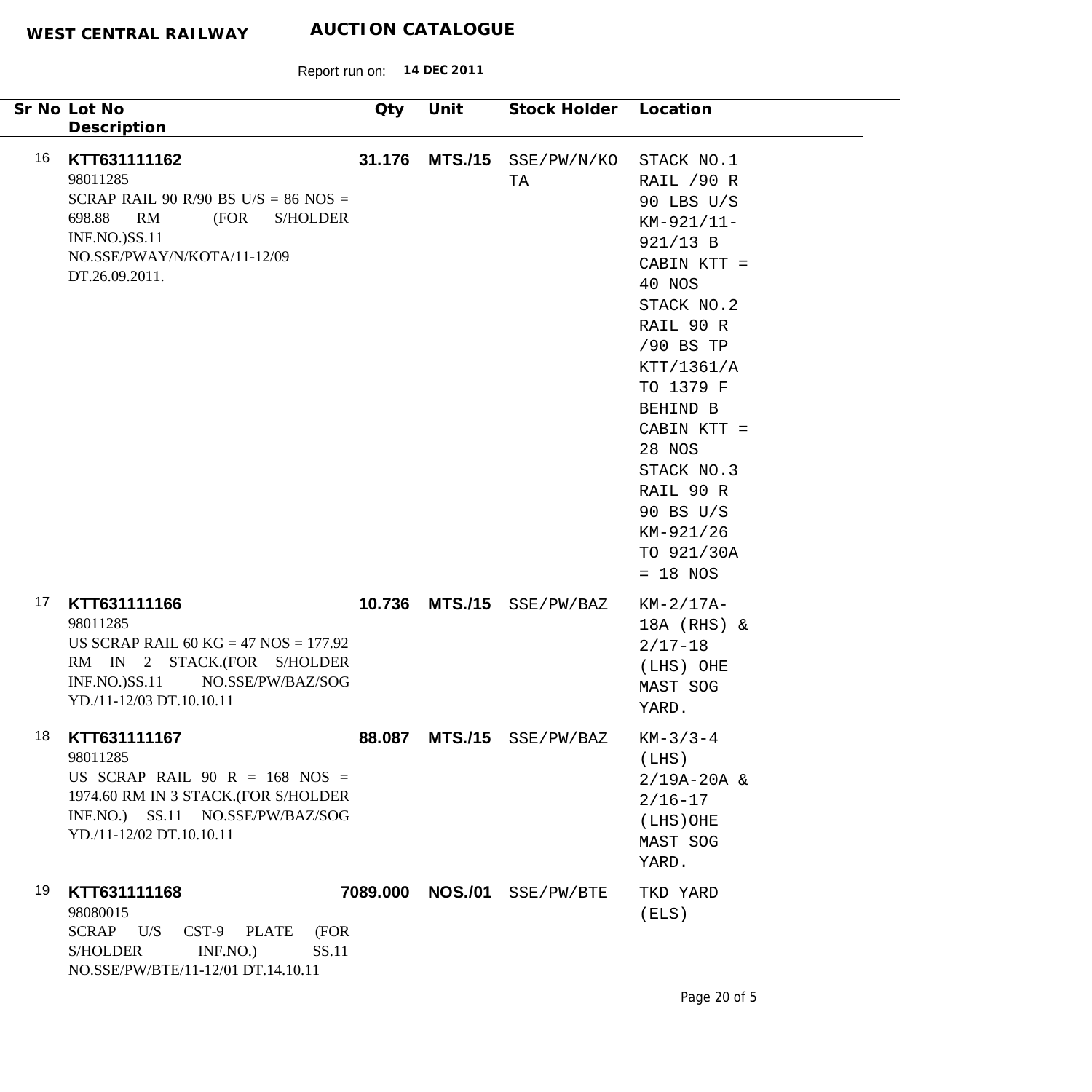|    | Sr No Lot No<br>Description                                                                                                                                                                                                                                               | Qty    | Unit | Stock Holder Location                      |                                                      |
|----|---------------------------------------------------------------------------------------------------------------------------------------------------------------------------------------------------------------------------------------------------------------------------|--------|------|--------------------------------------------|------------------------------------------------------|
| 20 | KTT631111169<br>9811285<br>SCRAP RAIL 60 KG U/S = 65 NOS =<br>RM<br>(FOR<br>531.86<br><b>S/HOLDER</b><br>INF.NO.)SS.11 NO.SSE/PW/SWM/RAIL/10<br>DT.11.10.11                                                                                                               |        |      | 32.092 MTS./15 SSE/PW/SWM                  | KM-1029/12-<br>14                                    |
| 21 | KTT631111176<br>98030103<br>SCRAP U/S 60 KG CMS XING PSC<br>WITHOUT FITTING<br>I-1 IN $12 = 03$ NOS<br>II-1 IN $8-1/2 = 06$ NOS (FOR S/HOLDER<br>INF.NO.)SS.11 NO.SSE/PW/S/KTT/2011-<br>12/729 DT.04.10.11                                                                |        |      | 7.512 MTS./15 SSE/PW/S/KO KM-918/14-<br>TA | 16 KTSC<br>YARD.                                     |
| 22 | MODE OF DELIVERY BY ACTUAL WT.<br>KTT631111177<br>98415418<br><b>SCRAP U/S WOODEN SLEEPER</b><br>S/HOLDER<br><b>INF.NO.)SS.11</b><br>(FOR<br>NO.SSE/PW/S/KTT/2011-12/724<br>DT.04.10.11                                                                                   | 21.367 |      | MTS./15 SSE/PW/S/KO SSE/PW/KOTA<br>TA      | 'S OFFICE<br>COMPOUND.                               |
| 23 | MODE OF DELIVERY BY ACTUAL WT.<br>KTT631111183<br>98080012<br>SCRAP U/S RAILS BELOW 1 MTR LONG<br>LENGTH 60 KG/52 KG/90R/90 LBS $\&$<br>SEJ'S PIECES 60 KG,52 KG,MOUTH<br>PIECES IN ONE STACK. (FOR S/HOLDER<br>NO.KTT/MEP/MS/0969<br><b>INF.NO.)SS.11</b><br>DT.17.10.11 | 20.612 |      | MTS./15 SSE/PW/MEP                         | SSE/PW/MEP<br>OFFICE<br>COMPOUND.<br>$712/23 - 25$ . |
| 24 | MODE OF DELIVERY BY ACTUAL WT.<br>KTT631111184<br>98011285<br>SCRAP RAILS 90 R/90 LBS U/S = $167$ NOS<br>1774.93<br>RM<br>(FOR<br><b>S/HOLDER</b><br>$=$<br><b>INF.NO.)SS.11</b><br>NO.SSE/PW/N/GGC/SCRAP/11-12/03<br>DT.12.11.11                                         | 79.180 |      | $MTS./15$ SSE/PW/N/GG<br>C                 | GGC UP<br>YD.KM-<br>$1093/15-$<br>1093/23.           |
|    |                                                                                                                                                                                                                                                                           |        |      |                                            | Page 21 of 5                                         |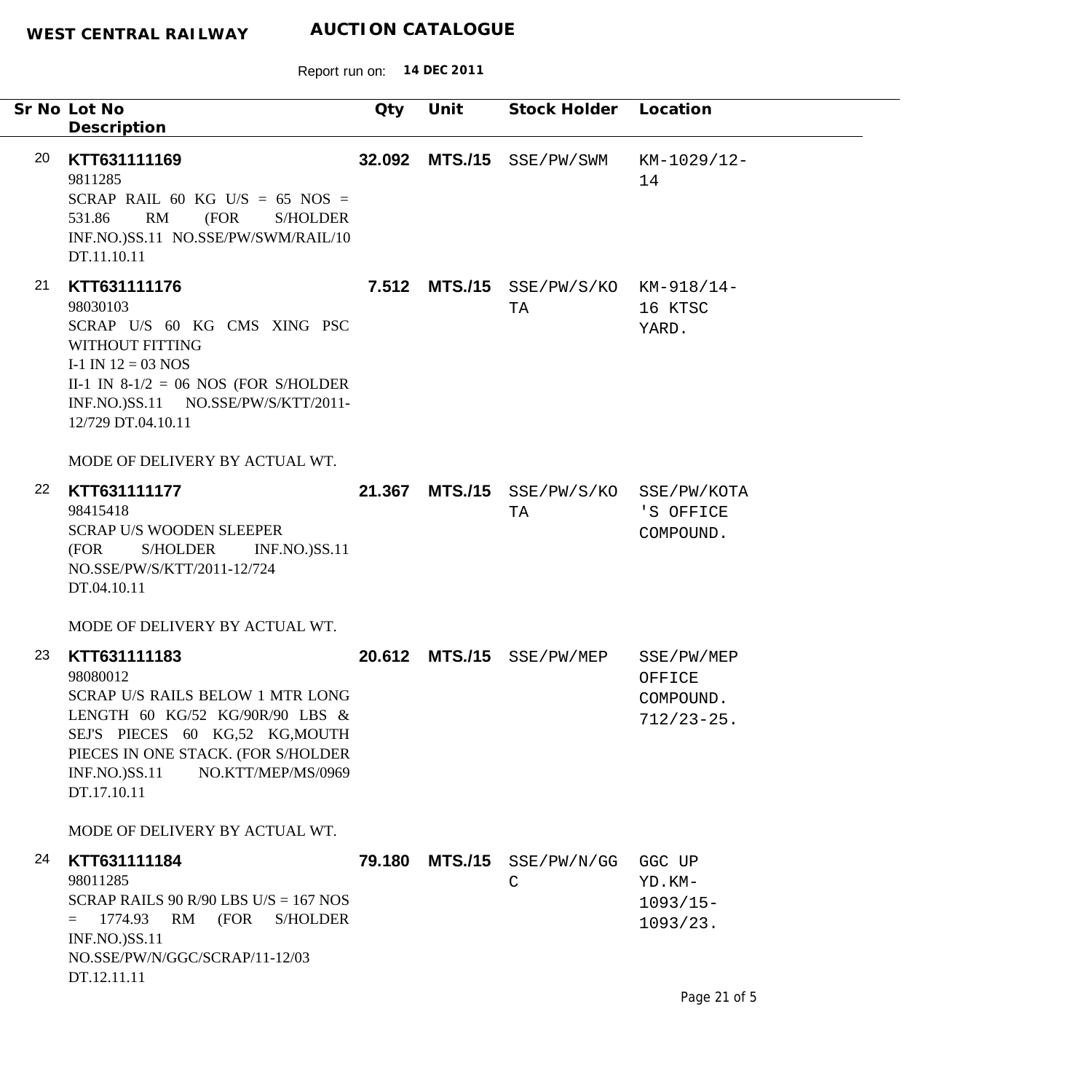|    | Sr No Lot No<br>Description                                                                                                                                                                                                | Qty    | Unit            | Stock Holder Location        |                                                                |
|----|----------------------------------------------------------------------------------------------------------------------------------------------------------------------------------------------------------------------------|--------|-----------------|------------------------------|----------------------------------------------------------------|
| 25 | KTT631111185<br>98011285<br>SCRAP RAILS 60 KG U/S = 27 NOS =<br>RM<br>(FOR<br>219.97<br><b>S/HOLDER</b><br><b>INF.NO.)SS.11</b><br>NO.SSE/PW/N/GGC/SCRAP/11-12/03<br>DT.12.11.11                                           | 13.273 | <b>MTS./15</b>  | SSE/PW/N/GG<br>C             | NEAR GGC B<br>CABIN KM-<br>$1092/27 - 31.$                     |
| 26 | KTT631111186<br>98011285<br>SCRAP RAILS 52 KG U/S = 39 NOS =<br>RM<br>390.20<br>(FOR<br><b>S/HOLDER</b><br><b>INF.NO.)SS.11</b><br>NO.SSE/PW/N/GGC/SCRAP/11-12/02<br>DT.12.11.11                                           | 20.247 | <b>MTS./15</b>  | SSE/PW/N/GG NEAR GGC-B-<br>C | CABIN KM-<br>$1092/27 - 31.$                                   |
| 27 | KTT631112189<br>98011285<br>SCRAP RAIL 52 KG = 77 NOS = $283.63$<br>RM<br>S/HOLDER<br><b>INF.NO.)SS.11</b><br>(FOR<br>NO.SSE/PWAY/VMA/02/11-12/CMU<br>YD./(RAJ.) DT.10.11.2011                                             |        | 14.717 MTS./15  | SSE/PW/VMA                   | KM-757/30-<br>758/2, 758/2<br>$6 - 28$ .                       |
| 28 | KTT631112191<br>98011285<br>SCRAP RAIL 60 KG = 231 NOS = $2861.65$<br>RM<br>(FOR<br><b>S/HOLDER</b><br><b>INF.NO.)SS.11</b><br>NO.I/4/7/12 DT.15.11.2011                                                                   |        | 172.670 MTS./15 | SSE/PW/IDG                   | KM-1019/3-9<br>UP<br>SIDE, 1019/2<br>-4 DN SIDE.               |
| 29 | KTT631112192<br>98011285<br>SCRAP RAIL 60 KG U/S (LESS THAN 1<br>$MTR$ ) = 606 NOS<br>(FOR<br><b>S/HOLDER</b><br><b>INF.NO.)SS.11</b><br>NO.SSE/PW/N/GGC/SCRAP/11-12/05<br>DT.17.11.2011<br>MODE OF DELIVERY BY ACTUAL WT. | 17.205 |                 | $MTS./15$ $SSE/PW/N/GG$<br>C | SSE/PW/N/GG<br>C OFFICE<br>COMPOUND<br>KM-1092/03-<br>1092/09. |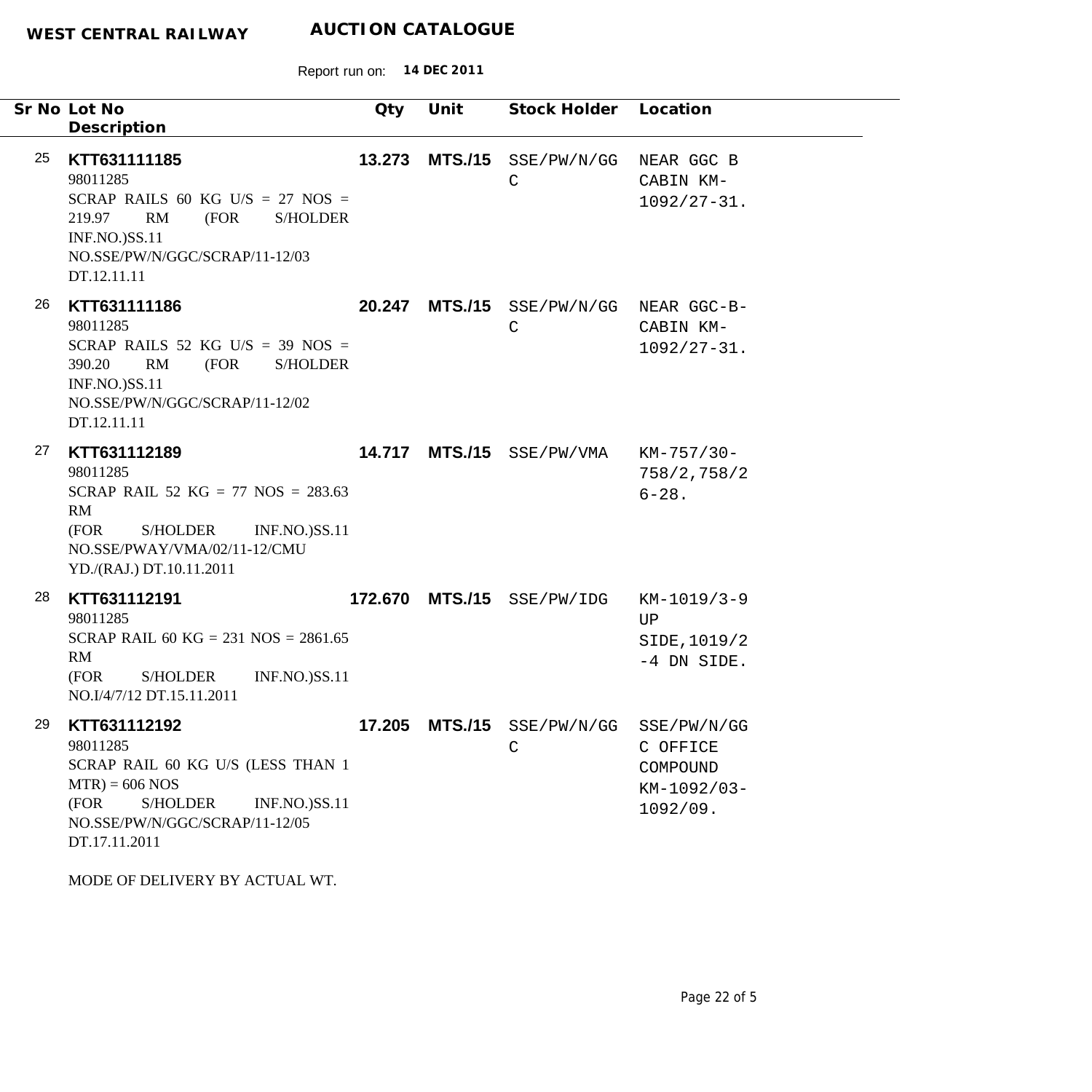| Sr No Lot No<br>Description                                                                                                                                                                                             | Qty      | Unit           | Stock Holder Location                     |                                                                                                                                                                                                                                                   |
|-------------------------------------------------------------------------------------------------------------------------------------------------------------------------------------------------------------------------|----------|----------------|-------------------------------------------|---------------------------------------------------------------------------------------------------------------------------------------------------------------------------------------------------------------------------------------------------|
| 30<br>KTT631112193<br>98011285<br><b>SCRAP CST-9 PLATE UNBROKEN</b><br>S/HOLDER<br><b>INF.NO.)SS.11</b><br>(FOR<br>NO.SSE/PW/N/GGC/SCRAP/11-12/05-07<br>DT.17.11.2011                                                   | 2620.000 | <b>NOS./01</b> | SSE/PW/N/GG<br>$\mathsf C$                | BEHIND OF<br>SSE/SIGNAL/<br>GGC OFFICE<br>COMPOUND<br>$KM-1091/33-$<br>1092/03.                                                                                                                                                                   |
| 31<br>KTT631112194<br>98011285<br>SCRAP RAIL 52 KG U/S (LESS THAN 1<br>$MTR$ =1710 NOS<br>(FOR<br>S/HOLDER<br><b>INF.NO.)SS.11</b><br>NO.SSE/PW/N/GGC/SCRAP/11-12/06<br>DT.17.11.2011<br>MODE OF DELIVERY BY ACTUAL WT. |          |                | 19.102 MTS./15 SSE/PW/N/GG<br>$\mathsf C$ | SSE/PW/N/GG<br>C OFFICE<br>COMPOUND<br>KM-1092/03-<br>1092/09.                                                                                                                                                                                    |
| 32<br>KTT631112195<br>98011285<br>SCRAP RAIL 52 KG U/S = $106$ NOS =<br>688.55 RM<br>(FOR<br>S/HOLDER<br><b>INF.NO.)SS.11</b><br>NO.SSE/PWAY/N/KOTA/11-12/10<br>DT.26.09.2011                                           |          | 35.729 MTS./15 | SSE/PW/N/KO STACK NO.1<br>TA              | RAIL 52 KG<br>$U/S$ TP<br>KTT/1379G<br>TO 921/15<br>BEHIND B<br>CABIN KTT=<br>36 NOS<br>STACK NO.2<br>RAIL 52 KG<br>$U/S$ TP<br>KTT/1379/F<br>TO $1379/D =$<br>32<br>NOS.STACK<br>NO.3 RAIL<br>52 KG U/S<br>KM-921/30A<br>TO $21/32 =$<br>38 NOS. |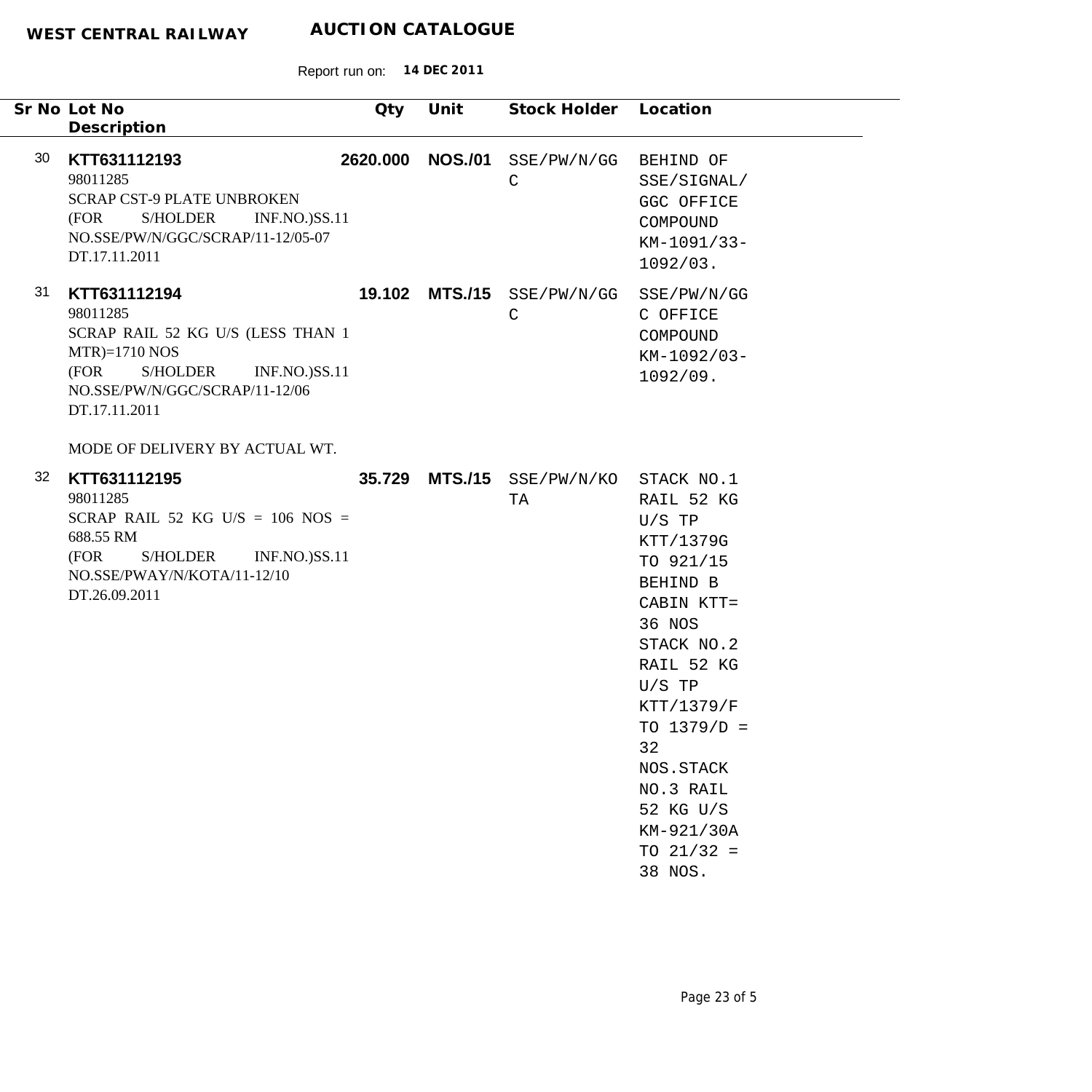Report run on: **14 DEC 2011**

| Sr No Lot No<br>Description                                                                                                                                                                                                   | Qty | Unit | Stock Holder Location      |                                                                                         |
|-------------------------------------------------------------------------------------------------------------------------------------------------------------------------------------------------------------------------------|-----|------|----------------------------|-----------------------------------------------------------------------------------------|
| KTT631112197<br>98011285<br><b>SCRAP RAIL 69 LBS R U/S</b><br>(FOR<br><b>S/HOLDER</b><br><b>INF.NO.)SS.11</b><br>NO.SSE/PWAY/N/KOTA/11/16<br>DT.26.09.2011                                                                    |     |      | SSE/PW/N/KO<br>TA          | CUTTING<br>YARD KOTA                                                                    |
| MODE OF DELIVERY BY ACTUAL WT.                                                                                                                                                                                                |     |      |                            |                                                                                         |
| KTT631112198<br>98011285<br>SCRAP RAILS 90 R/90 LBS U/S = $145$ NOS<br>$=1111.290$ RM<br>S/HOLDER<br><b>INF.NO.)SS.11</b><br>(FOR<br>NO.SSE/PWAY/N/KOTA/11/17<br>DT.26.09.2011                                                |     |      | SSE/PW/N/KO<br>TA          | 1-CUTTING<br>YARD KOTA<br>$2 - KM -$<br>921/26A TO<br>$921/30A$ 3-<br>KM-921/11-<br>13. |
| MODE OF DELIVERY BY ACTUAL WT.                                                                                                                                                                                                |     |      |                            |                                                                                         |
| KTT631112199<br>98011285<br>SCRAP RAILS 75 R U/S = 52 NOS =<br>389.430 RM<br>(FOR<br>S/HOLDER INF.NO.)SS.11<br>NO.SSE/PWAY/N/KOTA/11/15<br>DT.26.09.2011                                                                      |     |      | SSE/PW/N/KO<br>TA          | CUTTING<br>YARD KOTA.                                                                   |
| MODE OF DELIVERY BY ACTUAL WT.                                                                                                                                                                                                |     |      |                            |                                                                                         |
| KTT631112200<br>98080015<br>SCRAP CI POTS RUSTED & CORODED<br>WITH AND WITHOUT TIEBAR BROKEN<br>U/S<br>(FOR<br><b>S/HOLDER</b><br><b>INF.NO.)SS.11</b><br>NO.SSE/PW/SWM/CI/15 DT.12.10.2011<br>MODE OF DELIVERY BY ACTUAL WT. |     |      |                            | KM-1029/19-<br>23 (PQRS<br>DEPO).                                                       |
|                                                                                                                                                                                                                               |     |      | 12.440<br>49.663<br>14.459 | <b>MTS./15</b><br><b>MTS./15</b><br><b>MTS./15</b><br>43.211 MTS./15 SSE/PW/SWM         |

۰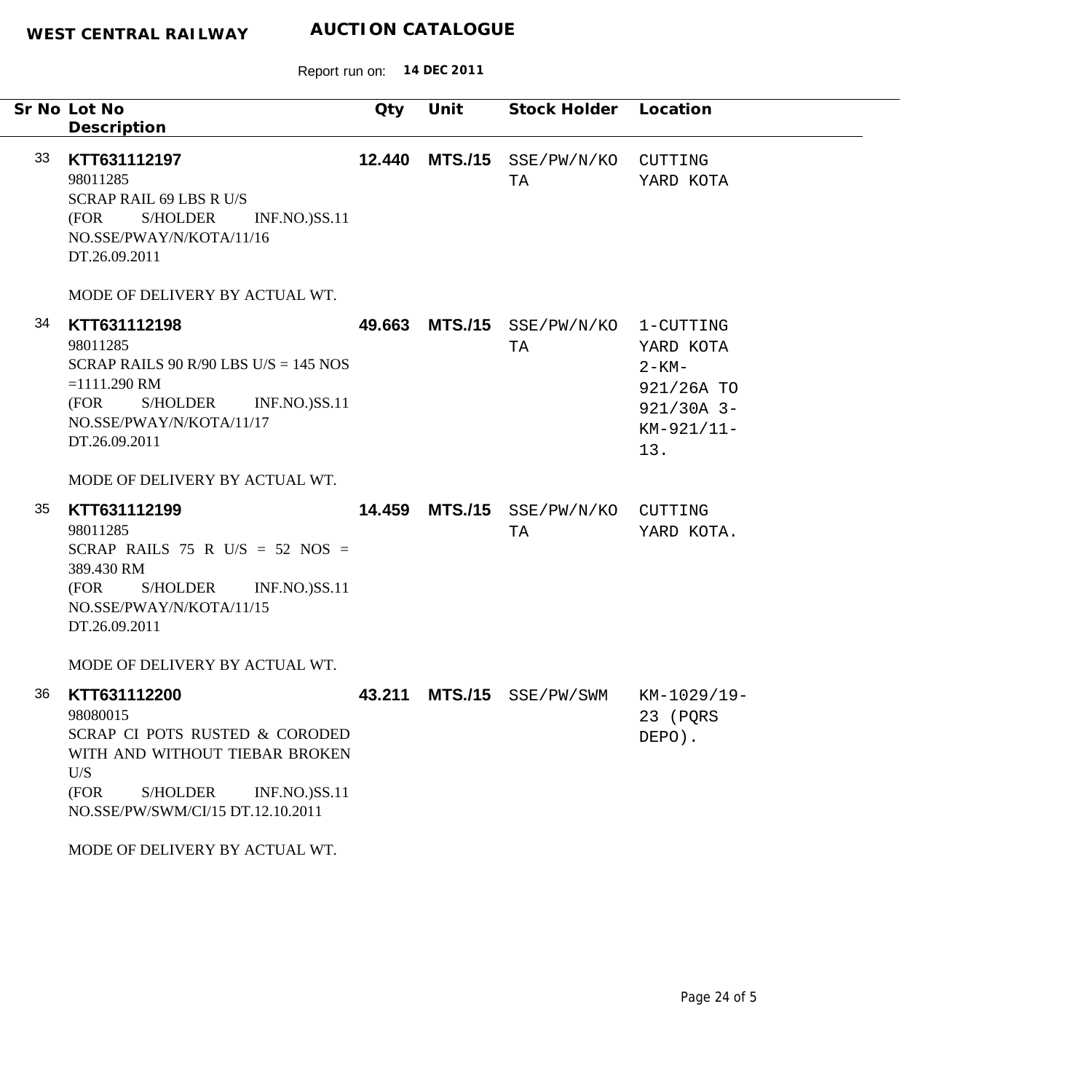|    | Sr No Lot No<br>Description                                                                                                                                                                                                                                            | Qty    | Unit             | Stock Holder Location                  |                                           |
|----|------------------------------------------------------------------------------------------------------------------------------------------------------------------------------------------------------------------------------------------------------------------------|--------|------------------|----------------------------------------|-------------------------------------------|
| 37 | KTT631112201<br>98080015<br><b>SCRAP</b><br>$CST-9$<br>PLATE<br><b>RUSTED</b><br>CORODED WITH<br><b>AND</b><br><b>WITHOUT</b><br>TIEBAR BROKEN U/S<br>(FOR<br>S/HOLDER<br><b>INF.NO.)SS.11</b><br>NO.SSE/PW/SWM/CST/14 DT.12.10.2011<br>MODE OF DELIVERY BY ACTUAL WT. | 61.990 | <b>MTS./15</b>   | SSE/PW/SWM                             | KM-1029/19-<br>23 (PQRS<br>DEPO)          |
| 38 | KTT631112202<br>98050709<br>SCRAP ST SLEEPER ORDINERY 90 R /52<br>KG BG BADLY RUSTED CORODED<br>U/S<br>(FOR<br><b>BROKEN</b><br><b>S/HOLDER</b><br>$INF.NO.$ ) $SS.11$<br>NO.SSE/PW/SWM/ST/12<br>DT.12.10.2011<br>MODE OF DELIVERY BY ACTUAL WT.                       |        | 26.474 MTS./15   | SSE/PW/SWM                             | KM-1029/19-<br>21.                        |
| 39 | KTT631112203<br>98050709<br>SCRAP U/S ST SLEEPER U/S 52 KG 90 R<br>ORDINERY BADLY CORODED RUSTED<br><b>AND BROKEN</b><br>(FOR<br><b>S/HOLDER</b><br><b>INF.NO.)SS.11</b><br>NO.SSE/PW/S/GGC/10-11/05<br>DT.31.07.2010<br>MODE OF DELIVERY BY ACTUAL WT.                | 32.388 | <b>MTS./15</b>   | SSE/PW/S/GG KM-1058/35-<br>$\mathsf C$ | 37 IN FRONT<br>ΟF<br>GANGCHAWL<br>MLZ.    |
| 40 | KTT631112204<br>98050096<br>SCRAP AC BEARING PLATES U/S (FOR<br><b>INF.NO.)SS.11</b><br><b>S/HOLDER</b><br>NO.SSE/PW/N/KTT/11-12/22<br>DT.14.10.2011.                                                                                                                  |        | 1400.000 NOS./01 | SSE/PW/N/KO<br>TA                      | OFFICE<br>COMPOUND<br>SSE/PWAY/N/<br>KOTA |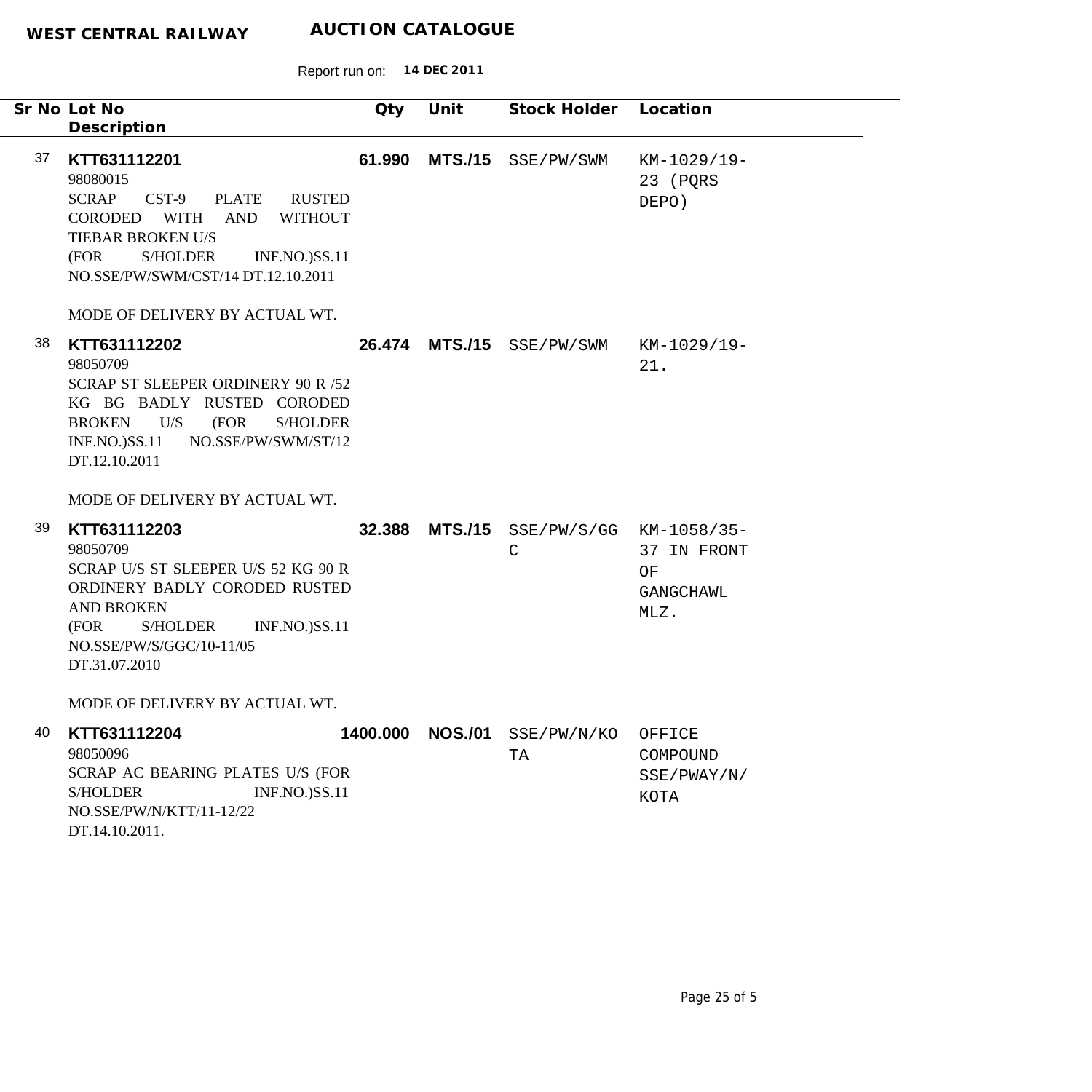|    | Sr No Lot No<br>Description                                                                                                                                                                                                                                                                        | Qty    | Unit           | Stock Holder Location               |                                                                                                   |
|----|----------------------------------------------------------------------------------------------------------------------------------------------------------------------------------------------------------------------------------------------------------------------------------------------------|--------|----------------|-------------------------------------|---------------------------------------------------------------------------------------------------|
| 41 | KTT631112207<br>98011285<br>SCRAP RAIL $52$ KG PCS = 1377<br>NOS, SCRAP RAIL 60 KG PCS=200<br>NOS, SCRAP RAIL $90$ R PCS = 70<br>NOS, SCRAP SEJ 52 KG PCS = $70$ NOS<br>(T/RAIL+S/RAIL) BELOW 1 MTR LONG<br>S/HOLDER<br><b>INF.NO.)SS.11</b><br>(FOR<br>NO.SSE/PW/N/KTT/11-12/18<br>DT.14.10.2011. | 27.795 | <b>MTS./15</b> | SSE/PW/N/KO<br>TA                   | OFFICE<br>COMPOUND<br>SSE/PW/N/KO<br>ТA                                                           |
| 42 | MODE OF DELIVERY BY ACTUAL WT.<br>KTT631112208<br>98080106<br>SCRAP U/S CORODED, BROKEN, CI<br>POTS WITH ATTACHMENT.<br>(FOR<br>S/HOLDER<br><b>INF.NO.)SS.11</b><br>YD./CI/0341/22<br>NO.KOTA/SGZ/SGZ<br>DT.14.02.2011                                                                             | 89.650 | <b>MTS./15</b> | SSE/PW/SGZ                          | $KM-786/28-$<br>$32,787/2 -$<br>$4,787/16-$<br>$28,787/37-$<br>788/1 SGZ<br>YARD. [M.P.S<br>TATE] |
| 43 | MODE OF DELIVERY BY ACTUAL WT.<br>KTT631112209<br>98011285<br>SCRAP RAIL 90 R 90 LBS U/S = 44 NOS<br>$= 390.56$<br>RM<br>(FOR<br><b>S/HOLDER</b><br><b>INF.NO.)SS.11</b><br>NO.SSE/PW/N/GGC/SCRAP/11-12/09<br>DT.18.11.2011                                                                        | 17.423 | <b>MTS./15</b> | SSE/PW/N/GG<br>$\mathsf C$          | GGC UP YARD<br>KM-1093/15-<br>1093/17.                                                            |
| 44 | KTT631112210<br>98011285<br>SCRAP RAILS 52 KG U/S = 55 NOS =<br>(FOR<br>685.02<br>RM<br><b>S/HOLDER</b><br>INF.NO.)SS.11<br>NO.SSE/PW/N/GGC/SCRAP/11-12/10<br>DT.18.11.2011                                                                                                                        | 35.546 |                | MTS./15 SSE/PW/N/GG<br>$\mathsf{C}$ | GGC UP YARD<br>KM-1093/19-<br>1093/23.                                                            |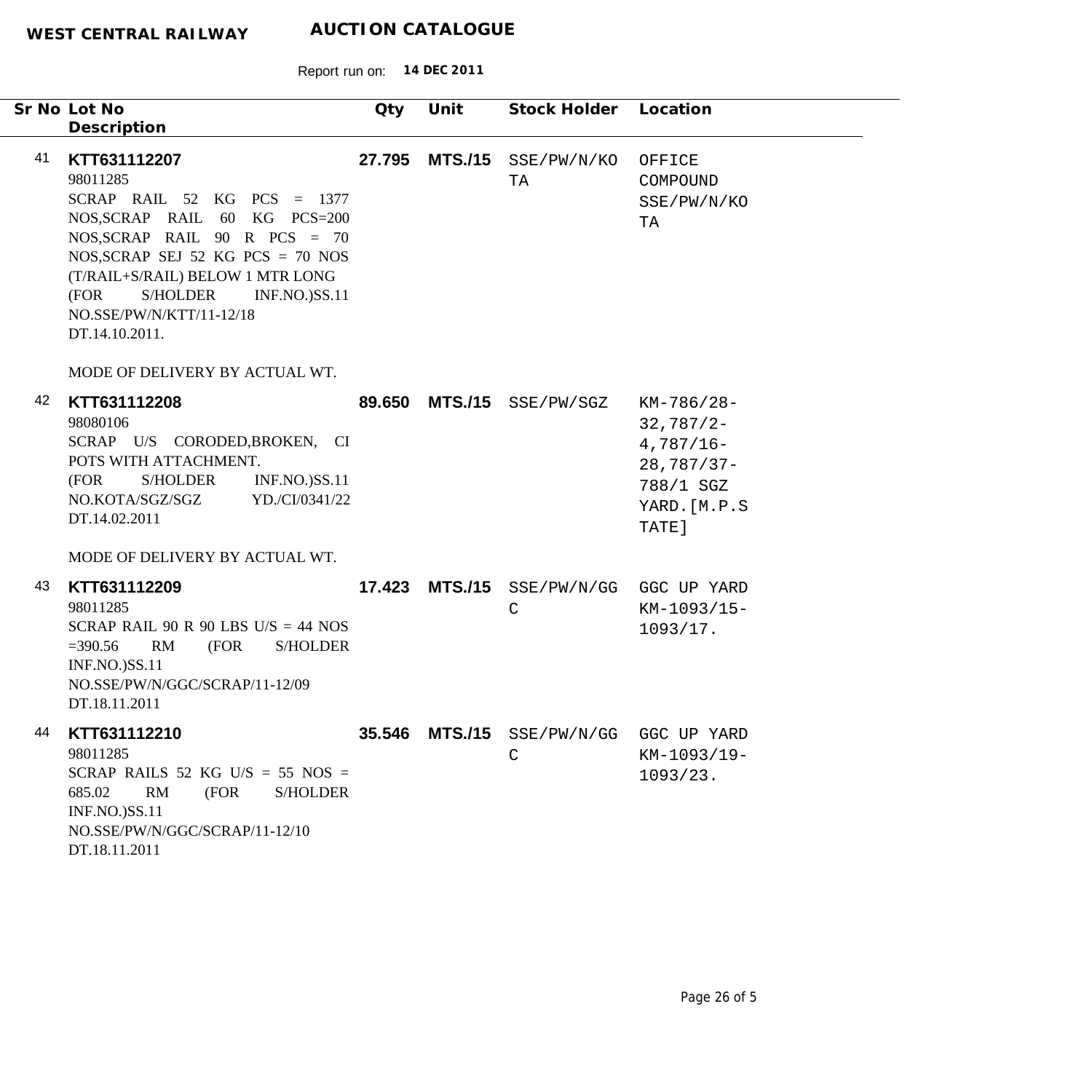|    | Sr No Lot No<br>Description                                                                                                                                                                                              | Qty     | Unit           | Stock Holder Location                 |                                                                |
|----|--------------------------------------------------------------------------------------------------------------------------------------------------------------------------------------------------------------------------|---------|----------------|---------------------------------------|----------------------------------------------------------------|
| 45 | KTT631112211<br>98011285<br>SCRAP RAILS 60 KG U/S = $103$ NOS =<br>RM<br>(FOR<br><b>S/HOLDER</b><br>184.96<br><b>INF.NO.)SS.11</b><br>NO.SSE/PW/N/GGC/SCRAP/11-12/11<br>DT.18.11.2011                                    | 11.160  | <b>MTS./15</b> | SSE/PW/N/GG<br>$\mathsf{C}$           | SSE/PW/N/GG<br>C OFFICE<br>COMPOUND<br>KM-1092/03-<br>1092/09. |
| 46 | KTT631112212<br>98080106<br>SCRAP U/S CAST IRON SLEEPERS WITH<br>FITTING GR-II BROKEN BG (FOR<br><b>INF.NO.)SS.11</b><br><b>S/HOLDER</b><br>NO.SSE/PW/S/KTT/2011-12/728<br>DT.04.10.11<br>MODE OF DELIVERY BY ACTUAL WT. | 9.458   | <b>MTS./15</b> | $SSE/PW/S/KO$ $KM-898/18-$<br>TA      | 24 ALNI<br>YARD.                                               |
| 47 | KTT631112213<br>98050709<br>SCRAP U/S ST SLEEPERS BG (FOR<br><b>INF.NO.)SS.11</b><br><b>S/HOLDER</b><br>NO.SSE/PW/S/KOTA/2011-12/723<br>DT.04.10.11<br>MODE OF DELIVERY BY ACTUAL WT.                                    | 8.026   |                | MTS./15 SSE/PW/S/KO SSE/PW/S/KO<br>TA | TA OFFICE<br>COMPOUND.                                         |
| 48 | KTT631112214<br>98050709<br>SCRAP U/S ST SLEEPERS 52 KG 90 R<br>ORD IN 6 STACKS (FOR S/HOLDER<br>NO.SSE/PW/HAN/ST<br>$INF.NO.$ ) $SS.11$<br>SLEEPER/11-12/01 DT.15.11.11                                                 | 600.000 | <b>NOS./01</b> | SSE/PW/HAN                            | KM-1136/29-<br>33 HAN YARD                                     |
| 49 | KTT631112218<br>98011285<br>SCRAP RAIL 60 KG = $152$ NOS = $1596.30$<br>RM (FOR S/HOLDER INF.NO.)SS.11<br>NO.I/4/7/13 DT.15.11.11                                                                                        |         | 96.320 MTS./15 | SSE/PW/IDG                            | $KM-1016/24-$<br>26 DN SIDE,<br>KM-1016/22-<br>24 DN SIDE.     |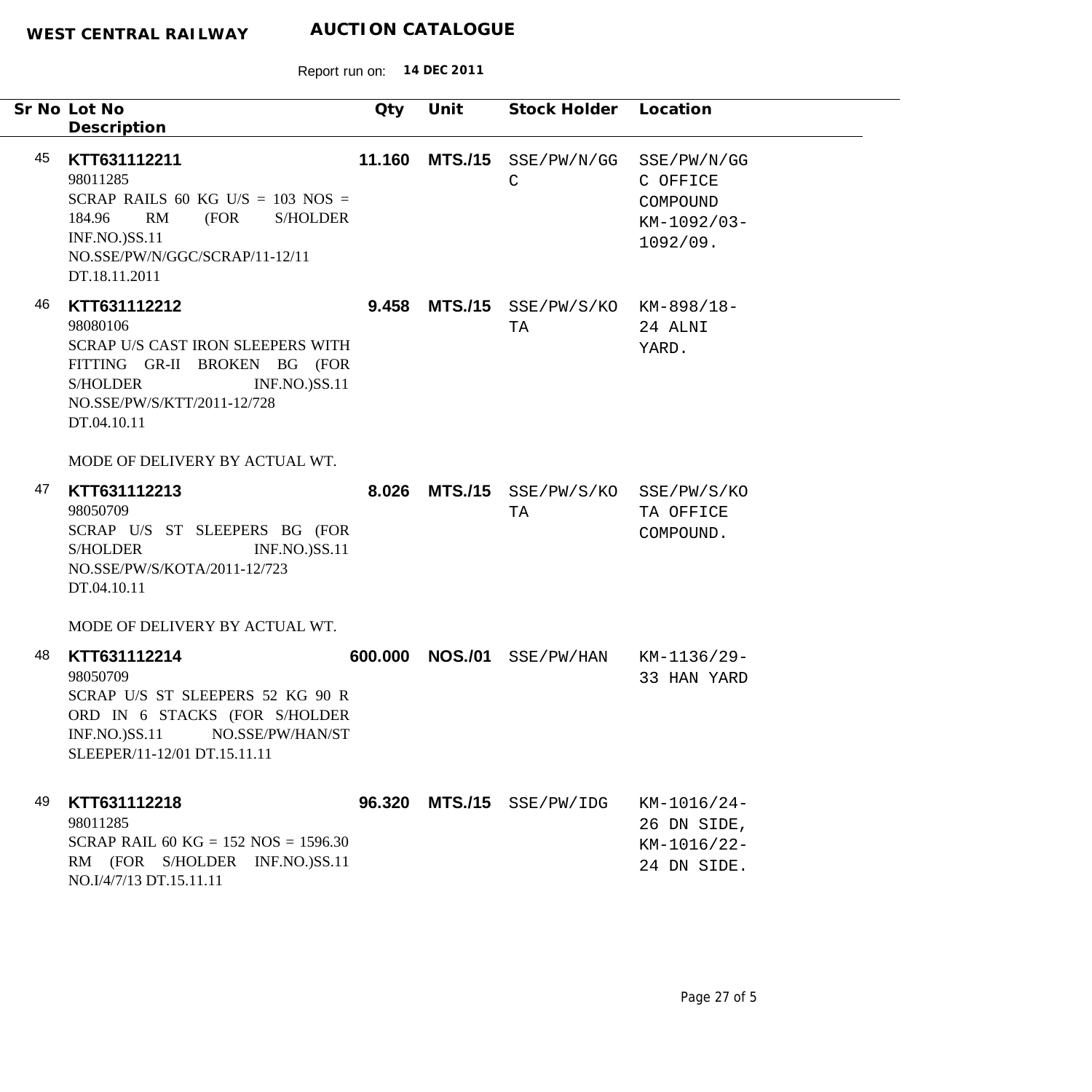|    | Sr No Lot No<br>Description                                                                                                                                                                                                                                                                                                                                                                                                                                                                                                                                                                                                                                                                                                                                                             | Qty    | Unit           | Stock Holder Location           |                                                                                                                                                        |
|----|-----------------------------------------------------------------------------------------------------------------------------------------------------------------------------------------------------------------------------------------------------------------------------------------------------------------------------------------------------------------------------------------------------------------------------------------------------------------------------------------------------------------------------------------------------------------------------------------------------------------------------------------------------------------------------------------------------------------------------------------------------------------------------------------|--------|----------------|---------------------------------|--------------------------------------------------------------------------------------------------------------------------------------------------------|
| 50 | KTT631112219<br>98011285<br>SCRAP RAIL 60 KG = 34 NOS = $385.77$<br>RM (FOR S/HOLDER INF.NO.)SS.11<br>NO.I/4/7/14 DT.15.11.11                                                                                                                                                                                                                                                                                                                                                                                                                                                                                                                                                                                                                                                           | 23.277 |                | MTS./15 SSE/PW/IDG              | KM-1015/26-<br>28 DN SIDE.                                                                                                                             |
| 51 | KTT631112220<br><b>1-SCRAP OVER HEAD STEEL TANK U/S</b><br>LIKE MS WITH PLATE RSJ ANGLE, FEW<br>ROUND FLAT ETC.STEEL TANK $NO.2 =$<br>12.987 MTS<br>$2-SCRAP$ CI PIPE = 1.586 MTS<br>(FOR S/HOLDER INF.NO.)SS.11 NIL =<br>14.573 MTS<br>2-SCRAP OVER HEAD STEEL TANK<br>LIKE TANK PLATE RSJ ANGLE, ROUND<br>FLAT ETC.STEEL TANK NO.1 (FOR<br>S/HOLDER INF.NO.)SS.11 NIL = $30.219$<br><b>MTS</b><br>3-SCRAP OVER HEAD STEEL TANK<br>M.S.LIKE M.S.TANK PLATE RSJ ANGLE,<br>ROUND FLAT ETC.STEEL TANK NO.3.<br>(FOR S/HOLDER INF.NO.)SS.11 NIL =<br>10.193 MTS<br>4-1-SCRAP O.H. STEEL LIKE SCRAP<br>TANK PLATE RSJ ANGLE, ROUND BAR<br>$FLAT = 10.475 MTS$<br>2-SCRAP CI PIPE $= 1.098$ MTS (FOR<br>S/HOLDER INF.NO.)SS.11 NIL<br>$TOTAL = 11.573 MTS$<br>MODE OF DELIVERY BY ACTUAL WT. |        | 66.558 MTS./15 | SSE/WORK/WD 1,2&3 NEAR<br>/KOTA | NEW BOOKING<br>OFFICE ON<br>PLATFORM<br>$NO.1 4-$<br>MATERIAL<br>WILL BE<br>SUPPLIED<br>FROM<br>SSE/WORK/WD<br>/KOTA<br>(STEEL TANK<br>NEAR<br>LOBBY). |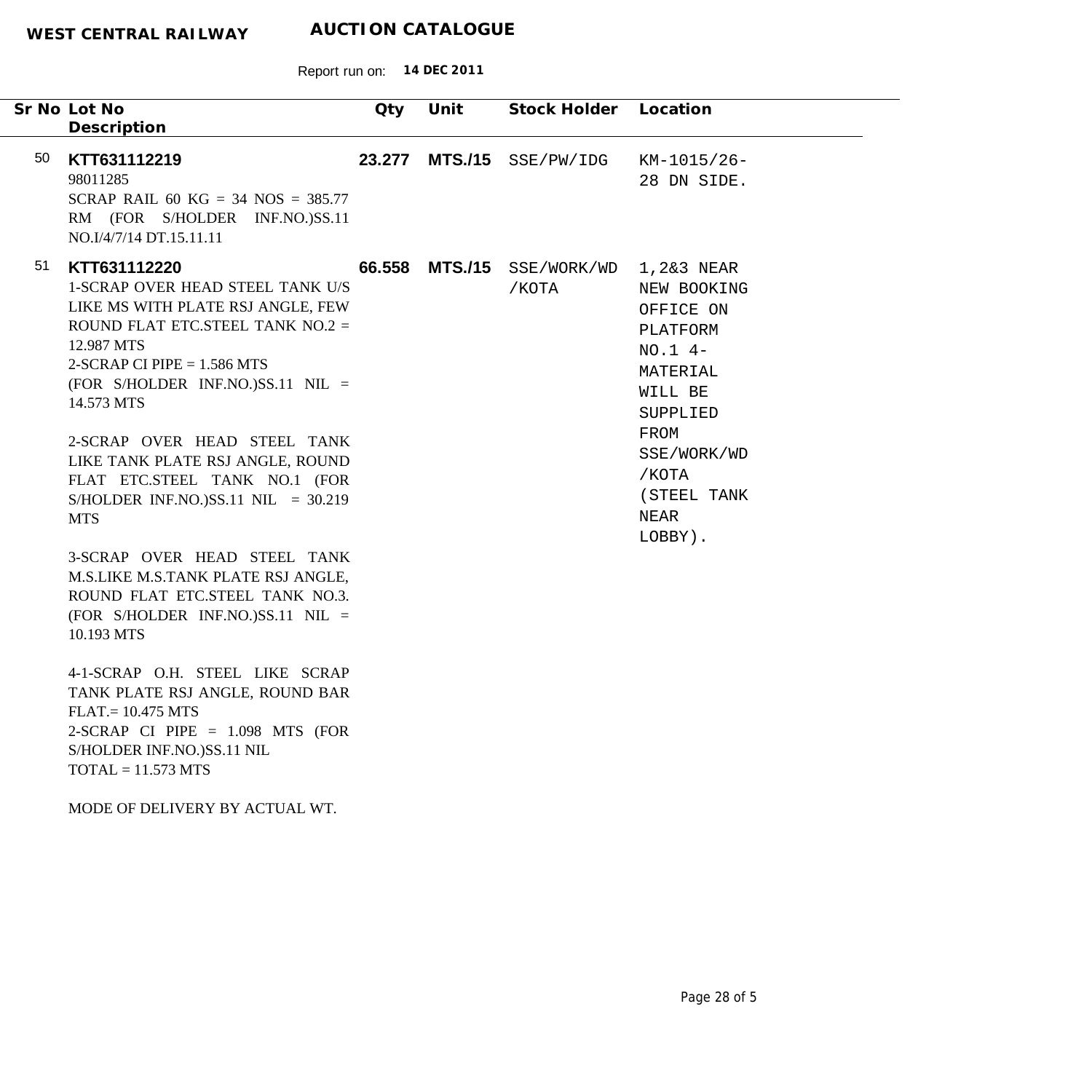Report run on: **14 DEC 2011**

|    | Sr No Lot No                                                                                                                                                                                                                                                                                                                                                                                                                                                                             | Qty    | Unit           | Stock Holder             | Location            |
|----|------------------------------------------------------------------------------------------------------------------------------------------------------------------------------------------------------------------------------------------------------------------------------------------------------------------------------------------------------------------------------------------------------------------------------------------------------------------------------------------|--------|----------------|--------------------------|---------------------|
| 52 | Description<br>KTT631112224<br>1-SCRAP ABANDON OVER HEAD STEEL<br>WATER TANK WITH STAGING OF<br><b>RLY.STATION</b><br><b>MORAK</b><br>$(NAD-$<br>$END)NORTH SIDE = 6.179 MTS$<br>(FOR<br>S/HOLDER<br><b>INF.NO.)SS.11</b><br>NO.KOTA/SSE/(W)/BWM/OSWT/6/10<br>DT.24.06.2010.<br>2-SCRAP ABANDON OVER HEAD STEEL<br>WATER TANK WITH STAGING AT                                                                                                                                            | 12.189 | <b>MTS./15</b> | SSE/W/BWM                | KM-851/19-<br>21    |
|    | MORAK RLY.STN.(NAD-END) = $6.010$<br>MTS (FOR S/HOLDER INF.NO.)SS.11<br>NO.KOTA/SSE/(W)/BWM/OSWT/5/10<br>DT.24.06.2010.<br>MODE OF DELIVERY BY ACTUAL WT.                                                                                                                                                                                                                                                                                                                                |        |                |                          |                     |
| 53 | KTT631112225<br><b>1-SCRAP ABANDON OVER HEAD STEEL</b><br>WATER TANK WITH STAGING ON<br>PLATFORM NO.1 (SOUTH END) AT<br><b>BHAWANI MANDI.</b> = 21.126 MTS<br>(FOR<br>S/HOLDER<br><b>INF.NO.)SS.11</b><br>NO.KOTA/SSE/(W)/BWM/OSWT/1/10<br>DT.24.06.2010.<br>2-SCRAP ABANDON OVER HEAD STEEL<br>WATER TANK WITH STAGING<br>PLATFORM NO.1 (NORTH END) AT<br>BHAWANI MANDI STN. = 9.813 MTS<br>(FOR<br>S/HOLDER<br><b>INF.NO.)SS.11</b><br>NO.KOTA/SSE/(W)/BWM/OSWT/2/10<br>DT.24.06.2010. |        |                | 30.939 MTS./15 SSE/W/BWM | $KM-820/11-$<br>13. |
|    | MODE OF DELIVERY BY ACTUAL WT.                                                                                                                                                                                                                                                                                                                                                                                                                                                           |        |                |                          |                     |

-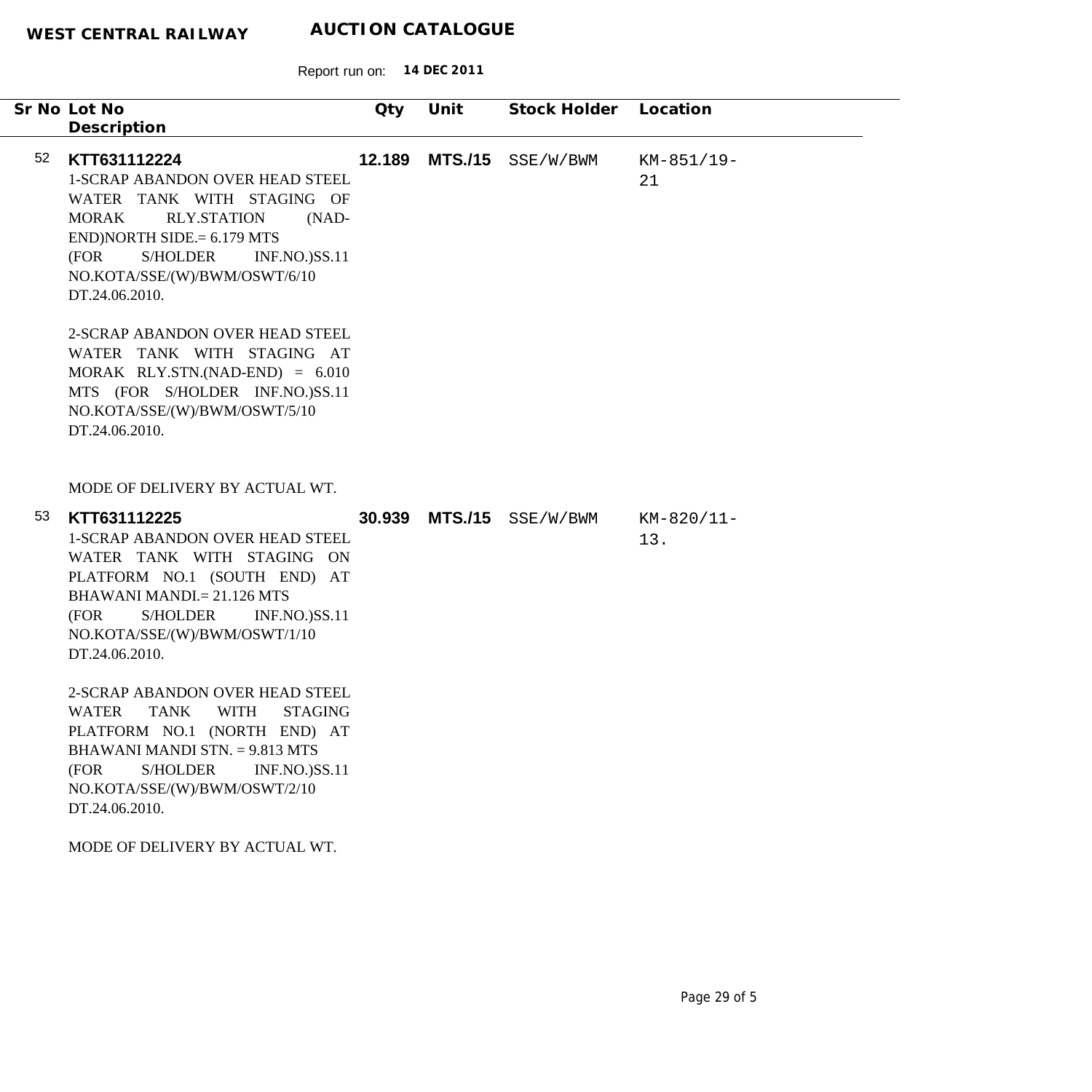| Sr No Lot No                                                                                                                                                                                                                                                                                           | Qty    | Unit           | Stock Holder Location |                                                                                                                                       |
|--------------------------------------------------------------------------------------------------------------------------------------------------------------------------------------------------------------------------------------------------------------------------------------------------------|--------|----------------|-----------------------|---------------------------------------------------------------------------------------------------------------------------------------|
| Description                                                                                                                                                                                                                                                                                            |        |                |                       |                                                                                                                                       |
| 54<br>KTT631112226<br>1-SCRAP ABANDON OVER HEAD STEEL<br>WATER TANK WITH STAGING IN<br>FILTER PLANT BEHIND PLATFORM<br>NO.1 NORTH AND AT BHAWANI<br>MANDI (EAST SIDE WATER TANK.)=<br>11.148 MTS<br><b>S/HOLDER</b><br>(FOR<br><b>INF.NO.)SS.11</b><br>NO.KOTA/SSE/(W)/BWM/OSWT/3/10<br>DT.24.06.2010. | 27.990 | <b>MTS./15</b> | SSE/W/BWM             | 1-BEHIND OF<br>PLATFORM<br>NO.1 NORTH<br>AND AT<br>BHAWANI<br>MANDI<br>STATION<br>[M.P. STATE]<br>2-STAGING<br>IN FILTER<br>NO.BEHIND |
| 2-SCRAP ABANDON OVER HEAD STEEL<br>WATER TANK WITH STAGING IN<br>FILTER PLANT BEHIND PLATFORM<br>NO.1 (NORTH END) AT BHAWANI<br>MANDI STN.<br>$= 16.842$ MTS(FOR<br><b>S/HOLDER</b><br><b>INF.NO.)SS.11</b><br>NO.KOTA/SSE/(W)/BWM/OSWT/4/10<br>DT.24.06.2010.                                         |        |                |                       | PLATFORM<br>NO.1 NORTH<br>END AT BWM<br>STN. [M.P.ST<br>ATE]                                                                          |
| MODE OF DELIVERY BY ACTUAL WT.                                                                                                                                                                                                                                                                         |        |                |                       |                                                                                                                                       |
| 55<br>KTT631112230<br><b>1-SCRAP ABANDON OVER HEAD STEEL</b><br>WATER TANK WITH STAGING AT ALNI<br>$(KTT-END) = 28.347 MTS(FOR S/HOLDER)$<br>INF.NO.)SS.11<br>NO.KOTA/SSE/(W)/BWM/OSWT/8/10<br>DT.24.06.2010.                                                                                          | 99.827 | <b>MTS./15</b> | SSE/W/BWM             | $1 - KM -$<br>$898/13 - 15$ .<br>2-STAGING<br>AS ALANIYA<br>STN NAD-<br>END.                                                          |
| 2-SCRAP ABANDON OVER HEAD STEEL<br>WATER TANK WITH STAGING AT<br>ALNIYA STN. $(NAD-END) = 71.480$ MTS<br><b>S/HOLDER</b><br>(FOR<br><b>INF.NO.)SS.11</b><br>NO.KOTA/SSE/(W)/BWM/OSWT/7/10<br>DT.24.06.2010.                                                                                            |        |                |                       |                                                                                                                                       |
| MODE OF DELIVERY BY ACTUAL WT.                                                                                                                                                                                                                                                                         |        |                |                       |                                                                                                                                       |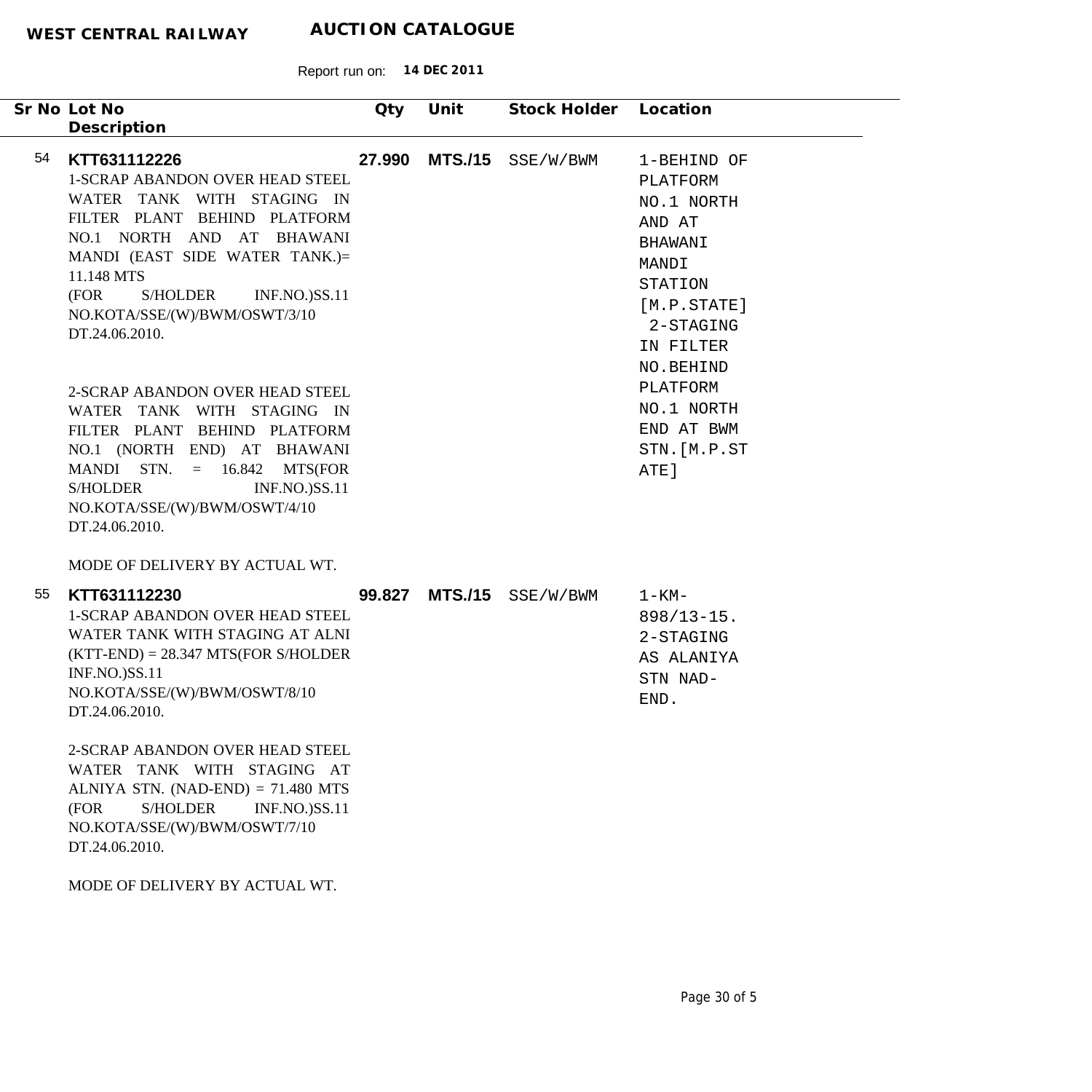| Sr No Lot No | Description                                                                                                                                                                                                                                                                                                                                                                                                                                                                                                                                                                                                                                 | Qty    | Unit           | Stock Holder Location            |                                                                                                                                              |
|--------------|---------------------------------------------------------------------------------------------------------------------------------------------------------------------------------------------------------------------------------------------------------------------------------------------------------------------------------------------------------------------------------------------------------------------------------------------------------------------------------------------------------------------------------------------------------------------------------------------------------------------------------------------|--------|----------------|----------------------------------|----------------------------------------------------------------------------------------------------------------------------------------------|
| 56           | KTT631112232<br>1-SCRAP RELEASED STEEL<br><b>TANK</b><br>LYING AT II<br><b>STOREY</b><br><b>BUILD</b><br>RLY.COLONY STN.RD.BTE = 7.970 MTS<br>2-SCRAP RELEASED STEEL TANK<br>PLATE (1.25X1.25)= 12.670 MTS LYING<br>AT STORE BEHIND RLY.STN. BTE.(FOR<br><b>S/HOLDER</b><br><b>INF.NO.)SS.11</b><br>NO.SSE/W/BTE/10-11/02 DT.14.07.2010.<br>MODE OF DELIVERY BY ACTUAL WT.                                                                                                                                                                                                                                                                  | 20.640 | <b>MTS./15</b> | SSE/W/BTE                        | 1-LYING AT<br>IIND STORY<br><b>BUILDING</b><br>RLY. COLONY<br>STN.RD.BTE.<br>2-LYING AT<br><b>STORE</b><br><b>BEHIND</b><br>RLY.STN.<br>BTE. |
| 57           | KTT631112233<br>1-SCRAP U/S ALL TYPE OF SCRAP<br>GIVEN ON REVERSE I.E.RAIL, PLATE<br>M.S.FLAT,M.S.ANGLE,<br>P.S.PLATE<br>ETC.OF O.H.TANK. $= 35.067$ MTS<br>2-U/S SCRAP CI PIPE $= 0.84$ MTS (FOR<br>S/HOLDER INF.NO.)SS.11 NO.DS-8/11-<br>12/1 DT.18.08.2011.                                                                                                                                                                                                                                                                                                                                                                              |        |                | 35.907 MTS./15 SSE/W/WD/KO<br>TA | MATERIAL<br>WILL BE<br>SUPPLIED<br>FROM<br>SSE/W/WD/KO<br>TA.                                                                                |
| 58           | KTT631112234<br>98090914.<br>1-SCRAP COND.STEEL WATER TANK IS<br>AS WHERE POSITION CONSTRACTED<br>AT RAIL COLOUM DIA ZONAL<br>FLAT, ANGLE, M.S.FLAT, ROUND BEAM<br>PIPE FITTING BOLT CLAMP ETC.IN ALL<br>RESPECT COMPLETE $= 23.788$ MTS (FOR<br><b>S/HOLDER</b><br><b>INF.NO.)SS.11</b><br>$NO.DS-8$<br>NO.934208<br>2-98090914<br>SCRAP COND.STEEL WATER TANK IS<br>AS WHERE POSITION STAGING AT<br><b>RAIL</b><br><b>COLOUM</b><br><b>DIA</b><br><b>ZONAL</b><br>FLAT, ANGLE, M.S.FLAT, ROUND BEAM<br>PIPE FITTING BOLT CLAMP ETC.IN ALL<br>RESPECT COMPLETE = $41.309$ MTS (FOR<br><b>S/HOLDER</b><br><b>INF.NO.)SS.11</b><br>$NO.DS-8$ | 65.097 |                | MTS./15 SSE/W/GGC                | 1-LYING AT<br>MLZ STATION<br>NEAR OLD<br>GOOD SHED<br>$KM-1059-4$<br>MLZ YARD. 2-                                                            |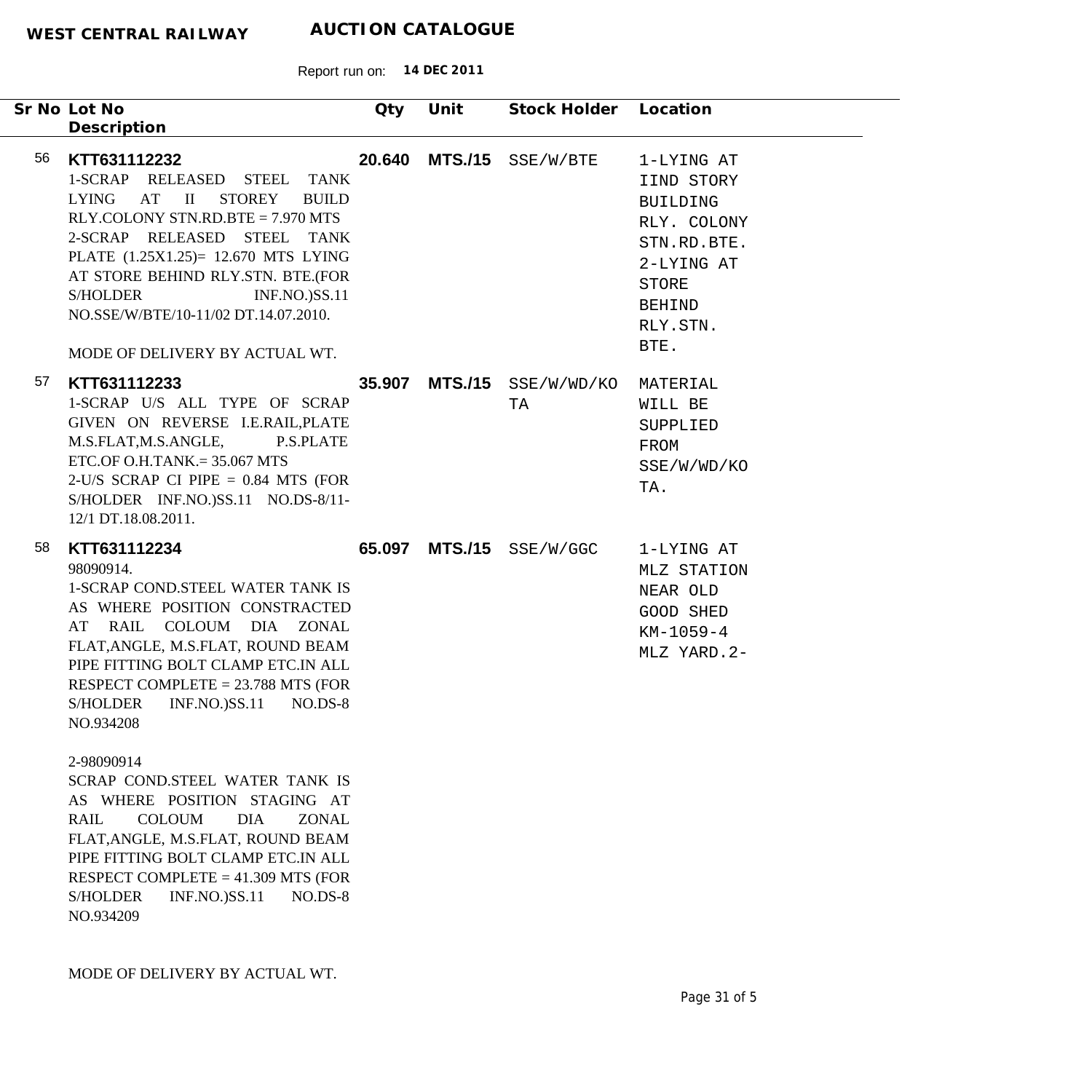| Sr No Lot No | Description                                                                                                                                                                      | Qty    | Unit | Stock Holder Location                                   |                                      |
|--------------|----------------------------------------------------------------------------------------------------------------------------------------------------------------------------------|--------|------|---------------------------------------------------------|--------------------------------------|
| 59           | KTT631112237<br>98011285<br>SCRAP RAIL 60 KG RELEASED U/S = $19$<br>$PCS = 292.98$ RM (FOR S/HOLDER<br>INF.NO.)SS.11 NO.SSE/PW/S/GGC/11-<br>12/09 DT.10.10.2011.                 | 17.678 |      | MTS./15 SSE/PW/S/GG KM-1065/29-<br>$\mathsf{C}$         | 31 NMD<br>YARD.                      |
| 60           | KTT631112238<br>98011285<br>SCRAP RAIL 60 KG RELEASED U/S = $29$<br>$PCS = 176.94$ RM (FOR S/HOLDER<br>INF.NO.)SS.11 NO.SSE/PW/S/GGC/11-<br>12/10 DT.15.11.2011.                 |        |      | 10.676 MTS./15 SSE/PW/S/GG KM-1085/31-<br>$\mathsf{C}$  | 33 LRU<br>YARD.                      |
| 61           | KTT631112239<br>98011285<br>SCRAP RAIL 60 KG RELEASED U/S = $69$<br>$PCS = 623.94$ RM (FOR S/HOLDER<br>$INF.NO.)$ SS.11<br>NO.SSE/PW/S/GGC/11-<br>12/08 DT.10.10.2011.           |        |      | 37.649 MTS./15 SSE/PW/S/GG KM-1065/19-<br>C             | 23 NMD<br>YARD.                      |
| 62           | KTT631112240<br>98011285<br>SCRAP RAIL 90 R /90 LBS U/S = 243 NOS<br>$= 2561.48$<br>RM (FOR S/HOLDER<br><b>INF.NO.)SS.11</b><br>NO.SSE/PW/N/GGC/SCRAP/11-12/13<br>DT.25.11.2011. |        |      | 114.270 MTS./15 SSE/PW/N/GG GGC UP YARD<br>$\mathsf{C}$ | KM-1093/23-<br>$1093 - 29.$          |
| 63<br>(FOR   | KTT631112242<br>98011285<br>SCRAP RAILS 60 KG U/S = $195$ NOS =<br>1238.15 RM<br>S/HOLDER<br><b>INF.NO.)SS.11</b><br>NO.SSE/PW/N/GGC/SCRAP/11-12/14<br>DT.25.11.2011.            | 74.710 |      | MTS./15 SSE/PW/N/GG GGC YARD<br>$\mathbb C$             | KM-1091/06-<br>1091/28.              |
| 64           | KTT631112243<br>98011285<br>SCRAP RAIL 60 KG U/S = $81$ NOS =<br>1250.81 RM<br>(FOR<br><b>S/HOLDER</b><br>INF.NO.)SS.11 NO.SSE/PW/SWM/RAIL/19<br>DT.26.11.2011                   |        |      | 75.474 MTS./15 SSE/PW/SWM                               | KM-1020/19-<br>21 AND<br>$1021/1-3.$ |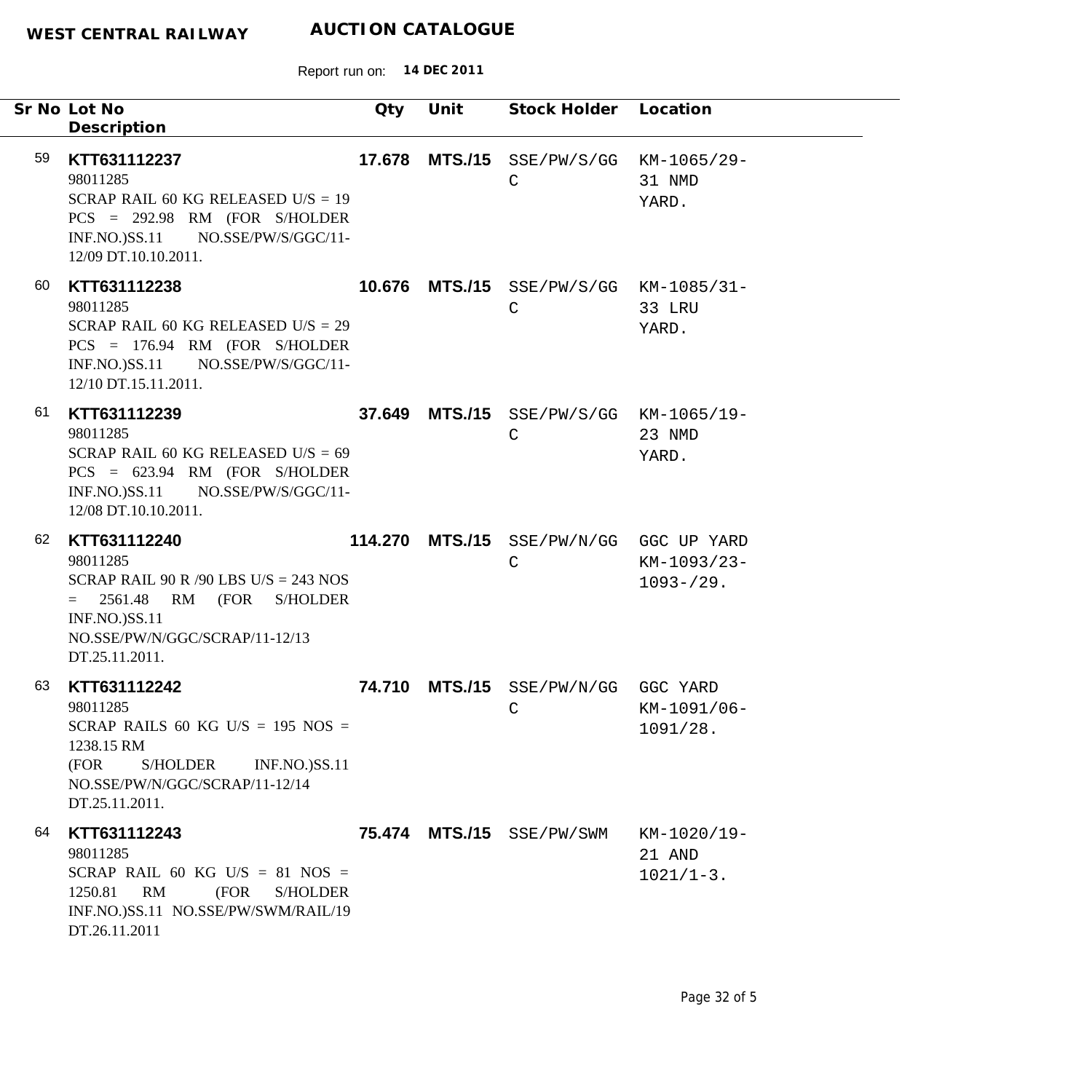|    | Sr No Lot No<br>Description                                                                                                                                                                                                                                                                             | Qty    | Unit           | Stock Holder               | Location                                   |
|----|---------------------------------------------------------------------------------------------------------------------------------------------------------------------------------------------------------------------------------------------------------------------------------------------------------|--------|----------------|----------------------------|--------------------------------------------|
| 65 | KTT631112244<br>98011285<br>SCRAP RAIL 52 KG U/S = 63 NOS =<br>RM<br>(FOR<br><b>S/HOLDER</b><br>343.06<br>INF.NO.)SS.11 NO.SSE/PW/SWM/RAIL/11-<br>12/20 DT.26.11.2011                                                                                                                                   | 17.801 | <b>MTS./15</b> | SSE/PW/SWM                 | KM-1020/27<br>TO 1021/3 &<br>$1022/2 - 4.$ |
| 66 | KTT631112245<br>98080106<br>SCRAP U/S SEJ PLATE CI PLATE<br>CANTED ACB PLATES, POINT LEVER<br>FRAME, CI DISTANCE BLOCK OFF SIZE<br>BROKEN AND SMALL PCS OF BROKEN<br>CST-9 PLATE WITH MS ATTACHMENT<br>IF ANY (FOR S/HOLDER INF.NO.)SS.11<br>NO.SSE/PW/BAZ/OFFICE OMPOUND/11-<br>12/11<br>DT.18.11.2011 | 20.000 |                | MTS./15 SSE/PW/BAZ         | CPWI BAZ<br>OFFICE<br>COMPOUND.            |
|    | MODE OF DELIVERY BY ACTUAL WT.                                                                                                                                                                                                                                                                          |        |                |                            |                                            |
| 67 | KTT631112246<br>98050035<br>SCRAP M.S. PLATE POINT AND XING<br>OFF SIZE (FOR S/HOLDER INF.NO.)SS.11<br>NO.SSE/PW/BAZ/OFFICE OMPOUND/11-<br>12/12<br>DT.18.11.2011                                                                                                                                       | 9.590  |                | MTS./15 SSE/PW/BAZ         | CPWI BAZ<br>OFFICE<br>COMPOUND.            |
|    | MODE OF DELIVERY BY ACTUAL WT.                                                                                                                                                                                                                                                                          |        |                |                            |                                            |
| 68 | KTT631112247<br>98080015<br>SCRAP U/S CST-9 PLATE BG 90 R/52 KG<br>WITHOUT TIEBAR INTACT IN 2<br>STACK.(FOR S/HOLDER INF.NO.)SS.11<br>NO.SSE/PW/BAZ/OFFICE OMPOUND/11-<br>12/09 DT.18.11.2011                                                                                                           |        |                | 545.000 NOS./01 SSE/PW/BAZ | CPWI BAZ<br>OFFICE<br>COMPOUND.            |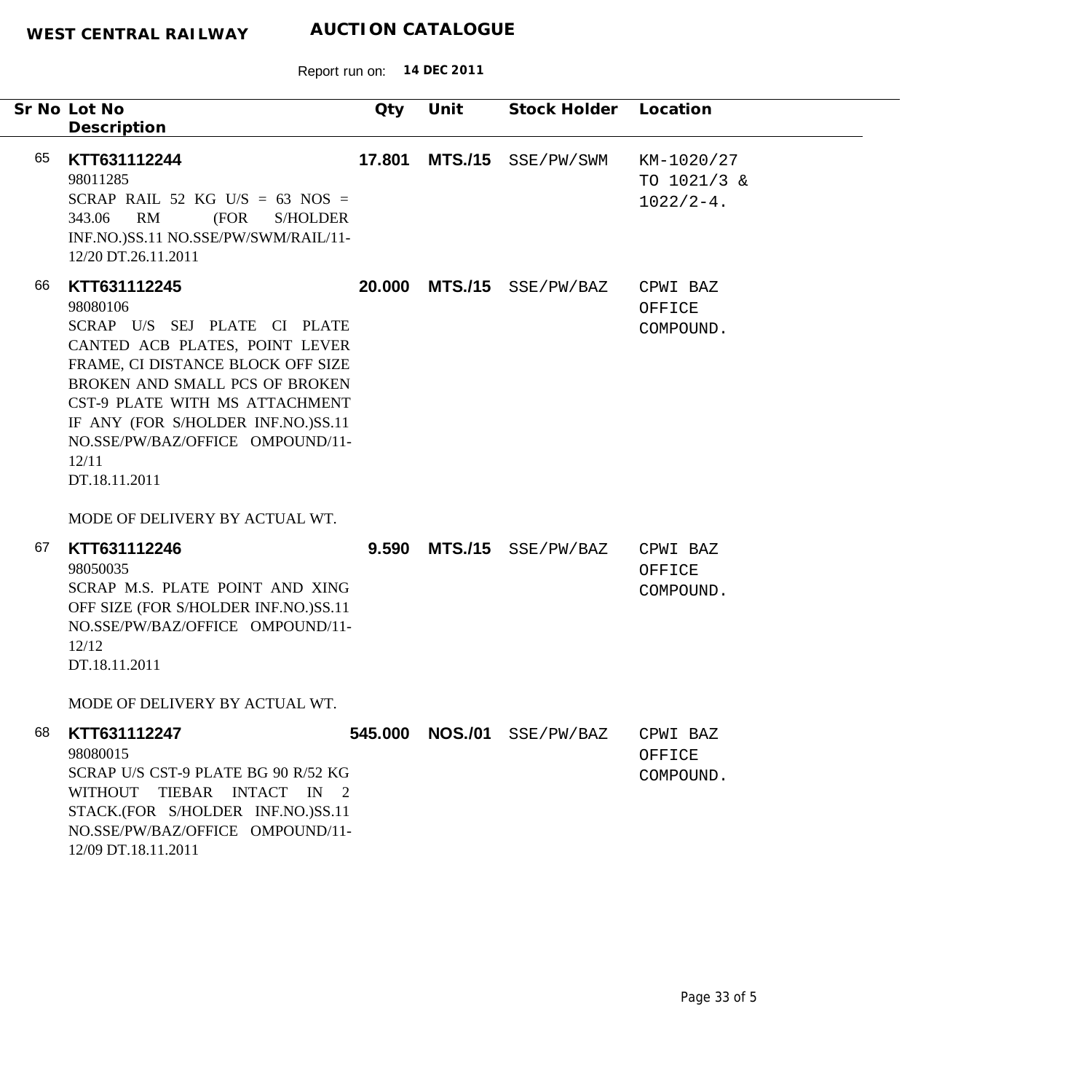|    | Sr No Lot No<br>Description                                                                                                                                                 | Qty     | Unit           | Stock Holder | Location                                                                |
|----|-----------------------------------------------------------------------------------------------------------------------------------------------------------------------------|---------|----------------|--------------|-------------------------------------------------------------------------|
| 69 | KTT631112248<br>98050709<br>SCRAP U/S ST SLEEPERS BG 90 R/52 KG<br>INTACT. IN 2 STACK.(FOR S/HOLDER<br>INF.NO.)SS.11 NO.SSE/PW/BAZ/OFFICE<br>OMPOUND/11-12/10 DT.18.11.2011 | 142.000 | <b>NOS./01</b> | SSE/PW/BAZ   | CPWI BAZ<br>OFFICE<br>COMPOUND<br>AND KM-<br>$66/3 - 4$ OHE<br>MAST RHS |
|    |                                                                                                                                                                             |         |                |              | BAZ YARD.                                                               |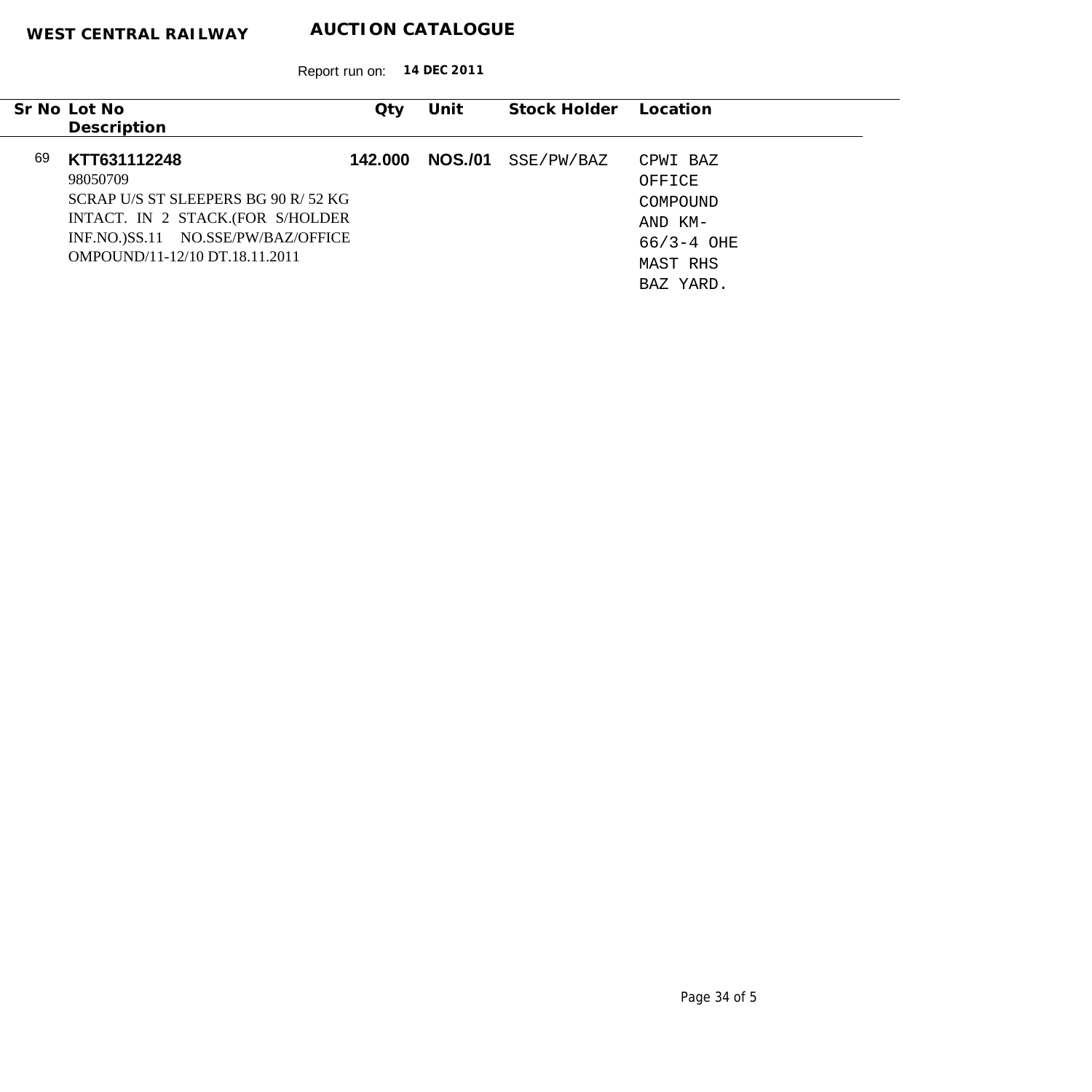# **WEST C**

|                | <b>AUCTION CATALOGUE</b><br>WEST CENTRAL RAILWAY                                                                                                                                                                                          |       |                |                                                   |                                                      |  |  |  |  |
|----------------|-------------------------------------------------------------------------------------------------------------------------------------------------------------------------------------------------------------------------------------------|-------|----------------|---------------------------------------------------|------------------------------------------------------|--|--|--|--|
|                | 14 DEC 2011<br>Report run on:                                                                                                                                                                                                             |       |                |                                                   |                                                      |  |  |  |  |
|                | 63110105<br><b>Auction Catalogue No</b><br>Auctioneer: Dy CMM(S)                                                                                                                                                                          |       |                | Auction Date: 21-12-2011<br><b>KOTA</b><br>Place: |                                                      |  |  |  |  |
|                | Sr No Lot No<br>Description                                                                                                                                                                                                               | Qty   | Unit           | <b>Stock Holder</b>                               | Location                                             |  |  |  |  |
| 1              | JBP631104049<br>SCRAP EMPTY BATTERIES CASE OF<br><b>SIZES</b><br><b>VARIOUS</b><br>AH<br><b>INTACT</b><br><b>OR</b><br>BROKEN (FOR S/HOLDER INF.NO.)SS.11<br>NO.KTE/S&T/C/10-11/11 DT.22.01.2011.                                         | 1.300 | <b>MTS./15</b> | SSE/SET/(C)<br><b>KTE</b>                         | SSE/SIGNAL/<br>C/KTE<br>OFFICE<br>CAMPUS.            |  |  |  |  |
| $\overline{2}$ | JBP631104061<br>98210154<br><b>COPPER</b><br><b>SCRAP</b><br><b>CABLE</b><br><b>WITH</b><br><b>INSULATION AND LUG COMPONENTS</b><br>OF AC LOCO PART (FOR S/HOLDER<br>INF.NO.)SS.11 NO.NKJ/TRS/SC/2010-11/12<br>DT.09.02.2011<br><b>IS</b> | 1.500 | <b>MTS./15</b> | SSE/ELS/NKJ                                       | MATERIAL<br>WILL BE<br>DELIVERED<br>FROM ELS<br>NKJ. |  |  |  |  |
|                | <b>[AUTHORIZATION</b><br><b>CERTIFICAT</b><br><b>REQUIRED OF CPCB.]</b>                                                                                                                                                                   |       |                |                                                   |                                                      |  |  |  |  |
| 3              | JBP631108138<br>98080015<br>SCRAP CI GR.I CST-9 SINGLE BROKEN<br>PLATE IN 02 STACK.<br><b>INF.NO.)SS.11</b><br>(FOR<br><b>S/HOLDER</b><br>NO.KHBJ/SS.11/SC.CI<br>GR.I/38<br>DT.02.07.2011.                                                | 9.855 | <b>MTS./15</b> | SSE/PW/KHBJ                                       | $KM-1131/5-6$<br>PWI OFFICE<br>COMPOUND<br>KHBJ.     |  |  |  |  |

MODE OF DELIVERY BY ACTUAL WT.

| 4 JBP631108142                      |  | 5326.000 KGS./13 SSE/C&W/JBP LYING IN |            |
|-------------------------------------|--|---------------------------------------|------------|
| SCRAP IRON RELEASED FROM OLD        |  |                                       | COACHING   |
| CONDEMNED PLATFORM WEIGHING         |  |                                       | SICK LINE  |
| MACHINE OF CAPACITY 2 TON AND 1     |  |                                       | OF JBP C&W |
| <b>TON</b>                          |  |                                       | DEPOT.     |
| S/HOLDER INF.NO.) SS.11<br>(FOR-    |  |                                       |            |
| NO.JBP/C&W/WGNS/03/11 DT.15.06.2011 |  |                                       |            |

MODE OF DELIVERY BY ACTUAL WT.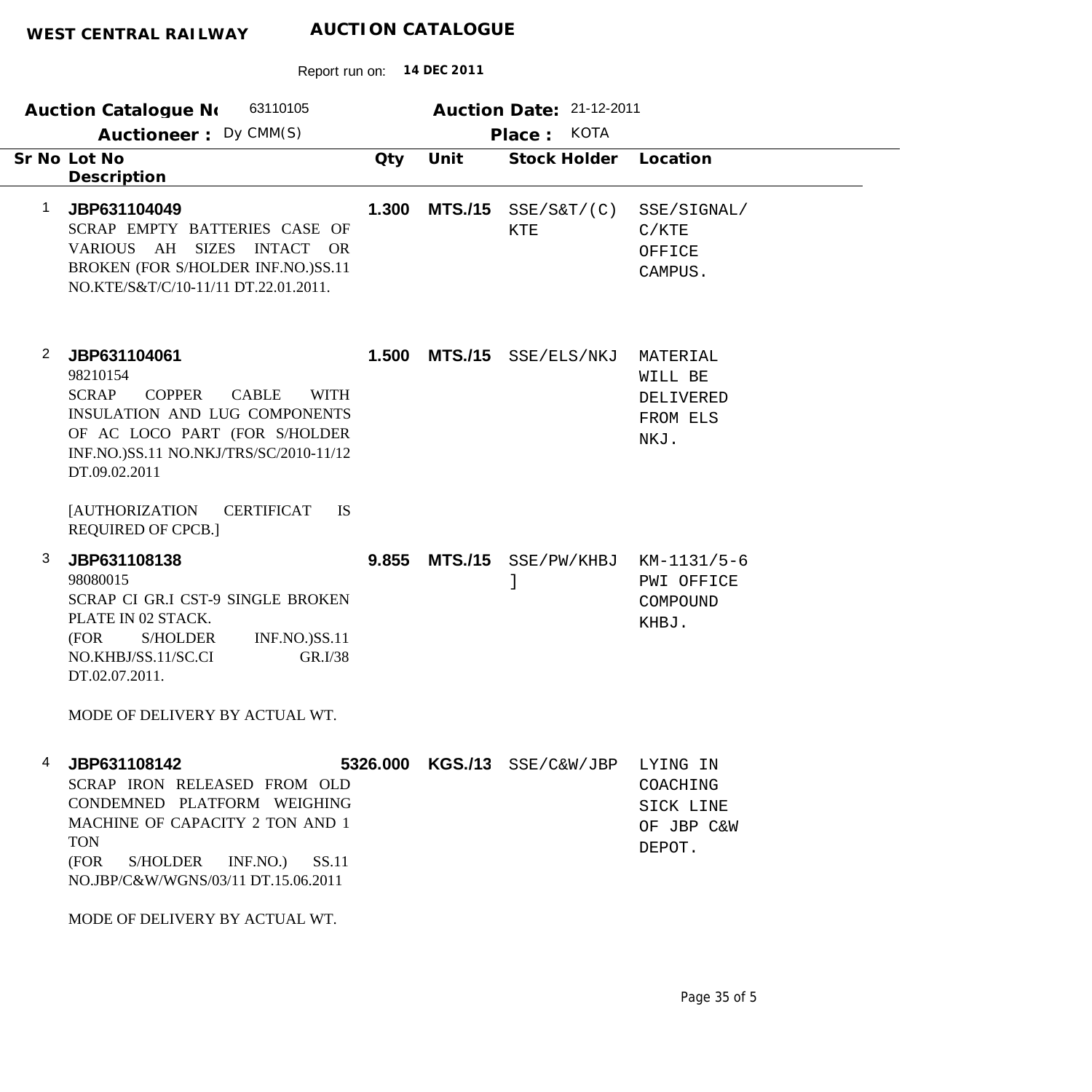| Sr No Lot No<br>Description                                                                                                                                                                                                                                                                                                                                                                                                                                                                                                              | Qty     | Unit           | Stock Holder         | Location                                                                                                             |
|------------------------------------------------------------------------------------------------------------------------------------------------------------------------------------------------------------------------------------------------------------------------------------------------------------------------------------------------------------------------------------------------------------------------------------------------------------------------------------------------------------------------------------------|---------|----------------|----------------------|----------------------------------------------------------------------------------------------------------------------|
| 5<br>JBP631109148<br>98850102<br>SCRAP TURNING & BORING RUSTED<br>CHIPS RELEASED FROM AC LOCO<br>AFTER TYRE TURNING (FOR S/HOLDER<br>SS.11<br>INF.NO.<br>NO.LOT<br>NO.NKJ/TRS/SC/11-12/01 DT.04.06.2011.                                                                                                                                                                                                                                                                                                                                 | 40.000  | <b>MTS./15</b> | SSE/S/ELS/N<br>ΚJ    | MATERIAL<br>WILL BE<br>DELIVERED<br>FROM ELS<br>NKJ.                                                                 |
| 6<br>JBP631110198<br>98050035<br><b>SCRAP CI GR.-I ACB PLATE FOUR HOLE</b><br>(FOR<br><b>S/HOLDER</b><br><b>INF.NO.)SS.11</b><br>NO.KHBJ/MS/MELTING/44 DT.26.08.2011                                                                                                                                                                                                                                                                                                                                                                     | 700.000 | <b>NOS./01</b> | SSE/PW/KHBJ          | KM-1131/5-6<br>OFFICE<br>COMPOUND<br>SSE (PW)<br>KHBJ.MATERI<br>AL RELEASED<br>FROM TSR BY<br>KM-1087/0<br>TO 1132/0 |
| 7<br>JBP631110202<br>98210051<br><b>SCRAP</b><br>COND.39<br><b>NOS</b><br><b>ELECTRIC</b><br>(0.25HP-3,0.5HP-2,0.50KW-<br><b>MOTORS</b><br>3,1HP-4,1.1HP-1,1.5HP-4,1.75HP-1,2HP-<br>3,2.5HP-2,3HP-5,4HP-1,5HP-3,7HP-<br>1,7.5HP-4,11HP-1,18HP-1) AND 108 NOS<br><b>ARMATURES</b><br>$(AG-8, AG51M-2, FPM-$<br>17, CCM-28, DEVM-11 AND PDR-42 NOS)<br><b>CONSISTING</b><br><b>COPPER</b><br>OF<br><b>AND</b><br>FERROUS MATERIAL.<br>(FOR S/HOLDER INF.NO.)SS.11<br>NO.NKJ/SSE/D/2011/01 DT.15.09.2011.<br>MODE OF DELIVERY BY ACTUAL WT. | 3.723   | <b>MTS./15</b> | SSE/LOCO/DL<br>S/NKJ | MATERIAL<br>WILL BE<br>SUPPLIED IN<br>DIESEL LOCO<br>SHED NKJ.                                                       |
| 8<br>JBP631110206<br>98090616<br>SCRAP COND.AND USED VARIOUS<br>TYPE HAND TOOLS, G.I.BUCKET AND<br><b>WISES</b><br>(FOR<br>S/HOLDER<br><b>INF.NO.)SS.11</b><br>NO.NKJ/SSE/D/2011/05 DT.15.09.2011.                                                                                                                                                                                                                                                                                                                                       | 1.625   | <b>MTS./15</b> | SSE/LOCO/DL<br>S/NKJ | MATERIAL<br>WILL BE<br>SUPPLIED IN<br>DIESEL SHED<br>NKJ.                                                            |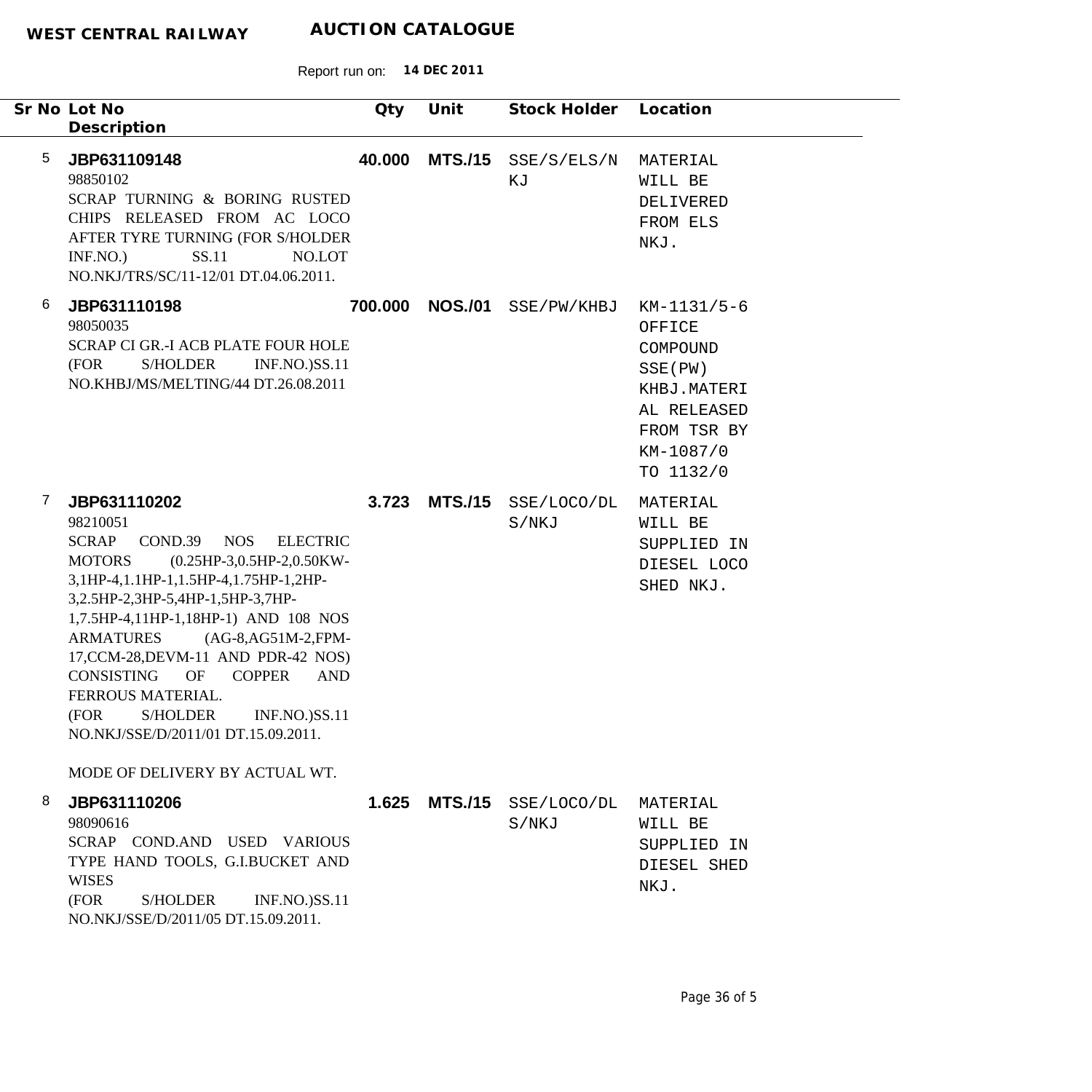|                 | Sr No Lot No<br>Description                                                                                                                                                                                                                                                                                                 | Qty    | Unit           | Stock Holder Location    |                                                                          |
|-----------------|-----------------------------------------------------------------------------------------------------------------------------------------------------------------------------------------------------------------------------------------------------------------------------------------------------------------------------|--------|----------------|--------------------------|--------------------------------------------------------------------------|
| 9               | JBP631110207<br>98413107<br><b>SCRAP</b><br><b>COND.VARIOUS</b><br><b>FLEXIBLE</b><br>HOSE, BP, FP PIPE WITH OR WITHOUT<br>FERROUS FITTINGS AND<br><b>MINOR</b><br>ALUMINUM ATTACHMENTS.<br>(FOR<br><b>S/HOLDER</b><br><b>INF.NO.)SS.11</b><br>NO.NKJ/SSE/D/2011/06 DT.15.09.2011.                                          | 8.000  | <b>MTS./15</b> | SSE/LOCO/DL<br>$S/NKJ$ ] | MATERIAL<br>WILL BE<br>SUPPLIED IN<br>DIESEL SHED<br>NKJ.                |
| 10              | JBP631110209<br>98090800<br><b>SCRAP</b><br><b>COND.LIGHT</b><br><b>MELTING</b><br>CONSISTING OF AIR MAGE, CYCLONIC<br>DUST, RACKS & STANDS AND OTHER<br>MATERIAL.(CUTTING<br><b>SHEETS</b><br>ALLOWED)<br>(FOR<br><b>S/HOLDER</b><br><b>INF.NO.)SS.11</b><br>NO.NKJ/SSE/D/2011/08 DT.15.09.2011.                           | 10.000 | <b>MTS./15</b> | SSE/LOCO/DL<br>S/NKJ     | MATERIAL<br>WILL BE<br>SUPPLIED IN<br>DIESEL SHED<br>NKJ.                |
| 11              | JBP631110215<br>98415816<br>SCRAP RELEASED WOODEN PACKAGE<br>AND BROKEN TREES IN 5 STACK. AT<br><b>DIFFERENT</b><br><b>LOCATION</b><br>IN<br><b>SHED</b><br>PERMISSION.<br>(FOR<br><b>S/HOLDER</b><br><b>INF.NO.)SS.11</b><br>NO.NKJ/SSE/D/2011/14 DT.15.09.2011.                                                           | 15.000 | <b>MTS./15</b> | SSE/LOCO/DL<br>S/NKJ     | MATERIAL<br>WILL BE<br>SUPPLIED IN<br>DIESEL SHED<br>NKJ.                |
| 12 <sup>°</sup> | JBP631110216<br>98090800<br>SCRAP RUSTY KATCHRA CONSISTING<br><b>OF</b><br><b>SHEETS</b><br>FILTERS,<br>STRAINERS, DAMAGED BARREL, FIRE<br>EXTINGUISHER BODY PISTON RING<br>AND OTHER SHEET MATERIAL WITH<br>MINOR NF ATTACHMENT.<br><b>S/HOLDER</b><br><b>INF.NO.)SS.11</b><br>(FOR<br>NO.NKJ/SSE/D/2011/15 DT.15.09.2011. | 8.000  | <b>MTS./15</b> | SSE/LOCO/DL<br>S/NKJ     | MATERIAL<br>WILL BE<br>SUPPLIED IN<br>DIESEL SHED<br>NKJ.                |
| 13              | JBP631110217<br>98413454<br><b>SCRAP</b><br><b>COND.COMPOSITE</b><br><b>BRAKE</b><br>BLOCKS OF DIESEL LOCOMOTIVES.<br>(FOR<br>S/HOLDER<br><b>INF.NO.)SS.11</b><br>NO.NKJ/SSE/D/2011/16 DT.15.09.2011.                                                                                                                       | 10.000 | <b>MTS./15</b> | SSE/LOCO/DL<br>S/NKJ     | MATERIAL<br>WILL BE<br>SUPPLIED IN<br>DIESEL SHED<br>NKJ<br>Page 37 of 5 |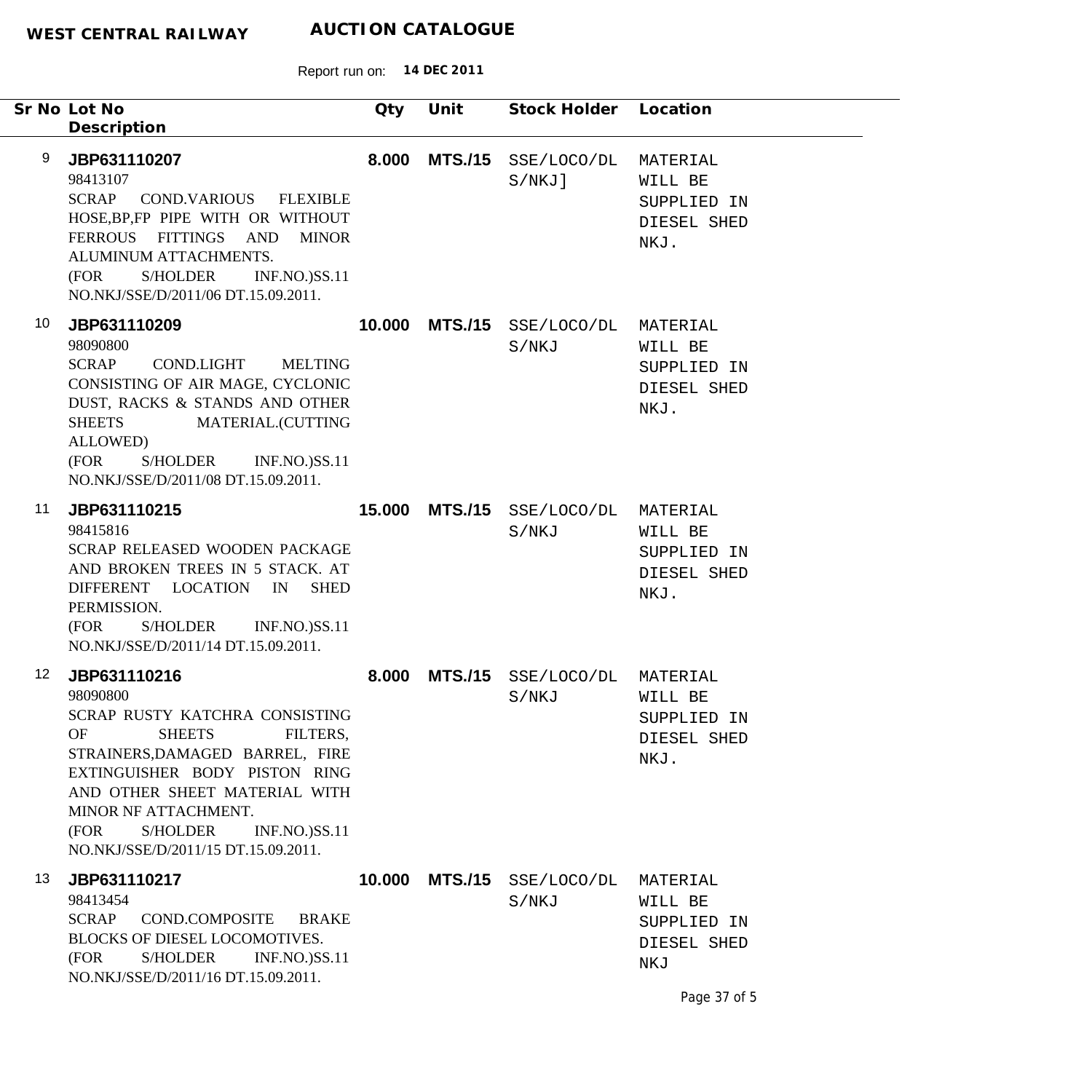Report run on: **14 DEC 2011**

|    | Sr No Lot No<br>Description                                                                                                                                                                                                                                                                     | Qty    | Unit           | Stock Holder Location                       |                                                                          |
|----|-------------------------------------------------------------------------------------------------------------------------------------------------------------------------------------------------------------------------------------------------------------------------------------------------|--------|----------------|---------------------------------------------|--------------------------------------------------------------------------|
| 14 | JBP631110247<br>98050128<br><b>SCRAP</b><br>CONSISTING OF DIESEL<br>TRACTOR MODEL NO.595 (01 NO.)<br>$\alpha$<br><b>MAHINDRA</b><br><b>MAHINDRA</b><br>RAG.NO.MP21/7332<br><b>ENGINE</b><br>NO.0331010045W, M&P NO.AF/6 (FOR<br>S/HOLDER INF.NO.)SS.11<br>NO.LOT<br>NO.JBP/NKJ/C&W/CS/06/11/164 | 1.600  | <b>MTS./15</b> | SSE/C&W/ROH<br>/SHED/NKJ                    | MATERIAL<br>WILL BE<br>SUPPLIED IN<br>SSE/C&W/OSL<br>ROH COMPLEX<br>NKJ. |
| 15 | JBP631111262<br>98011285<br>SCRAP RAILS 90 LBS ABOVE 1 MTR<br>$LONG = 99 NOS = 803.33 RM IN 3$<br>STACK.<br>S/HOLDER INF.NO.)<br>SS.11<br>(FOR<br>NO.SSE/(PWAY)/SOUTH/STA/RAILS/90<br>LBS/01 DT.11.10.11                                                                                        |        |                | 35.837 MTS./15 SSE/PW/S/ST KM-1178//5-<br>Α | $7,6 - 7,8 - 9$<br>DN SIDE OIL<br>SIDDING STA<br>YARD.                   |
| 16 | JBP631111263<br>98011285<br>SCRAP RAILS 100 LBS ABOVE 1 MTR<br>$LONG = 163 NOS = 1209.07 RM IN 3$<br>STACK.<br>SS.11<br>(FOR<br>S/HOLDER INF.NO.)<br>NO.SSE/(PWAY)/SOUTH/STA/RAILS/100/<br>02 DT.12.10.11                                                                                       | 60.091 |                | MTS./15 SSE/PW/S/ST KM-1178/6-<br>Α         | $7,8-9$ DN<br>SIDE OIL<br>SIDDING STA<br>YARD.                           |
| 17 | JBP631111264<br>98011285<br>SCRAP RAILS 52 KG ABOVE 1 MTR<br>$LONG = 212 NOS = 1414.82 RM IN 3$<br>STACK.<br>SS.11<br>(FOR<br>S/HOLDER<br>INF.NO.)<br>NO.SSE/(PWAY)/SOUTH/STA/52<br>KG/RAILS/08 DT.18.10.11                                                                                     |        |                | 73.415 MTS./15 SSE/PW/S/ST KM-1178/5-<br>Α  | $6, 7 - 8, 8 - 9$<br>DN SIDE OIL<br>SIDDING STA<br>YARD.                 |

÷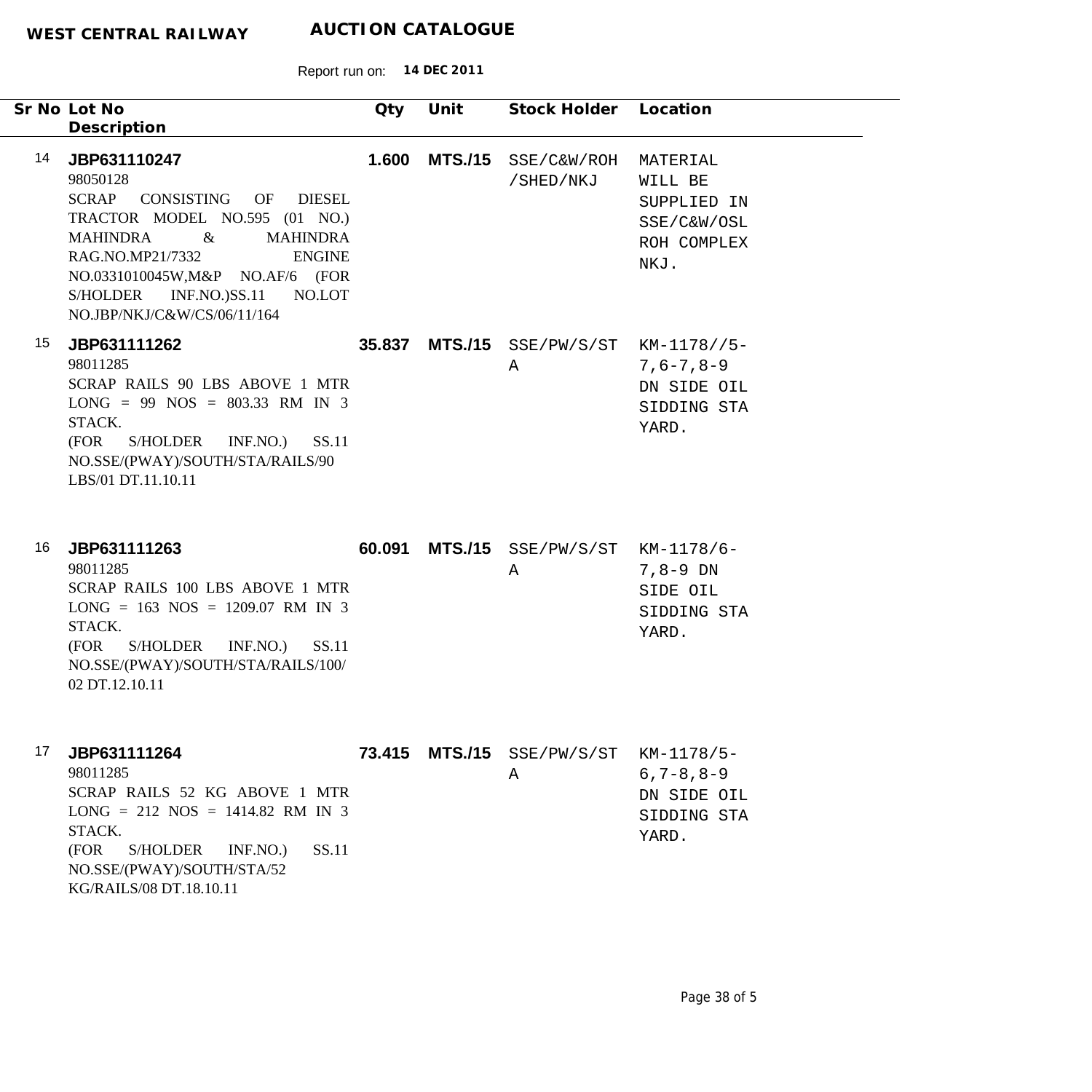|    | Sr No Lot No<br>Description                                                                                                                                                                                                 | Qty     | Unit             | Stock Holder Location            |                                                                                                                    |
|----|-----------------------------------------------------------------------------------------------------------------------------------------------------------------------------------------------------------------------------|---------|------------------|----------------------------------|--------------------------------------------------------------------------------------------------------------------|
| 18 | JBP631111272<br>98080015<br>SCRAP STS SLPR SINGLE INTACT IN 2<br>STACK.<br>SS.11<br>(FOR<br>S/HOLDER<br>INF.NO.)<br>NO.KHBJ/SS.11/SCRAP STS/168 LBS/48<br>DT.15.09.11                                                       | 150.000 | <b>NOS./01</b>   | SSE/PW/KHBJ                      | $KM-1131/5-6$<br>OFFICE<br>COMPOUND<br>KHBJ YARD<br>MATERIAL<br><b>RELEASED</b><br>FROM<br>DY.TSR1088/<br>01116/0. |
| 19 | JBP631111276<br>98011285<br>SCRAP RAIL 52 KG ABOVE 1 MTR<br>$LONG = 254 NOS = 2521.66 RM$<br>SS.11<br>(FOR S/HOLDER INF.NO.)<br>NO.JBP/N/R/10-11/23 DT.25.01.11                                                             |         | 130.849 MTS./15  | SSE/PW/N/JB<br>$\, {\bf P}$      | $KM-1028/1-2$<br>DN SIDE .                                                                                         |
| 20 | JBP631112279<br>98050620<br>SCRAP M.S CANTED BEARING PLATE<br>(FOR<br><b>S/HOLDER</b><br><b>INF.NO.)SS.11</b><br>NO.JBP/SGP/CB PLATE/05 DT.12.10.11                                                                         |         | 2245.000 NOS./01 | SSE/PW//SGP                      | KM-794/5-6<br>UP OFFICE<br>COMPOUND<br>SGP.                                                                        |
| 21 | JBP631112280<br>98030012<br>SCRAP RAIL 52 KG LESS THAN 1 MTR<br><b>LENGTH</b><br><b>S/HOLDER</b><br><b>INF.NO.)SS.11</b><br>(FOR<br>NO.SSE/PW/S/JBP/52 KG RAIL/11-12/21<br>DT.03.11.2011.<br>MODE OF DELIVERY BY ACTUAL WT. |         | 10.354 MTS./15   | SSE/PW/S/JB<br>$\mathbf P$       | $KM-960/6-7$<br>BHTN YARD<br><b>BEHIND</b><br><b>GENERATOR</b><br>ROOM OF<br><b>BHTN</b><br>STN.BUILDIN<br>G.      |
| 22 | JBP631112282<br>98050709<br>SCRAP STEEL SLEEPER 168 LBS IN 09<br>STACK.<br>INF.NO.)SS.11<br>(FOR<br><b>S/HOLDER</b><br>NO.SSE/PW/S/JBP/168<br>LBS/11-12/28<br>DT.12.11.2011.                                                |         |                  | 830.000 NOS./01 SSE/PW/S/JB<br>Ρ | KM-960/1 TO<br>961/0<br>(BHTN) UP &<br>DN RD.                                                                      |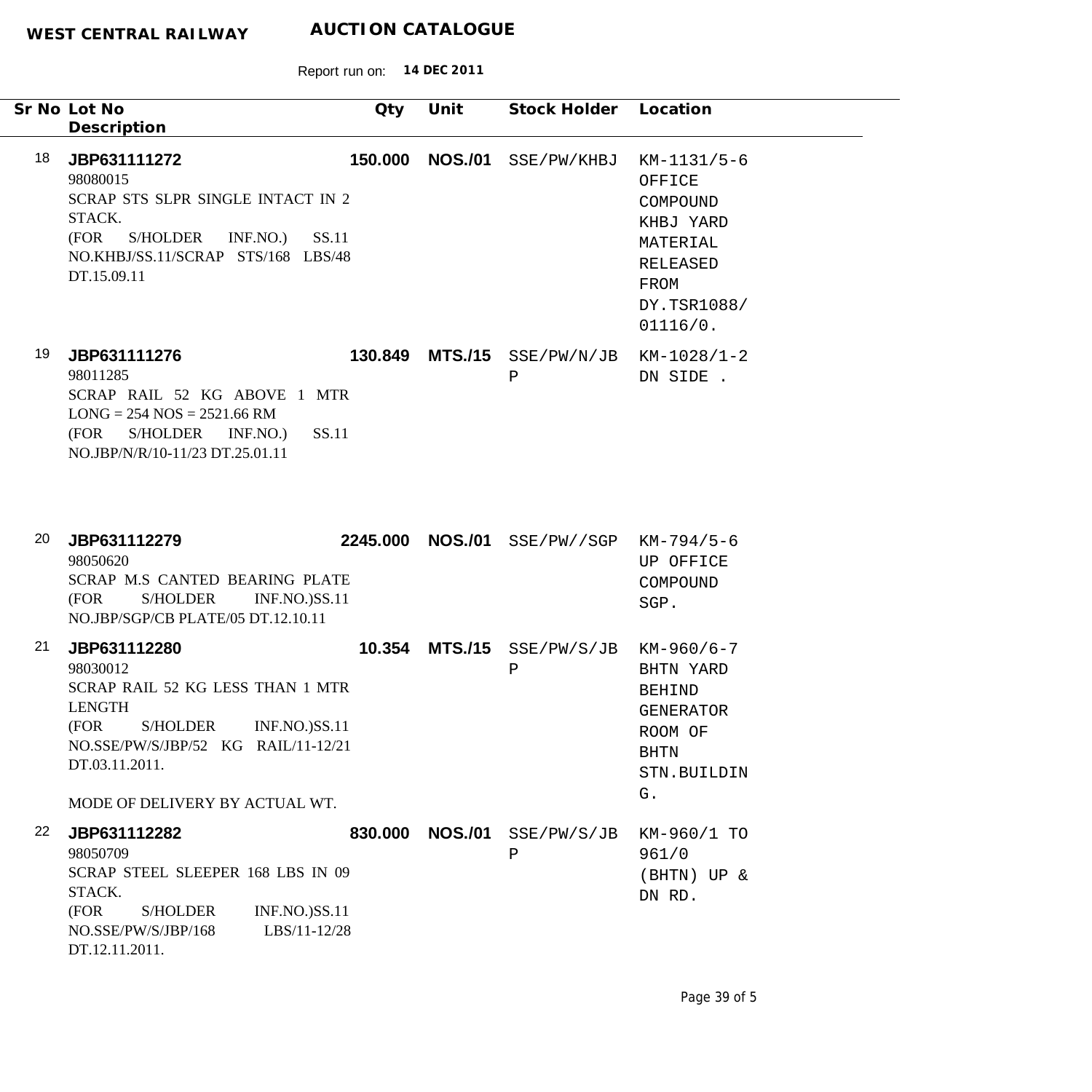|    | Sr No Lot No<br>Description                                                                                                                                                  | Qty     | Unit           | Stock Holder Location           |                                                                                                       |
|----|------------------------------------------------------------------------------------------------------------------------------------------------------------------------------|---------|----------------|---------------------------------|-------------------------------------------------------------------------------------------------------|
| 23 | JBP631112283<br>98011285<br>SCRAP RAIL 52 KG = 153 NOS = 811.14<br>RM<br>(FOR<br>S/HOLDER<br><b>INF.NO.)SS.11</b><br>NO.SSE/PW/S/JBP/11-12/52KG<br>RAIL/26<br>DT.12.11.2011. |         |                | 42.090 MTS./15 SSE/PW/S/JB<br>P | $KM-973/5-7$<br>BRGT UP RD.                                                                           |
| 24 | JBP631112286<br>98011285<br>SCRAP RAIL 52 KG ABOVE 1 MTR<br>$LONG = 130 NOS = 1906.60 RM IN 2$<br>STACK.(FOR S/HOLDER INF.NO.)SS.11<br>NO.JBP/MKP/R/11-12/23 DT.13.10.2011   |         |                | 98.933 MTS./15 SSE/PW/MKP       | $KM-1238/7-8$<br>DN SIDE AND<br>$1239/1 - 2 DN$<br>SIDE<br>[U.P.STATE]                                |
| 25 | JBP631112287<br>98011285<br>SCRAP RAIL 52 KG ABOVE 1 MTR<br>$LONG = 126 NOS = 1629.74 RM IN 2$<br>STACK.(FOR S/HOLDER INF.NO.)SS.11<br>NO.JBP/MKP/R/11-12/26 DT.15.10.2011   |         |                | 84.567 MTS./15 SSE/PW/MKP       | $KM-1243/5-6$<br>AND $1243/8-$<br>9 DN<br>SIDE. [U.P.S<br>TATE]                                       |
| 26 | JBP631112288<br>98011285<br>SCRAP RAIL 52 KG ABOVE 1 MTR<br>$LONG = 119 NOS = 1699.56 RM IN 2$<br>STACK.(FOR S/HOLDER INF.NO.)SS.11<br>NO.JBP/MKP/R/11-12/27 DT.15.10.2011   |         |                | 88.190 MTS./15 SSE/PW/MKP       | $KM-1244/5-6$<br>AND 1244/8-<br>9 DN SIDE<br>[U.P.STATE]                                              |
| 27 | JBP631112289<br>98011285<br>SCRAP RAIL 52 KG ABOVE 1 MTR<br>$LONG = 140 NOS = 1986.20 RM IN 2$<br>STACK.(FOR S/HOLDER INF.NO.)SS.11<br>NO.JBP/MKP/R/11-12/19 DT.02.10.2011   | 103.064 | <b>MTS./15</b> | SSE/PW/MKP                      | $KM-1236/9-$<br>1237/0 DN<br>SIDE AND<br>$1237/2 - 3$ DN<br>SIDE<br>BET.TKYR -<br>MKD<br>[U.P. STATE] |
| 28 | JBP631112290<br>98011285<br>SCRAP RAIL 52 KG ABOVE 1 MTR<br>$LONG = 122 NOS = 1362.02 RM (FOR)$<br>S/HOLDER<br><b>INF.NO.)SS.11</b><br>NO.JBP/MKP/R/11-12/31 DT.27.10.2011   |         |                | 70.675 MTS./15 SSE/PW/MKP       | $KM-1231/8-9$<br>DN SIDE<br>MJG-TKYR<br>SEC. [U.P.ST<br>ATE]                                          |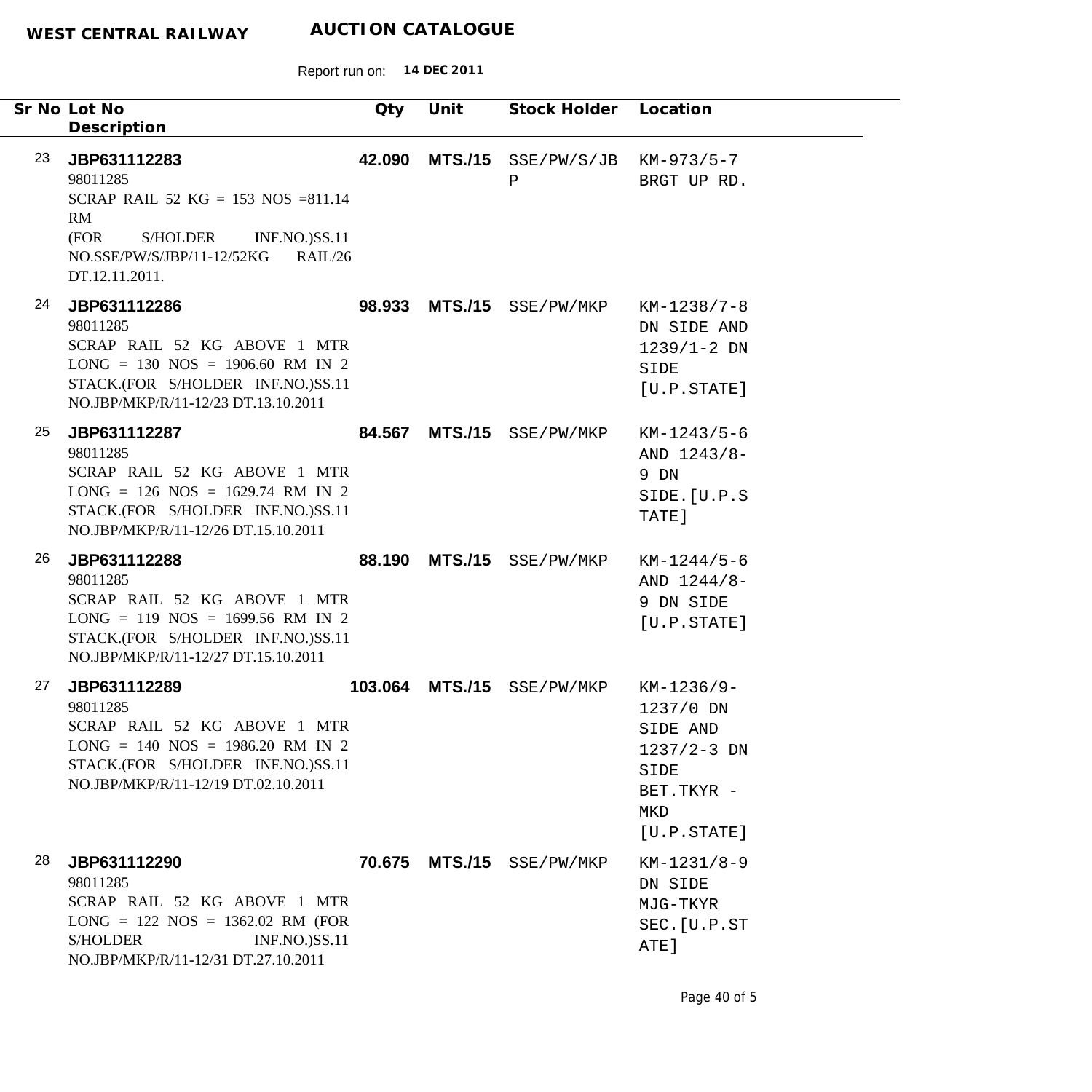|    | Sr No Lot No<br>Description                                                                                                                                                    | Qty    | Unit           | Stock Holder Location |                                                                                        |
|----|--------------------------------------------------------------------------------------------------------------------------------------------------------------------------------|--------|----------------|-----------------------|----------------------------------------------------------------------------------------|
| 29 | JBP631112291<br>1-98011285<br>SCRAP RAIL 52 KG = 43 NOS = $276.62$<br>RM<br>S/HOLDER<br>(FOR<br><b>INF.NO.)SS.11</b><br>NO.SRID/R/11-12/04 DT.31.10.2011<br>$QTY = 14.354 MTS$ | 69.065 | <b>MTS./15</b> | SSE/PW/SRID           | $1 - KM - 949/6 -$<br>5 UP RD.BMR<br>$YD. 2-KM-$<br>$949/0 - 948/9$<br>DN<br>RD.ETEND. |
|    | 2-98011285<br>SCRAP RAIL 52 KG = 114 NOS = $1054.36$<br>RM<br>(FOR S/HOLDER INF.NO.)SS.11<br>NO.SRID/R/11-12/10 DT.14.11.2011<br>$QTY = 54.711 MTS$                            |        |                |                       |                                                                                        |
| 30 | JBP631112292<br>98011285<br>SCRAP RAIL $90$ LBS = 106 NOS = 1689.10<br>RM<br>(FOR<br><b>S/HOLDER</b><br><b>INF.NO.)SS.11</b><br>NO.SRID/R/11-12/05 DT.31.10.2011               | 75.351 | <b>MTS./15</b> | SSE/PW/SRID           | $KM-949/2-1$<br>AND $3-2$<br>$UP/RD$ BMR<br>YARD.                                      |
| 31 | JBP631112293<br>98011285<br>SCRAP RAIL 90 LBS = $118$ NOS = $1425.78$<br>RM<br>(FOR<br><b>S/HOLDER</b><br><b>INF.NO.)SS.11</b><br>NO.SRID/R/11-12/11 DT.14.11.2011             | 63.604 | <b>MTS./15</b> | SSE/PW/SRID           | $KM-949/9-8$<br>DN RD.                                                                 |
| 32 | JBP631112294<br>98011285<br>SCRAP RAIL 52 KG = $142$ NOS = $1444.16$<br>RM<br>(FOR<br><b>S/HOLDER</b><br><b>INF.NO.)SS.11</b><br>NO.SRID/R/11-12/06 DT.31.10.2011              | 74.937 |                | MTS./15 SSE/PW/SRID   | $KM-949/2-1$<br>UP RD.AND<br>$KM-949/1-0$<br>UP.                                       |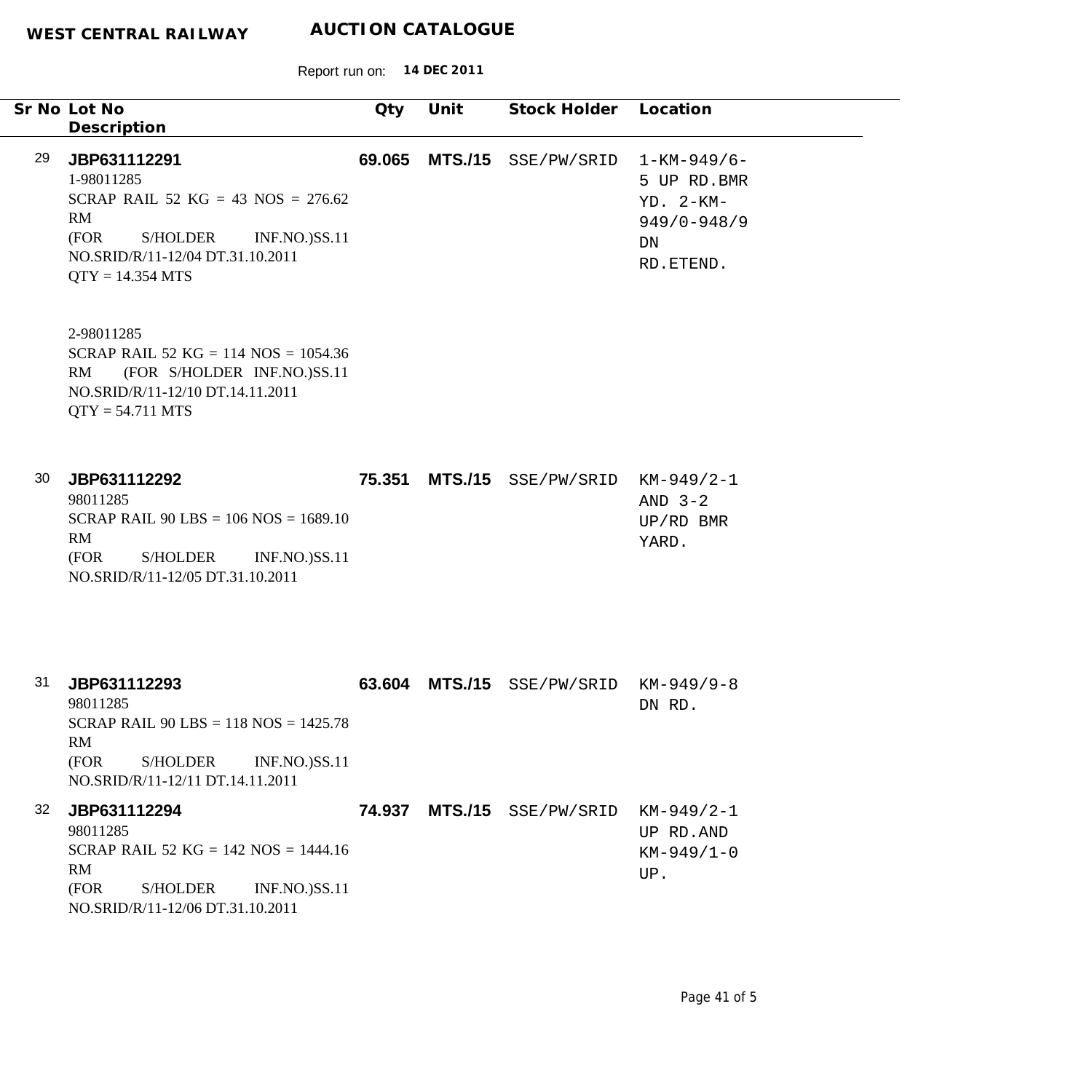Report run on: **14 DEC 2011**

|    | Sr No Lot No<br>Description                                                                                                                                                                                                                                                                                                                 | Qty    | Unit           | <b>Stock Holder</b> | Location                                               |
|----|---------------------------------------------------------------------------------------------------------------------------------------------------------------------------------------------------------------------------------------------------------------------------------------------------------------------------------------------|--------|----------------|---------------------|--------------------------------------------------------|
| 33 | JBP631112295<br>98011285<br>SCRAP RAIL 52 KG = $104$ NOS = $901.02$<br>RM<br>(FOR<br><b>S/HOLDER</b><br><b>INF.NO.)SS.11</b><br>NO.SRID/R/11-12/08 DT.09.11.2011                                                                                                                                                                            | 46.754 | <b>MTS./15</b> | SSE/PW/SRID         | $KM-948/9-8$ ,<br>$KM-948/7-$<br>$6,948/6-5$<br>UP RD. |
| 34 | JBP631112296<br>98011285<br>SCRAP RAIL 90 LBS = $40$ NOS = 392.04<br>RM<br>(FOR<br><b>S/HOLDER</b><br><b>INF.NO.)SS.11</b><br>NO.SRID/R/11-12/09 DT.09.11.2011                                                                                                                                                                              | 17.489 | <b>MTS./15</b> | SSE/PW/SRID         | $KM-948/9-8$ ,<br>$948/8 - 7$ UP<br>RD.                |
| 35 | JBP631112297<br>98011285<br>SCRAP RAIL 52 KG = $172$ NOS = $1257.83$<br>RM<br>(FOR<br><b>S/HOLDER</b><br><b>INF.NO.)SS.11</b><br>NO.SRID/R/11-12/07 DT.08.11.2011                                                                                                                                                                           | 65.269 | <b>MTS./15</b> | SSE/PW/SRID         | $KM-949/0-$<br>948/9 UP<br>RD.                         |
|    | Note:- Scrap Lead acid batteries/Lead sludge,<br>waste oil, drained lube oil, scrap transformer<br>oil waste grease etc can be bid upon only by<br>the firms having valid registration with the<br>Ministry of Environment and Forests, Govt.<br>of India as authorized recyclers/reprocessors<br>of those items and horing environmentally |        |                |                     |                                                        |

of these items and having environmentally sound management facilities for the purpose. The persons actually bidding on behalf of a firm should have original/attested copy of the registration certificate and an authority letter in original on firm's letterhead to bid in the auction on behalf of that firm.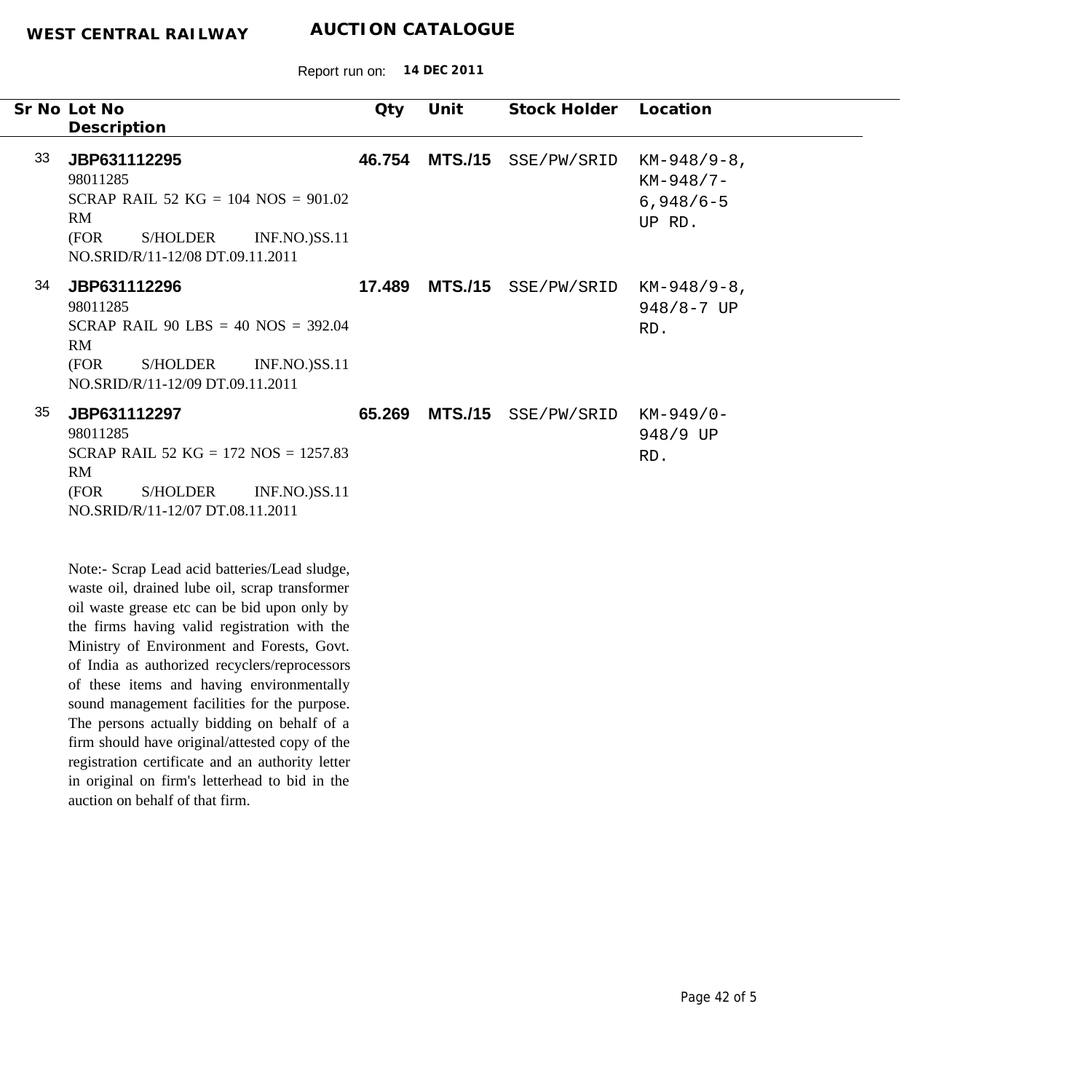| 63110106<br><b>Auction Catalogue No</b> |     |      | Auction Date: 21-12-2011 |
|-----------------------------------------|-----|------|--------------------------|
| Auctioneer: Dy CMM(S)                   |     |      | Place: KOTA              |
| Sr No Lot No<br>Description             | Otv | Unit | Stock Holder Location    |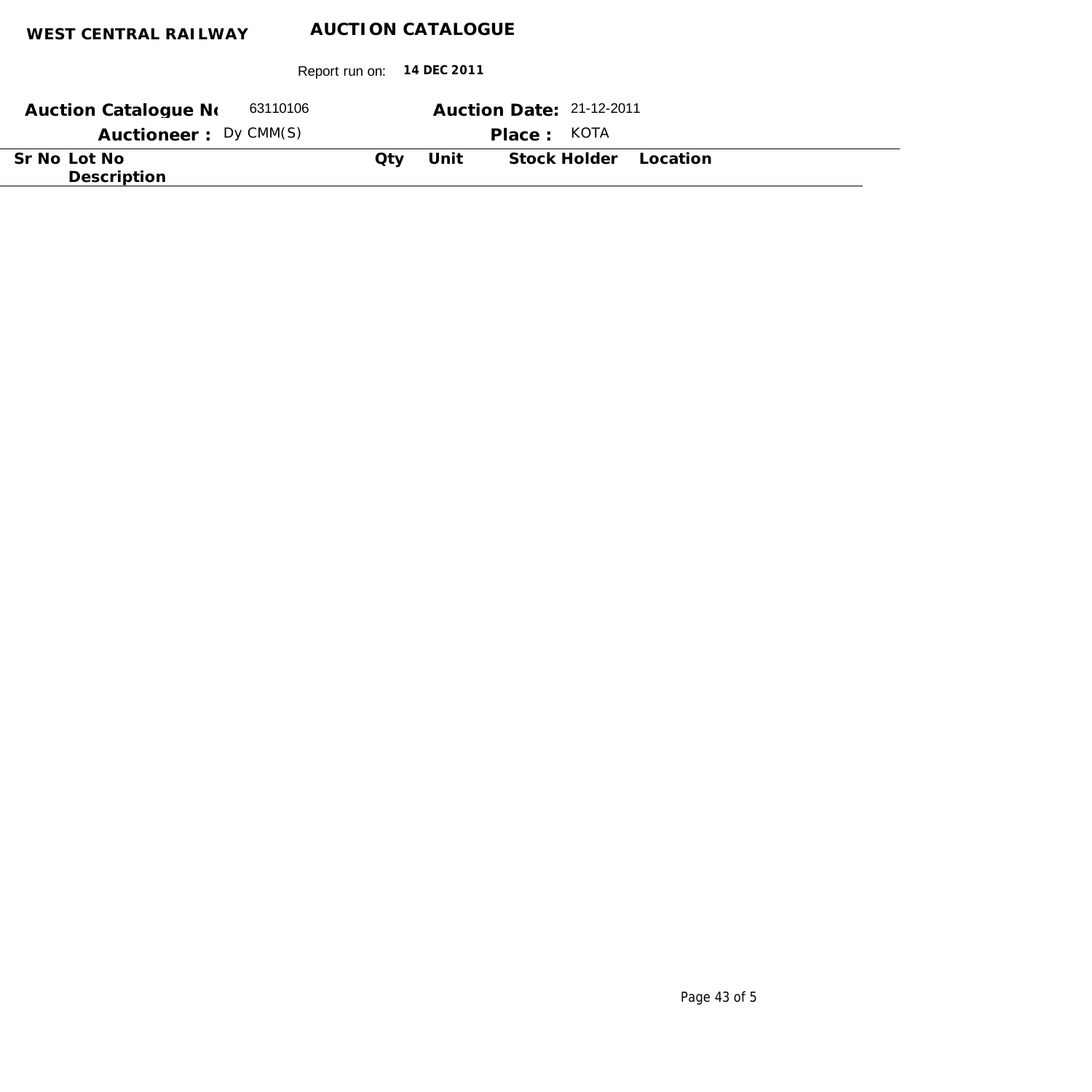| Sr No Lot No                                    | Qty    | Unit | Stock Holder | Location  |
|-------------------------------------------------|--------|------|--------------|-----------|
| Description                                     |        |      |              |           |
|                                                 |        |      |              |           |
| 1<br>631112009WC                                | 13.000 |      | CDMS-WCY-    | LAYING AT |
| Y                                               |        |      | KOTA         | WCY LINE  |
| 98111061                                        |        |      |              | NO. 3 & 4 |
| COND. BG WAGON ROLLING STOCK                    |        |      |              |           |
| IRON BODY & IRON FLOOR & STEEL                  |        |      |              |           |
| <b>BODY &amp; STEEL FLOOR 4 &amp; 8 WHEELER</b> |        |      |              |           |
| BOXN, BVGCN. WAGON NO:-                         |        |      |              |           |
| 1.40640 ER/BOXN                                 |        |      |              |           |
| 2.68709 SC/BOXN                                 |        |      |              |           |
| 3.68981 SC/BOXN                                 |        |      |              |           |
| 4.88641 NR/BOXN                                 |        |      |              |           |
| 5.31448 SR/BOXN                                 |        |      |              |           |
| 6.1176 SC/BVGCN                                 |        |      |              |           |
| 7.41518 ER/BOXN                                 |        |      |              |           |
| 8.43700 ER/BOXN                                 |        |      |              |           |
| 9.36503 SR/BOXN                                 |        |      |              |           |
| 10.41306 ER/BOXN                                |        |      |              |           |
| 11.91794 SE/BOXN                                |        |      |              |           |
| 12.92688 SE/BOXN                                |        |      |              |           |
| 13.89943 NR/BOXN                                |        |      |              |           |
| $TOTAL = 13 NOS$                                |        |      |              |           |
| <b>RECLAIM ITEMS:-</b>                          |        |      |              |           |
| 1. WHEEL SET WITH CTRB $=$ 48 NOS               |        |      |              |           |
| $2.$ WHELL SET WITH RBAB = 02 NOS               |        |      |              |           |
| 3.CASNUB BOGIE COMPLETE = 24 NOS                |        |      |              |           |
| $4.$ ADOPTER = 96 NOS                           |        |      |              |           |
| $5.EM$ PAD = 96 NOS                             |        |      |              |           |
| $6$ .CC PAD = 40 NOS                            |        |      |              |           |
| $7$ . COUPLER BODY NT = 24 NOS                  |        |      |              |           |
| $8.KNUCKLE = 24 NOS$                            |        |      |              |           |
| $9.KNUCKLE PIN = 24 NOS$                        |        |      |              |           |
| $10.YOKE = 24 NOS$                              |        |      |              |           |
| 11.YOKE $PIN = 24 NOS$                          |        |      |              |           |
| 12.HIGH<br><b>CAPACITY</b><br><b>DRAFTGEAR</b>  |        |      |              |           |
| $COMPLETE = 24 NOS$                             |        |      |              |           |
| 13. TOP LINER FOR CC PAD = $48$ NOS             |        |      |              |           |
| 14.CBC UNCOUPLING $ROD = 24$ NOS                |        |      |              |           |
| 15. BOGIE END PULL ROD = $12$ NOS               |        |      |              |           |
| $16.BREAK SHAFT = 01 NOS$                       |        |      |              |           |
| 17. BREAK BEAM PLATE = $04$ NOS                 |        |      |              |           |
| 18.SAB REGULATOR WITH CONTROL                   |        |      |              |           |
| $ROD = 03 NOS$                                  |        |      |              |           |
|                                                 |        |      |              |           |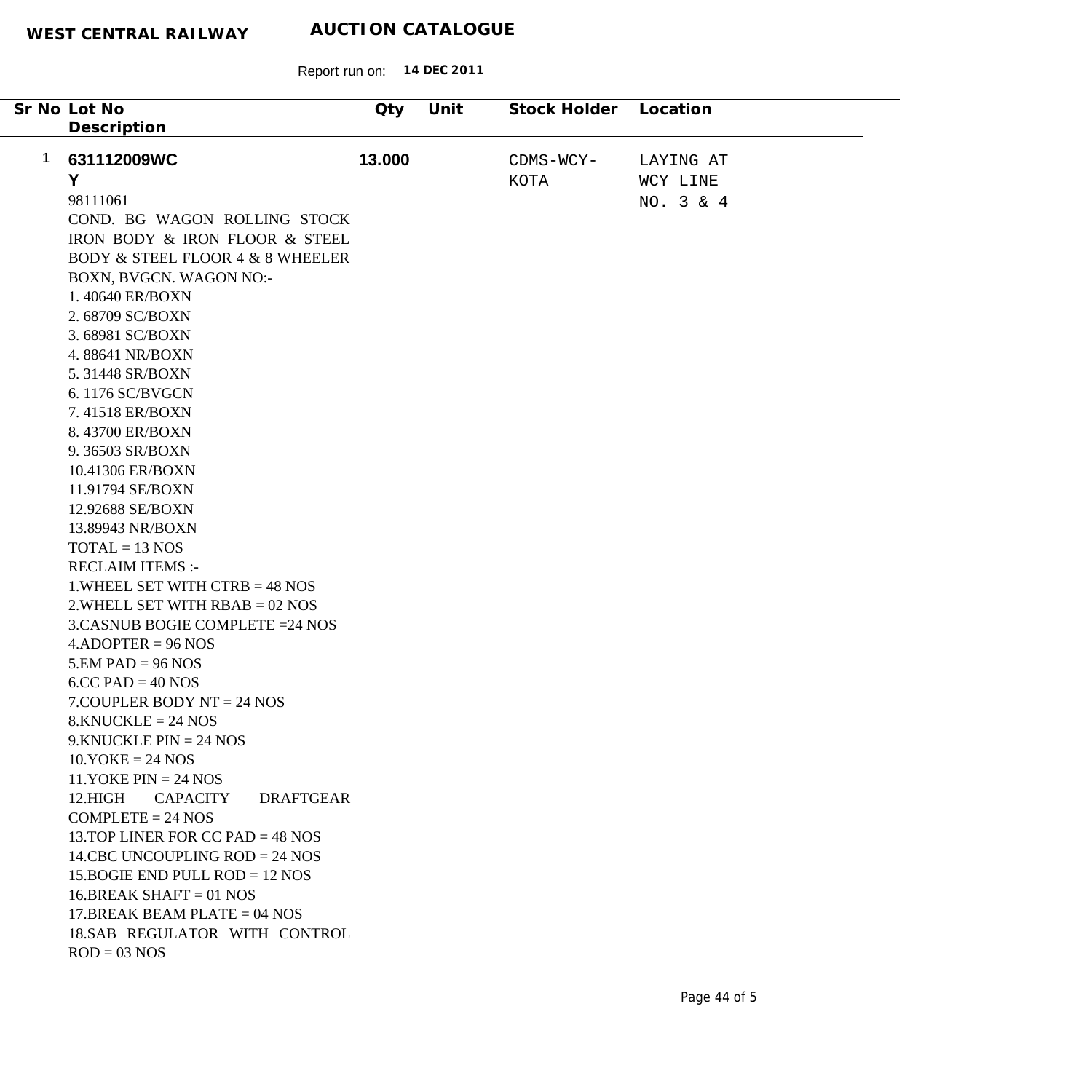|   | Sr No Lot No<br>Description        | Qty    | Unit | Stock Holder | Location    |
|---|------------------------------------|--------|------|--------------|-------------|
| 2 | 631112010WC                        | 34.000 |      | SSE ( C&W)   | LAYING AT   |
|   | Y                                  |        |      | YARD KOTA    | MALA PHATAK |
|   | 98111061                           |        |      |              | SIDING KOTA |
|   | COND.BG WAGON ROLLING STOCK        |        |      |              |             |
|   | IRON BODY & IRON FLOOR & STEEL     |        |      |              |             |
|   | BODY & STEEL FLOOR 4 WHEELER TL,   |        |      |              |             |
|   | TK & TP WAGON NO.                  |        |      |              |             |
|   | 1.49141 CR/TK/F 2.62516 ER/TL/F    |        |      |              |             |
|   | 3.77264 SE/TK/F 4.62048 ER/TK/F    |        |      |              |             |
|   | 5.42058 WR/TK/F 6.77691 SE/TL/F    |        |      |              |             |
|   | 7.77306 SE/TL/F 8.49003 CR/TL/F    |        |      |              |             |
|   | 9.49146 CR/TK/F 10.48971 CR/TL/F   |        |      |              |             |
|   | 11.61791 ER/TK/F 12.62168 ER/TL/F  |        |      |              |             |
|   | 13.62423 ER/TP/F 14.96174 ER/TP/F  |        |      |              |             |
|   | 15.77670 SE/TK/F 16.35560 SR/TL/F  |        |      |              |             |
|   | 17.48585 CR/TK/F 18.74279 NR/TK/F  |        |      |              |             |
|   | 19.62338 ER/TK/F 20.62588 ER/TL/F  |        |      |              |             |
|   | 21.44328 WR/TK/F 22.78524 NR/TL/F  |        |      |              |             |
|   | 23.42441 WR/TK/F 24.77141 SE/TK/F  |        |      |              |             |
|   | 25.48483 CR/TL/F 26.99466 ER/TP/F  |        |      |              |             |
|   | 27.49265 CR/TK/F 28.49886 CR/TK/F  |        |      |              |             |
|   | 29.49760 CR/TK/F 30.42027 WR/TL/F  |        |      |              |             |
|   | 31.49858 CR/TL/F 32.42643 CR/TP/F  |        |      |              |             |
|   | 33.37061 SR/TK/F 34.100094 CR/TK/F |        |      |              |             |
|   | $TOTAL = 34 NOS$                   |        |      |              |             |
|   | <b>RECLAIM ITEMS:-</b>             |        |      |              |             |
|   | 1. WHEEL SET WITH $RBAB = 68$ NOS  |        |      |              |             |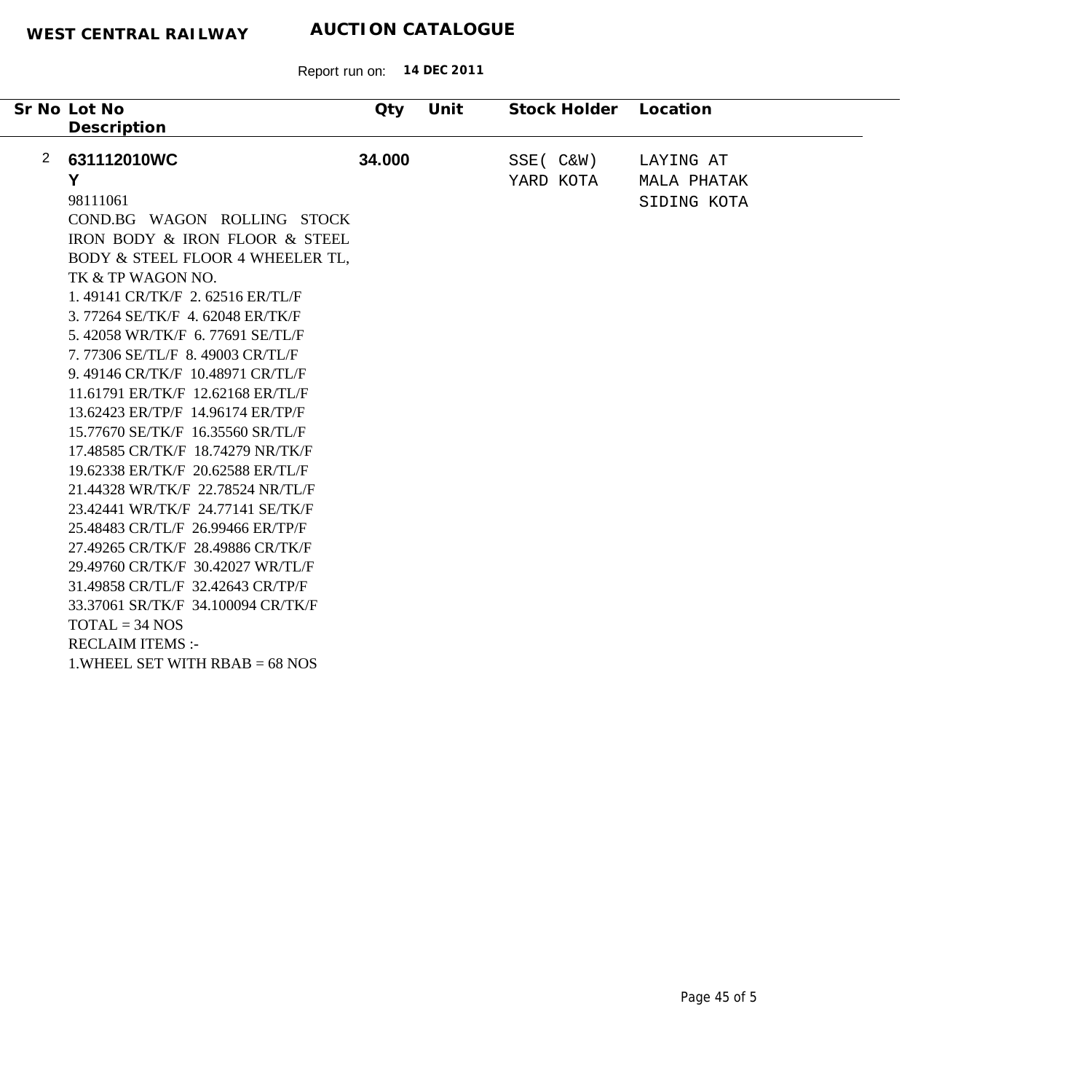|   | Sr No Lot No<br>Description        | Qty    | Unit | Stock Holder | Location    |
|---|------------------------------------|--------|------|--------------|-------------|
| 3 | 631112011WC                        | 33.000 |      | SSE (C&W)    | LAYING AT   |
|   | Y                                  |        |      | YARD KOTA    | MALA PHATAK |
|   | 98111061                           |        |      |              | SIDING KOTA |
|   | COND.BG WAGON ROLLING SROCK        |        |      |              |             |
|   | IRON BODY & IRON FLOOR & STEEL     |        |      |              |             |
|   | BODY & STEEL FLOOR 4 WHEELER       |        |      |              |             |
|   | TL, TK & TP WAGON NO.              |        |      |              |             |
|   | 1.46191 NF/TK/F 2.95577 SE/TK/F    |        |      |              |             |
|   | 3.96009 SE/TL/F 4.46481 NF/TL/F    |        |      |              |             |
|   | 5.100969 CR/TP/F 6.96294 SE/TK/F   |        |      |              |             |
|   | 7.43383 WR/TK/F 8.77974 SE/TK/F    |        |      |              |             |
|   | 9.45381 WR/TK/F 10.35436 CR/TK/F   |        |      |              |             |
|   | 11.44456 WR/TK/F 12.43755 WR/TK/F  |        |      |              |             |
|   | 13.33626 ER/TP/F 14.44879 WR/TK/F  |        |      |              |             |
|   | 15.100593 CR/TP/F 16.43330 WR/TK/F |        |      |              |             |
|   | 17.95352 SE/TK/F 18.49456 SC/TP/F  |        |      |              |             |
|   | 19.46524 NF/TK/F 20.419 NE/TK/F    |        |      |              |             |
|   | 21.43365 WR/TK/F 22.95393 SE/TK/F  |        |      |              |             |
|   | 23.95113 SE/TP/F 24.43346 WR/TK/F  |        |      |              |             |
|   | 25.95351 SE/TK/F 26.95424 SE/TK/F  |        |      |              |             |
|   | 27.48749 CR/TL/F 28.262 NER/TL/F   |        |      |              |             |
|   | 29.95547 SE/TK/F 30.102530 CR/TL/F |        |      |              |             |
|   | 31.100509 CR/TP/F 32.25855 SR/TK/F |        |      |              |             |
|   | 33.33348 ER/TK/F                   |        |      |              |             |
|   | $TOTAL = 33 NOS$                   |        |      |              |             |
|   | <b>RECLAIM ITEMS:-</b>             |        |      |              |             |
|   | 1. WHEEL SET WITH $RBAB = 66$ NOS  |        |      |              |             |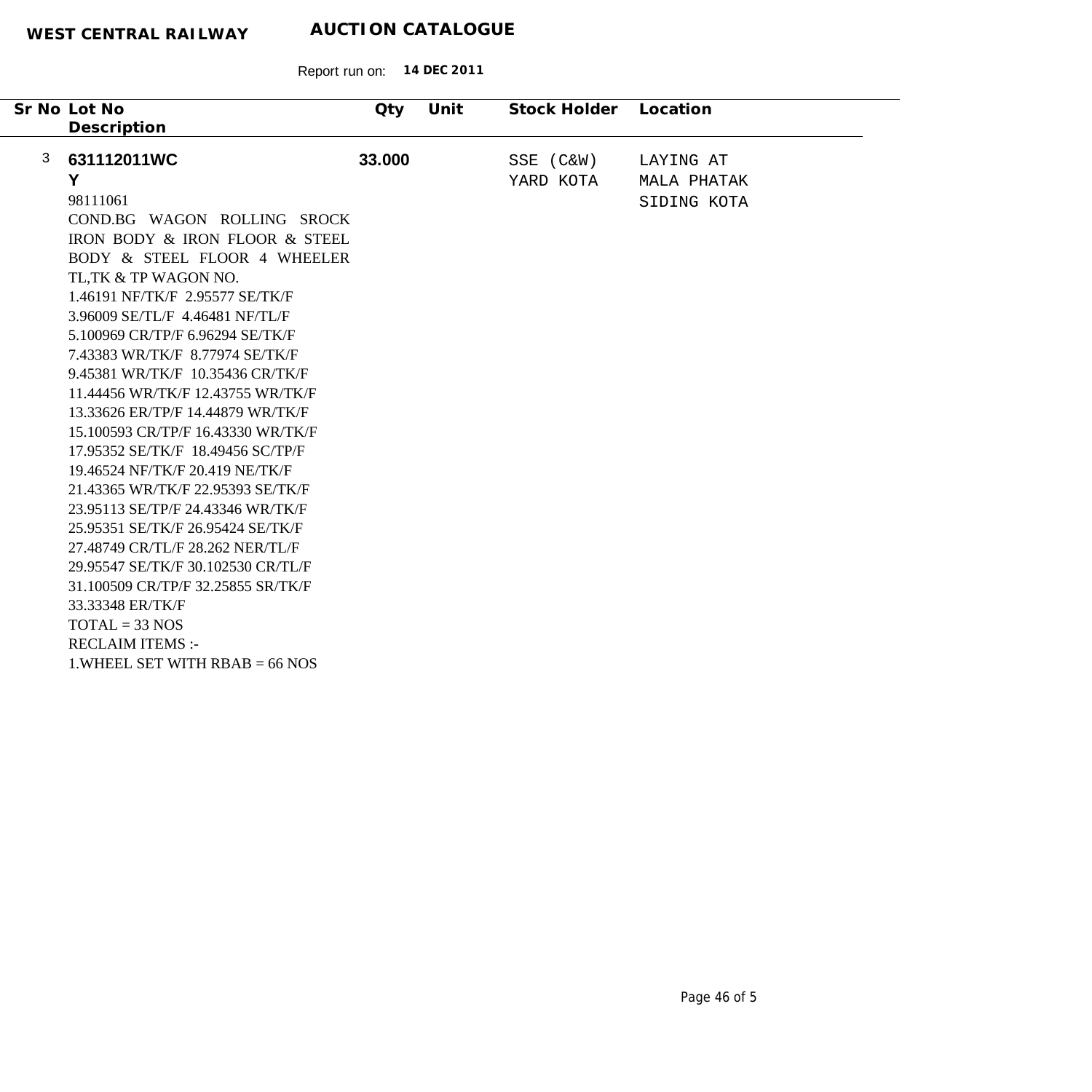|   | Sr No Lot No                       | Qty    | Unit | Stock Holder    | Location  |
|---|------------------------------------|--------|------|-----------------|-----------|
|   | Description                        |        |      |                 |           |
| 4 | 631112012WC                        | 26.000 |      | $SSE$ $(C & W)$ | LAYING AT |
|   | Υ                                  |        |      | YARD KOTA       | DARA YARD |
|   | 98111061                           |        |      |                 |           |
|   | COND.BG WAGON ROLLING STOCK        |        |      |                 |           |
|   | IRON BODY & IRON FLOOR & STEEL     |        |      |                 |           |
|   | BODY & STEEL FLOOR 4 WHEELER       |        |      |                 |           |
|   | TWT WAGON NO.                      |        |      |                 |           |
|   | 1.44558 WR/TWT 2.43759 WR/TWT      |        |      |                 |           |
|   | 3.48764 CR/TWT 4.44759 WR/TWT      |        |      |                 |           |
|   | 5. 100478 CR/TWT 6. 19992 SR/TWT   |        |      |                 |           |
|   | 7.039 NE/TWT 8.35197 ER/TWT        |        |      |                 |           |
|   | 9. 101595 CR/TWT 10. 101754 CR/TWT |        |      |                 |           |
|   | 11.79003 NR/TWT 12.006 NE/TWT      |        |      |                 |           |
|   | 13.44835 WR/TWT 14.1772 SC/TWT     |        |      |                 |           |
|   | 15.46085 NE/TWT 16.41740 SR/TWT    |        |      |                 |           |
|   | 17. 34826 ER/TWT 18. 586 NE/TWT    |        |      |                 |           |
|   | 19. 102695 CR/TWT 20. 34776 ER/TWT |        |      |                 |           |
|   | 21.79041 NR/TWT 22.49292 SC/TWT    |        |      |                 |           |
|   | 23.49147 SC/TWT 24.49129 SC/TWT    |        |      |                 |           |
|   | 25.41230 WR/TWT 26.41909 SR/TWT    |        |      |                 |           |
|   | $TOTAL = 26 NOS.$                  |        |      |                 |           |
|   | <b>RECLAIM ITEMS:-</b>             |        |      |                 |           |
|   | 1. WHEEL SET WITH $RBAB = 52$ SET  |        |      |                 |           |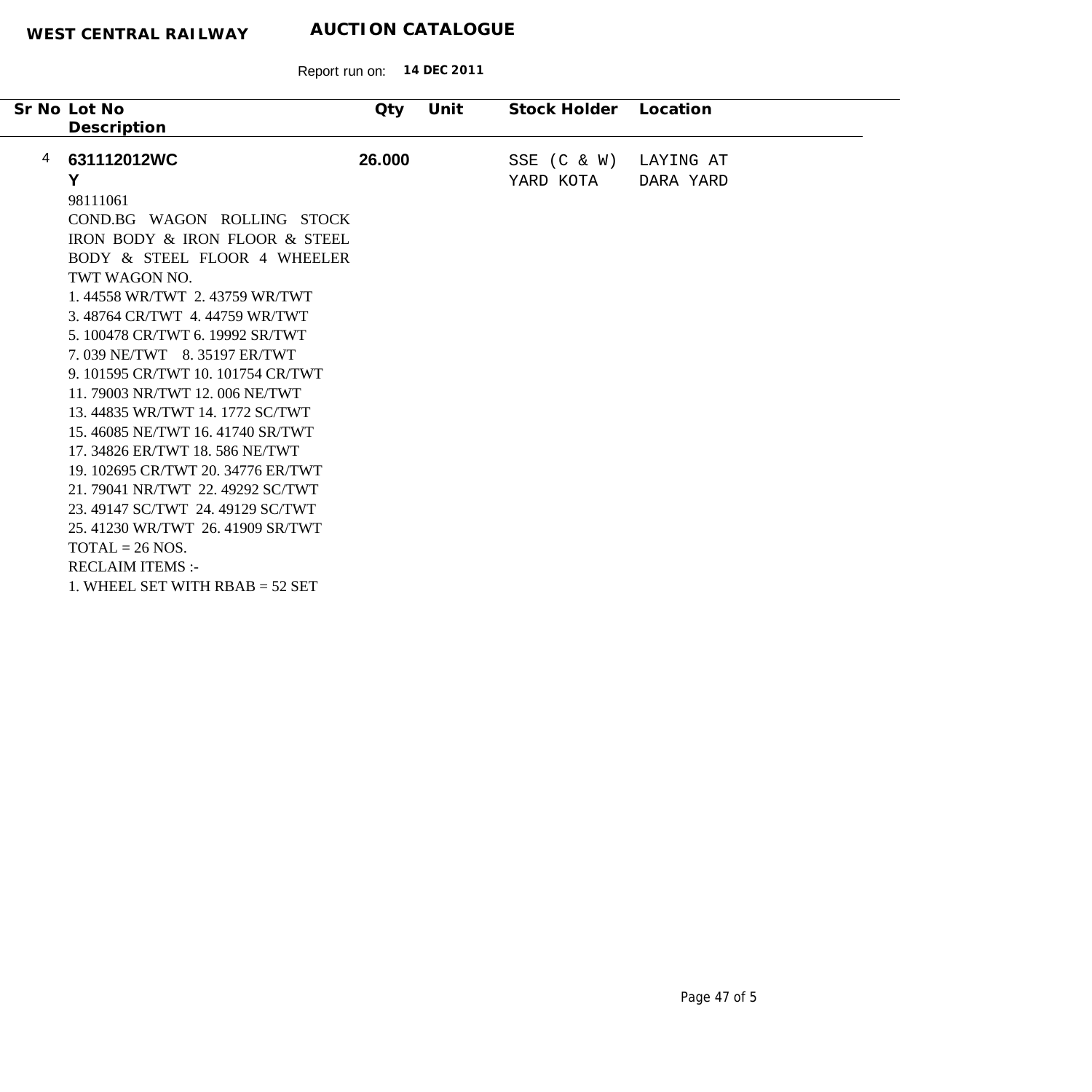|                 | Sr No Lot No<br>Description                                                                                                                                                                                                                                                                                                                                                                                                                                                                                                                                                                                                                                                         | Qty    | Unit           | Stock Holder     | Location               |
|-----------------|-------------------------------------------------------------------------------------------------------------------------------------------------------------------------------------------------------------------------------------------------------------------------------------------------------------------------------------------------------------------------------------------------------------------------------------------------------------------------------------------------------------------------------------------------------------------------------------------------------------------------------------------------------------------------------------|--------|----------------|------------------|------------------------|
| $5\phantom{.0}$ | 631112013WC<br>Y<br>98111061<br>COND.BG WAGON ROLLING STOCK<br>IRON BODY & IRON FLOOR & STEEL<br>BODY & STEEL FLOOR 4 WHEELER<br>TWT WAGON NO.<br>1.41317 WR/TWT 2.41909 SR/TWT<br>3.41230 WR/TWT 4.49129 SC/TWT<br>5.49147 SC/TWT 6.49292 SC/TWT<br>7.79041 NR/TWT 8.34776 ER/TWT<br>9. 102695 CR/TWT 10. 586 NE/TWT<br>11. 34826 ER/TWT 12. 41740 SR/TWT<br>13.46085 NF/TWT 14.1772 SC/TWT<br>15.44835 WR/TWT 16,006 NE/TWT<br>17.79003 NR/TWT 18.101754 CR/TWT<br>19. 101595 CR/TWT 20. 35197 ER/TWT<br>21.039 NE/TWT 22.19992 SR/TWT<br>23. 100478 CR/TWT 24. 44759 WR/TWT<br>25.48764 CR/TWT 26.43759 WR/TWT<br>27.44558 WR/TWT<br>$TOTAL = 27 NOS.$<br><b>RECLAIM ITEMS:-</b> | 27.000 | <b>NOS./01</b> | SSE/C&W/KOT<br>Α | LYING AT<br>DARA YARD. |
|                 | 1. WHEEL SET WITH $RBAB = 54$ SET                                                                                                                                                                                                                                                                                                                                                                                                                                                                                                                                                                                                                                                   |        |                |                  |                        |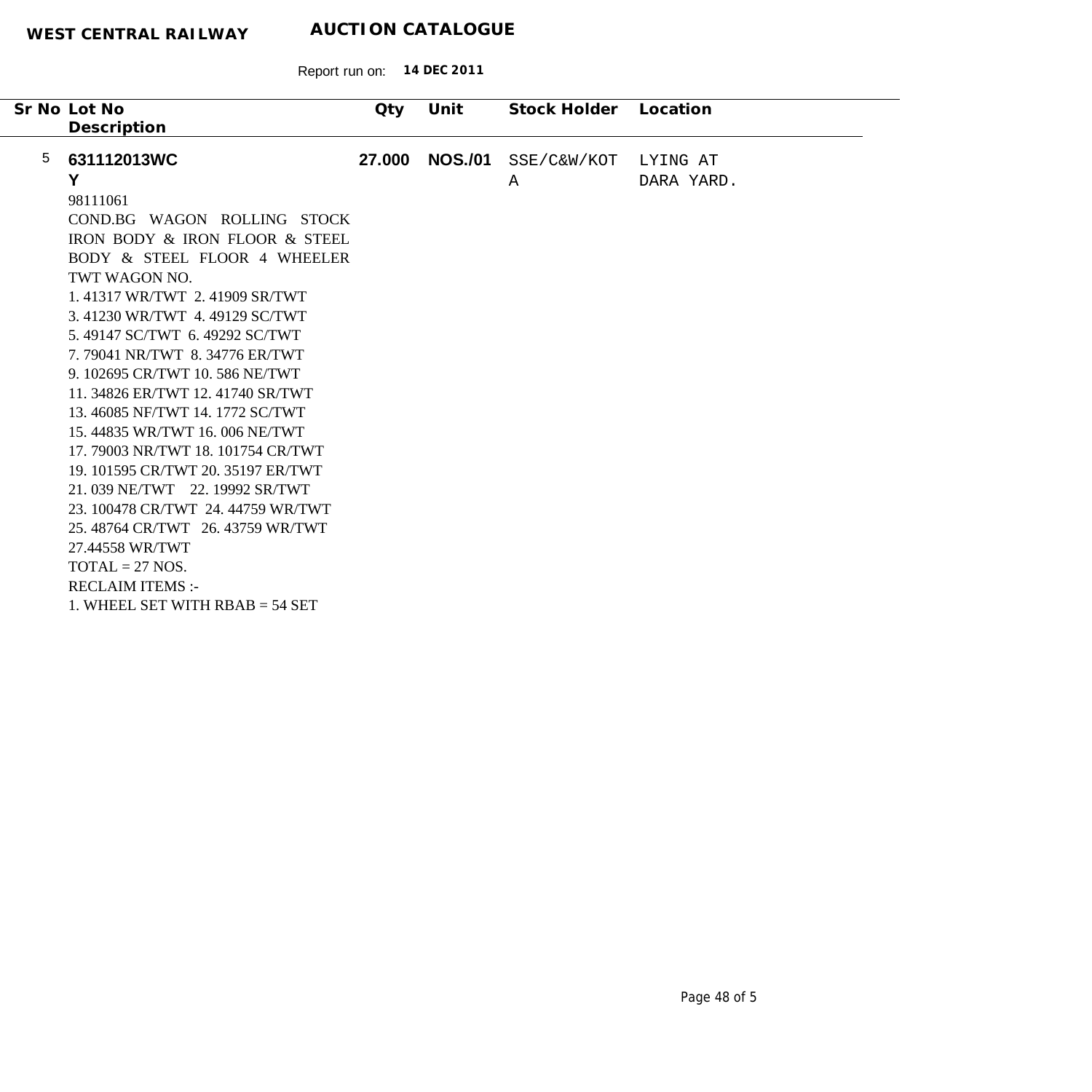|   | Sr No Lot No                                                                                                                                                                                                                                                                                                                                                                                                                                                                                                                                                                                                                                                                                                                                                                                                                                                                                                                                                                                                                                                             | <b>Qty</b> | Unit | Stock Holder Location   |                                          |
|---|--------------------------------------------------------------------------------------------------------------------------------------------------------------------------------------------------------------------------------------------------------------------------------------------------------------------------------------------------------------------------------------------------------------------------------------------------------------------------------------------------------------------------------------------------------------------------------------------------------------------------------------------------------------------------------------------------------------------------------------------------------------------------------------------------------------------------------------------------------------------------------------------------------------------------------------------------------------------------------------------------------------------------------------------------------------------------|------------|------|-------------------------|------------------------------------------|
| 6 | Description<br>631112014WC<br>Y<br>98111061<br>COND.BG WAGON ROLLING STOCK<br>IRON BODY & IRON FLOOR & STEEL<br>BODY & STEEL FLOOR 4 WHEELER TK,<br>TP, TL & TWT WAGON NO:-<br>1.49490 SC/TP/TWT 2.95961 SE/TK/TWT<br>3.78950 NR/TL/TWT<br>4. 45336<br>WR/TK/TWT<br>5.576 NE/TL/TWT<br>6. 102067<br>CR/TK/TWT<br>7.44362 WR/TK/TWT 8.535 NE/TP/TWT<br>9. 100743 CR/TL/TWT<br>10. 34713<br>ER/TP/TWT<br>11. 636 NE/TP/TWT<br>12. 49096<br>SC/TP/TWT<br>13.41785 SR/TK/TWT 14.49350 SE/TWT<br>15. 33629<br>ER/TP/TWT<br>16.<br>41483<br>WR/TL/TWT<br>17.101818<br>CR/TL/TWT<br>18.<br>78636<br>NR/TL/TWT<br>43700<br>19.100496 CR/TWT<br>20.<br>WR/TL/TWT<br>004<br>21.101460<br>CR/TK/TWT<br>22.<br>NE/TL/TWT<br>23. 49559 SC/TL/TWT 24. 593 NE/TK/TWT<br>25. 102141 CR/TWT<br>26. 44754<br>WR/TL/TWT<br>27.102052 CR/TL/TWT 28. 102753 CR/TWT<br>29.100125 CR/TLTWT 30. 96198 SE/TWT<br>31.77980 SE/TWT 32.100133 CR/TWT<br>33.102949 CR/TL/TWT 34.479 NE/TL/TWT<br>35.49343 SC/TWT.<br>$TOTAL = 35 NOS.$<br><b>RECLAIM ITEMS:-</b><br>1- WHEEL SET WITH $RBAB = 70$ SET | 35.000     |      | $SSE$ $(C & W)$<br>KOTA | LAYING AT<br>KESAVRAI<br>PATAN<br>SIDING |